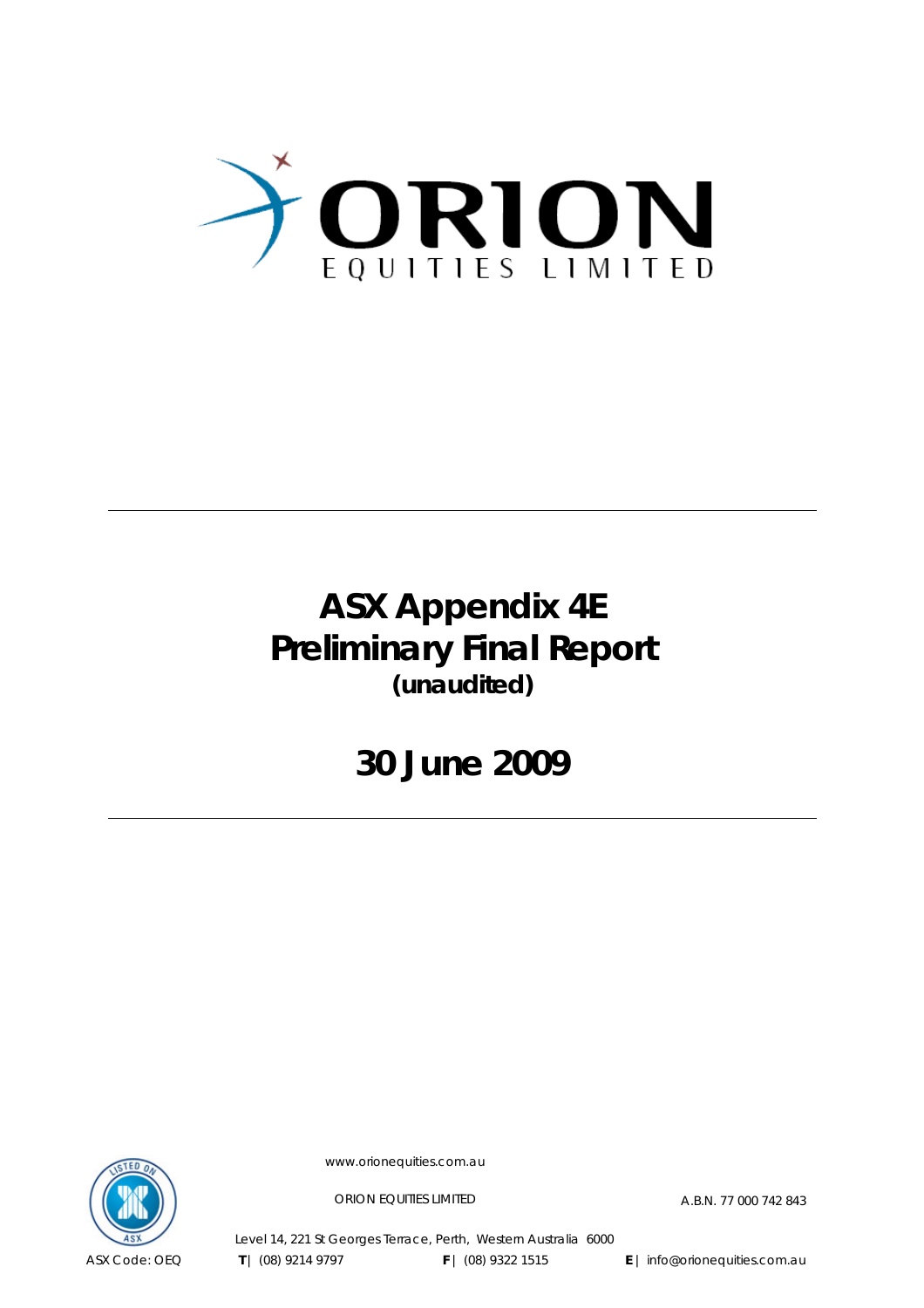This Preliminary Final Report is provided to the Australian Securities Exchange (**ASX**) under ASX Listing Rule 4.3A

| <b>Current Reporting Period:</b> |     | Financial year ended 30 June 2009                                                                                                                   |
|----------------------------------|-----|-----------------------------------------------------------------------------------------------------------------------------------------------------|
| Previous Corresponding Period:   |     | Financial year ended 30 June 2008                                                                                                                   |
| <b>Balance Date:</b>             |     | 30 June 2009                                                                                                                                        |
| Company:                         |     | Orion Equities Limited (Orion or OEQ)                                                                                                               |
| Consolidated Entity:             |     | Orion and controlled entities:                                                                                                                      |
|                                  | (1) | Silver Sands Developments Pty Ltd ACN 094 097 122, a wholly<br>owned subsidiary;                                                                    |
|                                  | (2) | Dandaragan Estate Pty Ltd ACN 120 616 891 (formerly Koorian<br>Olives Pty Ltd) (DAN), a wholly owned subsidiary;                                    |
|                                  | (3) | CXM Limited ACN 132 294 645, a wholly owned subsidiary;                                                                                             |
|                                  | (4) | Margaret River Wine Corporation Pty Ltd ACN 094 706 500, a<br>wholly owned subsidiary of DAN acquired on 23 June 2009;                              |
|                                  | (5) | Margaret River Olive Oil Company Pty Ltd ACN 094 706 519, a<br>wholly owned subsidiary of DAN acquired on 23 June 2009;                             |
|                                  | (6) | Central Exchange Mining Ltd (ACN 119 438 265), formerly a<br>wholly owned subsidiary (ceased to be a controlled entity on 11<br>August 2008);       |
|                                  | (7) | Orion Indo Operations Pty Ltd (ACN 124 702 245), formerly a<br>wholly owned subsidiary (ceased to be a controlled entity on 11<br>August 2008); and |
|                                  | (8) | PT Orion Indo Mining, formerly 100% beneficially owned by Orion<br>Indo Operations Pty Ltd (ceased to be a controlled entity on 11                  |

# **RESULTS FOR ANNOUNCEMENT TO THE MARKET**

|                                                | 2009           | 2008        |          | Up/       |
|------------------------------------------------|----------------|-------------|----------|-----------|
| <b>Consolidated Entity</b>                     | \$             | \$          | % Change | Down      |
|                                                |                |             |          |           |
| <b>Total revenues</b>                          | 17,803,761     | 3,714,620   | 379%     | Up        |
| Total expenses                                 | (33,990,552)   | (6,695,444) | 408%     | Up        |
| Loss before tax                                | (16, 186, 791) | (2,980,824) | 443%     | Up        |
| Income tax benefit                             | 4,078,315      | 513,853     | 694%     | Up        |
| Loss from continuing operations                | (12, 108, 476) | (2,466,971) | 391%     | Up        |
| Profit/(Loss) from discontinued operations     | 111,376        | (102, 042)  | 209%     | Loss Down |
| Loss attributable to<br>members of the Company | (11, 997, 100) | (2.569.013) | 367%     | Up        |

August 2008).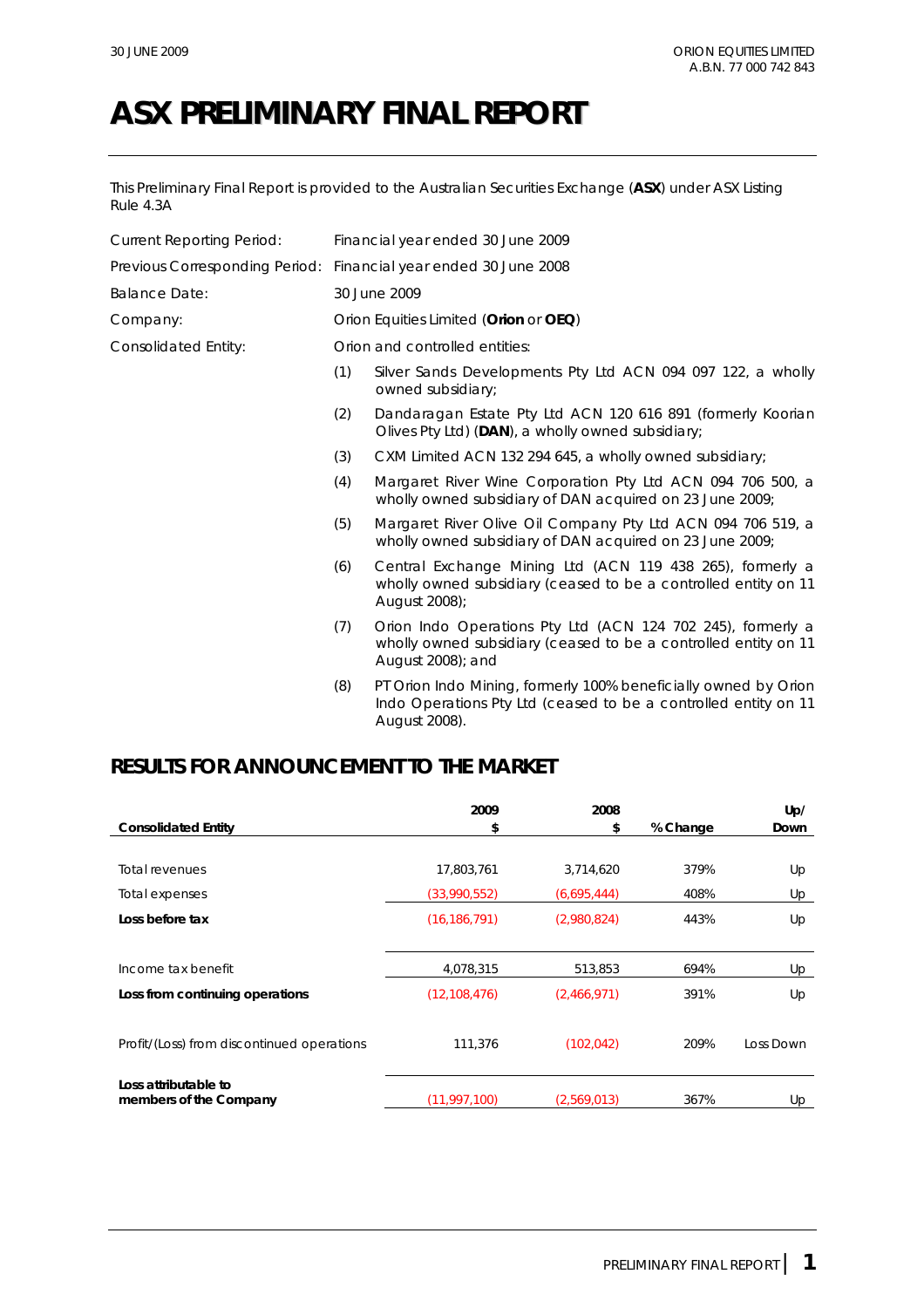|                                        | 2009    | 2008    | % Change | Up/  |
|----------------------------------------|---------|---------|----------|------|
| <b>Consolidated Entity</b>             | \$      | \$      |          | Down |
| Basic and diluted loss cents per share | (67.34) | (14.42) | 367%     | Up   |
| Pre-tax NTA backing per share          | 1.113   | 2.016   | 45%      | Down |
| Post-tax NTA backing per share         | 1.088   | 1.786   | 39%      | Down |

# **BRIEF EXPLANATION OF RESULTS**

Total revenues of \$17,803,761 include:

- (1) \$16,961,679 net gain from sale of subsidiaries (June 2008: Nil);
- (2) \$436,018 gains on sale of securities trading portfolio (June 2008: \$2,266,054); and
- (3) \$311,530 income from olive grove operations (June 2008: \$1,039,852).

Total expenses of \$33,990,552 include:

- (1) \$28,457,085 net change in fair value trading portfolio (June 2008: \$1,836,528);
- (2) \$2,283,013 share of Associate entities' net losses (June 2008: \$2,687,143);
- (3) \$1,200,000 downwards revaluation of property held for development and resale (June 2008: \$147,339);
- (4) \$685,247 personnel costs (including Directors' fees) (June 2008: \$597,502), and
- (5) \$581,009 olive grove and oils operations (which does not include Inventory and depreciation expenses) (June 2008: \$1,192,240).

On 11 August 2008, the Company disposed of its 70% interest in the Indonesian Berau Coal Project (via the sale of subsidiary, Orion Indo Operations Pty Ltd) and its 25% interest in the West Australian Paulsens East Iron Ore Project (via the sale of subsidiary, Central Exchange Mining Ltd) to its joint venture partner in these projects, ASX listed Strike Resources Limited (**Strike**).

A total of 9.5 million Strike shares were issued to the Company as consideration for the sale. The Company realised a gain on sale of these subsidiaries of \$17.5 million (based on Strike's closing bid price of \$1.97 on the date of completion).

On 13 March 2009, listed investment companies Bentley Capital Limited (**BEL**) and Scarborough Equities Limited (**SCB**) (being Associate entities of the Company) merged via a scheme of arrangement. Under the merger, BEL issued 31,350,322 new shares to eligible SCB shareholders and acquired SCB as a whollyowned subsidiary. The Company received 8,925,845 BEL shares in consideration for its 5,619,645 shareholding in SCB (on the basis of 1.588329 new BEL share for each SCB share held). The Company holds 28.7% of the total issued share capital of BEL (30 June 2008: 28.8%).

On 23 June 2009, the Company acquired the ultra premium Dandaragan Estate Olive Oil Brand, certain related equipment/infrastructure and packaged olive oils inventory, in consideration for \$0.25 million. The acquisition was undertaken to complement the Company's existing Olive Grove business.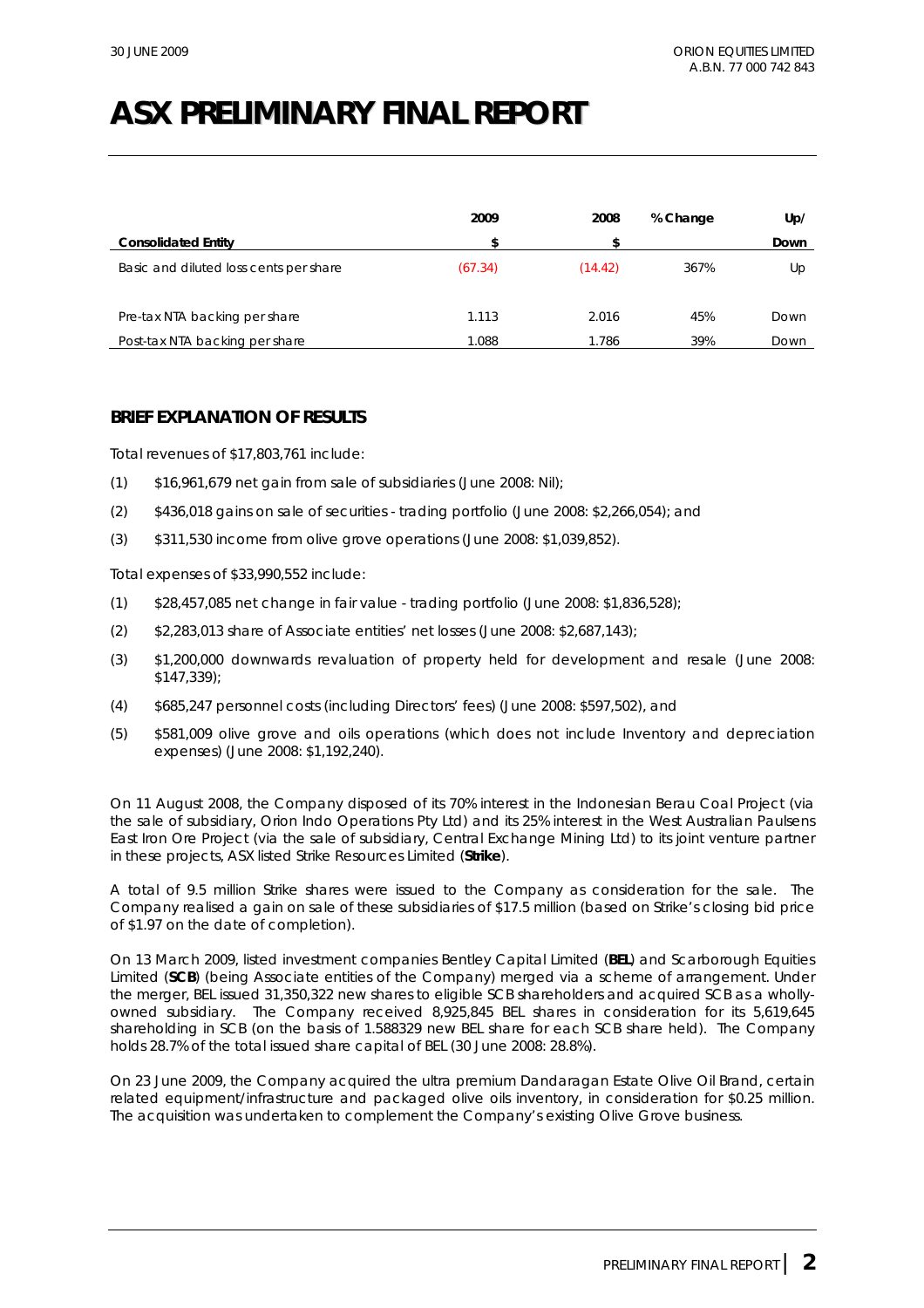# **DIVIDENDS**

The Directors have not declared a final dividend as the Consolidated Entity incurred an after tax net loss for the financial year and did not have any retained earnings as at 30 June 2009.

# **ASSOCIATE ENTITIES**

The Company has accounted for the following share investments at Balance Date as investments in an Associate entity (on an equity accounting basis):

- (1) 28.66% interest in ASX listed Bentley Capital Limited (ACN 008 108 218) (**BEL**) (30 June 2008: 28.80%); and
- (2) AquaVerde Holdings Pty Ltd (ACN 128 938 090), 50% owned by wholly owned subsidiary, Silver Sands Developments Pty Ltd.

The following entity ceased to be an Associate entity during the financial year:

(1) Scarborough Equities Limited (ACN 061 287 045) (**SCB**) (30 June 2008: 28.47%) (as a consequence of SCB's merger with BEL on 13 March 2009).

# **CONTROLLED ENTITIES**

The Company ceased control of the following entities during the financial year:

- (1) Central Exchange Mining Ltd, formerly a wholly owned subsidiary, was disposed to Strike Resources Limited (**Strike** or **SRK**) on 11 August 2008 in consideration for 1,750,000 Strike shares;
- (2) Orion Indo Operations Pty Ltd, formerly a wholly owned subsidiary, was disposed to Strike on 11 August 2008 in consideration for 7,750,000 Strike shares; and
- (3) PT Orion Indo Mining, formerly 100% beneficially owned by Orion Indo Operations Pty Ltd.

The Company gained control of the following entities during the financial year:

- (1) CXM Limited (ACN 132 294 645) which was incorporated on 18 July 2008 as a wholly owned subsidiary;
- (2) Margaret River Wine Corporation Pty Ltd (ACN 094 706 500) a wholly owned subsidiary company of DAN which was acquired from Olea Australis Limited (**Olea**) on 23 June 2009; and
- (3) Margaret River Olive Oil Company Pty Ltd (ACN 094 706 519) a wholly owned subsidiary company of DAN which was acquired from Olea on 23 June 2009.

# **COMMENTARY ON RESULTS AND OTHER SIGNIFICANT INFORMATION**

Please refer to the attached financial report (comprising the financial statements and notes thereto) for further information on the financial position and performance of the Consolidated Entity and Company for the year ended 30 June 2009 (unaudited).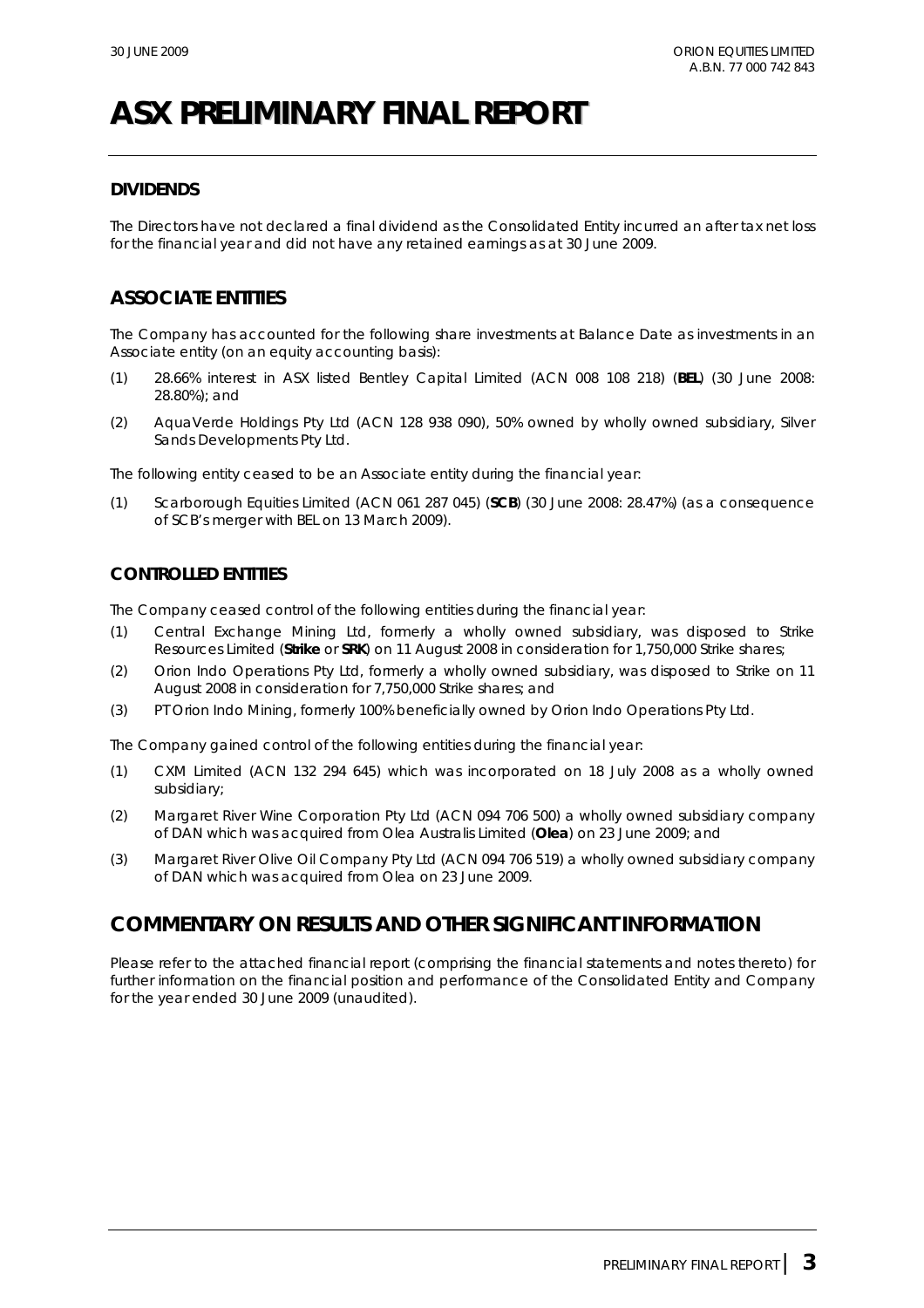# **STATUS OF AUDIT**

This Preliminary Final Report is based on:



Accounts that are in the process of being audited.

# **ANNUAL GENERAL MEETING**

Details of the Company's 2009 Annual General Meeting (which is required to be held by no later than 30 November 2009) is still to be determined by the Board.

For and on behalf of the Directors,

Date: **31 August 2009** 

**Victor Ho Executive Director and Company Secretary** 

Telephone: (08) 9214 9797 Email: vho@orionequities.com.au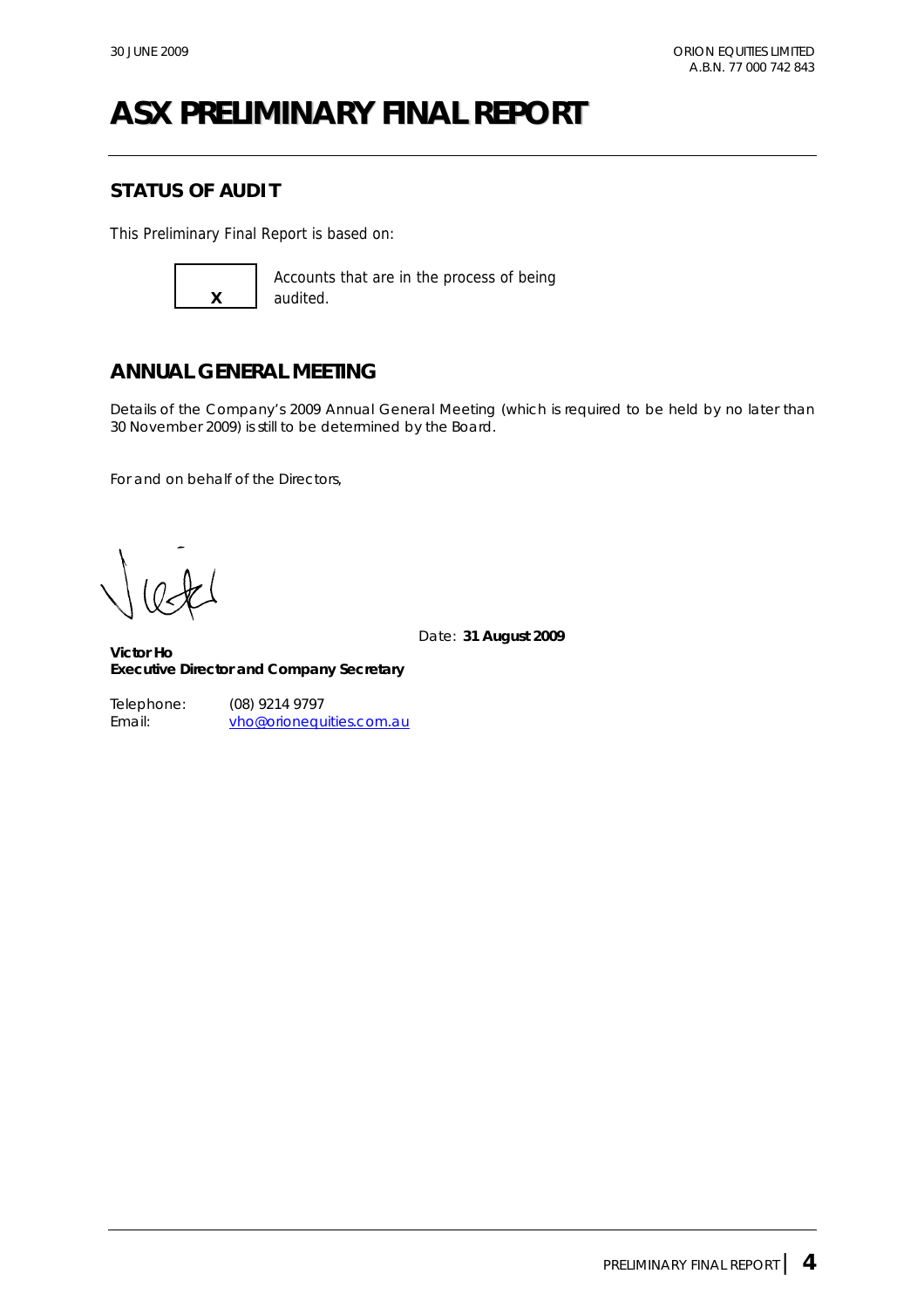# **INCOME STATEMENT FOR THE YEAR ENDED 30 JUNE 2009**

|                                                                                                         |             | <b>Consolidated Entity</b> |             | Company        |             |
|---------------------------------------------------------------------------------------------------------|-------------|----------------------------|-------------|----------------|-------------|
|                                                                                                         |             | 2009                       | 2008        | 2009           | 2008        |
|                                                                                                         | <b>Note</b> | \$                         | \$          | \$             | \$          |
| Revenue from continuing operations                                                                      |             | 371,929                    | 1,192,567   | 60,391         | 152,584     |
| Other income<br>- Net gain from sale of subsidiaries                                                    |             | 16,961,679                 | ä,          | 16,850,303     |             |
| - Gains on sale of securities                                                                           |             | 436,018                    | 2,266,054   | 436,018        | 2,266,054   |
| - Dividends received from Associate entities                                                            |             |                            | 255,124     |                | 255,124     |
| - Other Income                                                                                          |             | 34,135                     | 875         | 34,135         |             |
|                                                                                                         | 2a          | 17,803,761                 | 3,714,620   | 17,380,847     | 2,673,762   |
|                                                                                                         | 2 b         |                            |             |                |             |
| Expenses                                                                                                |             |                            |             |                |             |
| Share of Associate entities' net loss                                                                   |             | (2, 283, 013)              | (2,687,143) | (2, 283, 013)  | (2,687,143) |
| Trading portfolio - net change in fair value                                                            |             | (28, 457, 085)             | (1,836,528) | (28, 457, 085) | (1,836,528) |
| Costs in relation to investments                                                                        |             | (653)                      |             | (653)          |             |
| Olive grove operations                                                                                  |             | (769, 509)                 | (910, 660)  |                |             |
| Revaluation of land                                                                                     |             | (1,200,000)                | (147, 339)  |                |             |
| Land operations                                                                                         |             | (36, 735)                  | (53,617)    |                |             |
| Personnel                                                                                               |             | (685, 247)                 | (597, 502)  | (642, 648)     | (600, 981)  |
| Communications                                                                                          |             | (20, 309)                  | (23, 468)   | (20, 309)      | (22, 822)   |
| Occupancy                                                                                               |             | (70, 861)                  | (20, 749)   | (70, 861)      | (19, 987)   |
|                                                                                                         |             |                            |             | (21,966)       | (18, 815)   |
| Corporate                                                                                               |             | (133,940)                  | (14,098)    |                |             |
| Financing                                                                                               |             | (2,209)                    | (3,943)     | (1, 784)       | (2, 247)    |
| Borrowing cost                                                                                          |             |                            | (6)         |                |             |
| Administration expenses                                                                                 |             |                            |             |                |             |
| - legal and other professional fees                                                                     |             | (7,980)                    | (132, 253)  | (7,980)        | (126, 036)  |
| - exploration and evaluation expenditure                                                                |             | (18, 827)                  | 71,874      | (19, 224)      | 71,874      |
| - brokerage fees                                                                                        |             | (6, 364)                   | (36, 524)   | (6, 364)       | (36, 524)   |
| - impairment of receivables                                                                             |             |                            | ä,          | (7, 381, 232)  |             |
| - other                                                                                                 |             | (297, 820)                 | (303, 488)  | (117, 827)     | (78,090)    |
|                                                                                                         |             |                            |             |                |             |
| Loss before income tax                                                                                  |             | (16, 186, 791)             | (2,980,824) | (21,650,099)   | (2,683,537) |
| Income tax benefit                                                                                      | 3           | 4,078,315                  | 513,853     | 3,800,889      | 693,853     |
| Loss from continuing operations                                                                         |             | (12, 108, 476)             | (2,466,971) | (17, 849, 210) | (1,989,684) |
|                                                                                                         |             |                            |             |                |             |
| Profit/(Loss) from discontinued operations                                                              | 5           | 111,376                    | (102, 042)  |                |             |
| Loss after income tax                                                                                   |             | (11, 997, 100)             | (2,569,013) | (17, 849, 210) | (1,989,684) |
| Loss per share from continuing operations attributable to the<br>ordinary equity holders of the company |             |                            |             |                |             |
| Basic loss per share (cents)                                                                            | 9           | (68.0)                     | (13.8)      |                |             |
| Loss per share attributable to the ordinary equity holders of the                                       |             |                            |             |                |             |
| company                                                                                                 |             |                            |             |                |             |
| Basic loss per share (cents)                                                                            | 9           | (67.3)                     | (14.4)      |                |             |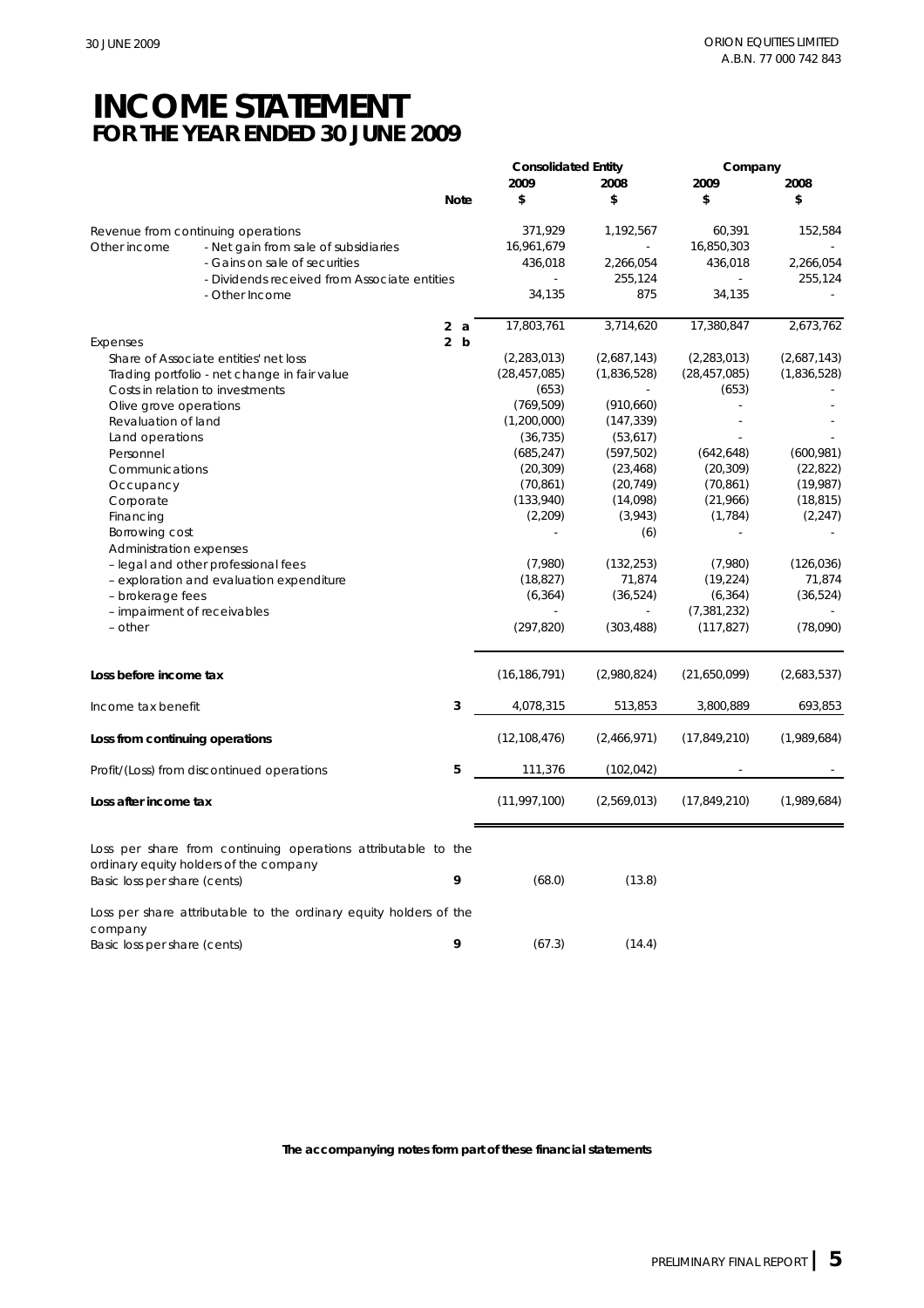# **BALANCE SHEET AS AT 30 JUNE 2009**

|                                                       |             | <b>Consolidated Entity</b> |            | Company     |            |
|-------------------------------------------------------|-------------|----------------------------|------------|-------------|------------|
|                                                       |             | 2009                       | 2008       | 2009        | 2008       |
|                                                       | <b>Note</b> | \$                         | \$         | \$          | \$         |
| <b>CURRENT ASSETS</b>                                 |             |                            |            |             |            |
| Cash and cash equivalents                             | 10          | 242,157                    | 517,781    | 221,052     | 288,787    |
| Trade and other receivables                           | 11          | 34,201                     | 239,011    | 2,953       | 3,125      |
| Financial assets at fair value through profit or loss | 12          | 7,883,921                  | 17,991,115 | 7,883,921   | 17,991,115 |
| Inventories - Olive Oils                              | 13          | 842,147                    | 160,526    |             |            |
| Other                                                 | 14          | 5,294                      |            | 5,294       |            |
| <b>TOTAL CURRENT ASSETS</b>                           |             | 9,007,720                  | 18,908,433 | 8,113,220   | 18,283,027 |
| <b>NON CURRENT ASSETS</b>                             |             |                            |            |             |            |
| Trade and other receivables                           | 11          | 32,823                     | 32,823     | 508,557     | 8,750,846  |
| Inventory - Land                                      | 13          | 2,450,000                  | 3,650,000  |             |            |
| Investments in controlled entities                    | 15          |                            |            |             | 300        |
| Investments in Associate entities                     |             |                            |            |             |            |
| - equity accounted                                    | 16          | 6,851,981                  | 9,207,515  | 6,851,981   | 9,207,515  |
| Property, plant and equipment                         | 17          | 2,226,099                  | 2,610,654  | 17,157      | 21,685     |
| Olive trees                                           | 18          | 393,080                    | 581,580    |             |            |
| Intangibles                                           | 19          | 623,121                    | 250,000    |             |            |
| Resource projects                                     | 20          |                            | 1,413,771  |             | 516,149    |
| Deferred tax asset                                    | 23          | 1,288,723                  |            | 845,446     |            |
| <b>TOTAL NON CURRENT ASSETS</b>                       |             | 13,865,827                 | 17,746,343 | 8,223,141   | 18,496,495 |
| <b>TOTAL ASSETS</b>                                   |             | 22,873,547                 | 36,654,776 | 16,336,361  | 36,779,522 |
| <b>CURRENT LIABILITIES</b>                            |             |                            |            |             |            |
| Trade and other payables                              | 21          | 1,068,675                  | 441,872    | 238,648     | 218,240    |
| Provision                                             | 22          | 71,767                     | 56,377     | 71,767      | 56,377     |
| Current tax liabilities                               | 23          |                            | 58,116     |             | 512,514    |
| TOTAL CURRENT LIABILITIES                             |             | 1,140,442                  | 556,365    | 310,415     | 787,131    |
| <b>NON CURRENT LIABILITIES</b>                        |             |                            |            |             |            |
| Deferred tax liability                                | 23          | 1,721,156                  | 4,037,865  | 1,455,846   | 3,484,009  |
| <b>TOTAL NON CURRENT LIABILITIES</b>                  |             | 1,721,156                  | 4,037,865  | 1,455,846   | 3,484,009  |
| <b>TOTAL LIABILITIES</b>                              |             | 2,861,598                  | 4,594,230  | 1,766,261   | 4,271,140  |
| <b>NET ASSETS</b>                                     |             | 20,011,949                 | 32,060,546 | 14,570,100  | 32,508,382 |
|                                                       |             |                            |            |             |            |
| <b>EQUITY</b>                                         |             |                            |            |             |            |
| Issued capital                                        | 24          | 19,374,007                 | 19,374,007 | 19,374,007  | 19,374,007 |
| Reserves                                              | 25          | 640,361                    | 602,786    |             |            |
| Retained earnings / (Accumulated losses)              |             | (2, 419)                   | 12,083,753 | (4,803,907) | 13,134,375 |
| <b>TOTAL EQUITY</b>                                   |             | 20,011,949                 | 32,060,546 | 14,570,100  | 32,508,382 |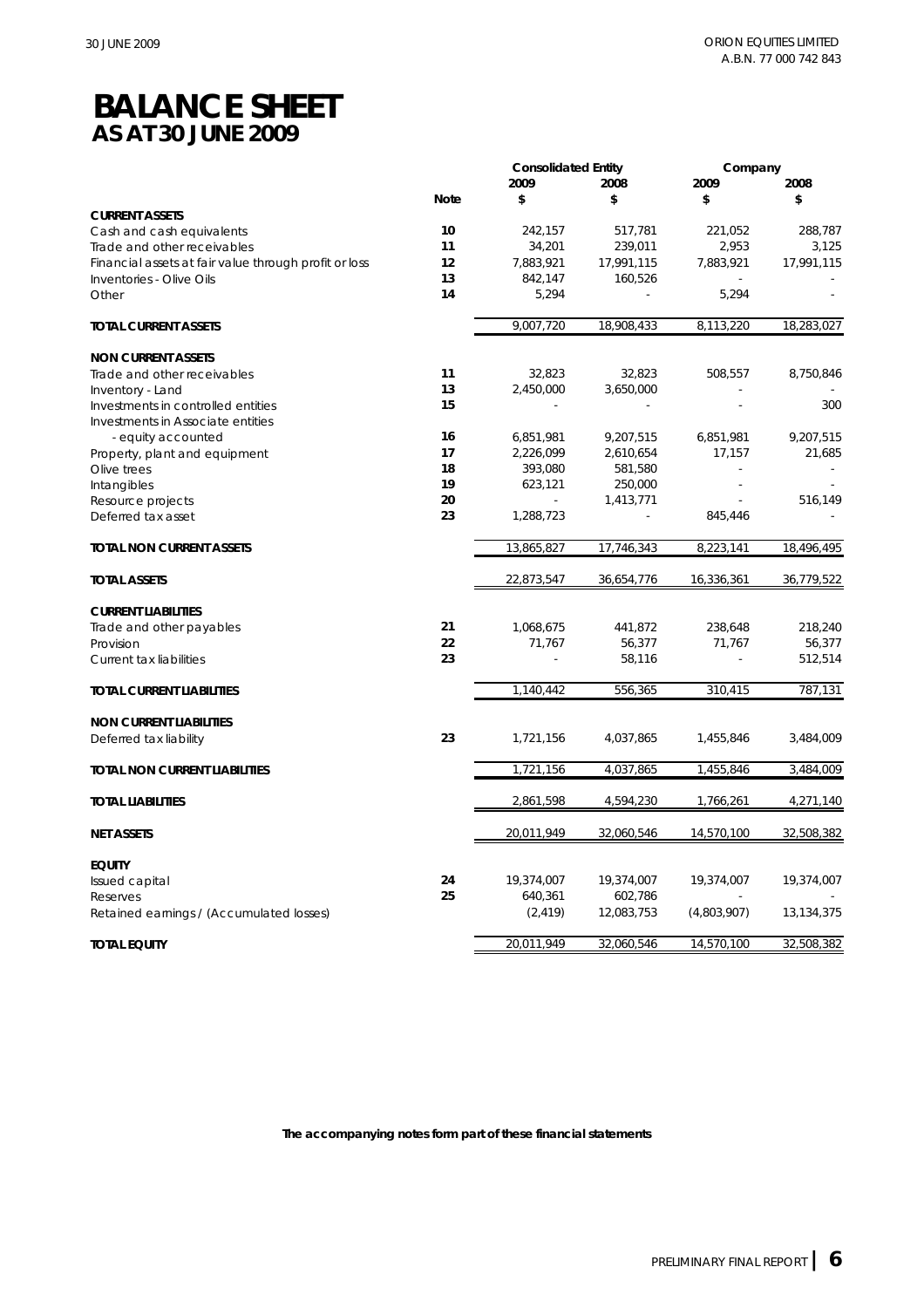# **STATEMENT OF CHANGES IN EQUITY FOR THE YEAR ENDED 30 JUNE 2009**

|                                                                              | <b>Issued</b> |                       | Retained<br>Earnings/<br>Accumulated | Total                            |
|------------------------------------------------------------------------------|---------------|-----------------------|--------------------------------------|----------------------------------|
| <b>Consolidated Entity</b>                                                   | Capital<br>\$ | <b>Reserves</b><br>\$ | Losses<br>\$                         | Equity<br>\$                     |
| At 1 July 2007                                                               | 19,374,007    |                       | 15,276,306                           | 34,650,313                       |
| Changes in revaluation of assets<br>Net Income recognised directly in equity |               | 602,786<br>602,786    |                                      | 602,786<br>602,786               |
| Loss for the year<br>Total recognised income and expense for the year        |               |                       | (2,569,013)<br>(2,569,013)           | (2,569,013)<br>(2,569,013)       |
| Dividends paid                                                               |               |                       | (623, 540)                           | (623, 540)                       |
| At 30 June 2008                                                              | 19,374,007    | 602,786               | 12,083,753                           | 32,060,546                       |
| At 1 July 2008                                                               | 19,374,007    | 602,786               | 12,083,753                           | 32,060,546                       |
| Changes in revaluation of assets<br>Net Income recognised directly in equity |               | 37,575<br>37,575      | $\overline{\phantom{a}}$             | 37,575<br>37,575                 |
| Loss for the year<br>Total recognised income and expense for the year        |               |                       | (11, 997, 100)<br>(11, 997, 100)     | (11, 997, 100)<br>(11, 997, 100) |
| Dividends paid                                                               |               |                       | (89,072)                             | (89,072)                         |
| At 30 June 2009                                                              | 19,374,007    | 640,361               | (2, 419)                             | 20,011,949                       |

# **Company**

| At 1 July 2007                                   | 19,374,007 | 15,747,599     | 35,121,606     |
|--------------------------------------------------|------------|----------------|----------------|
| Loss for the year                                |            | (1,989,684)    | (1,989,684)    |
| Total recognised income and expense for the year | ٠          | (1,989,684)    | (1,989,684)    |
| Dividends paid                                   |            | (623, 540)     | (623, 540)     |
| At 30 June 2008                                  | 19,374,007 | 13,134,375     | 32,508,382     |
|                                                  |            |                |                |
| At 1 July 2008                                   | 19,374,007 | 13,134,375     | 32,508,382     |
| Loss for the year                                |            | (17, 849, 210) | (17, 849, 210) |
| Total recognised income and expense for the year | ٠          | (17, 849, 210) | (17, 849, 210) |
| Dividends paid                                   |            | (89,072)       | (89,072)       |
| At 30 June 2009                                  | 19,374,007 | (4,803,907)    | 14,570,100     |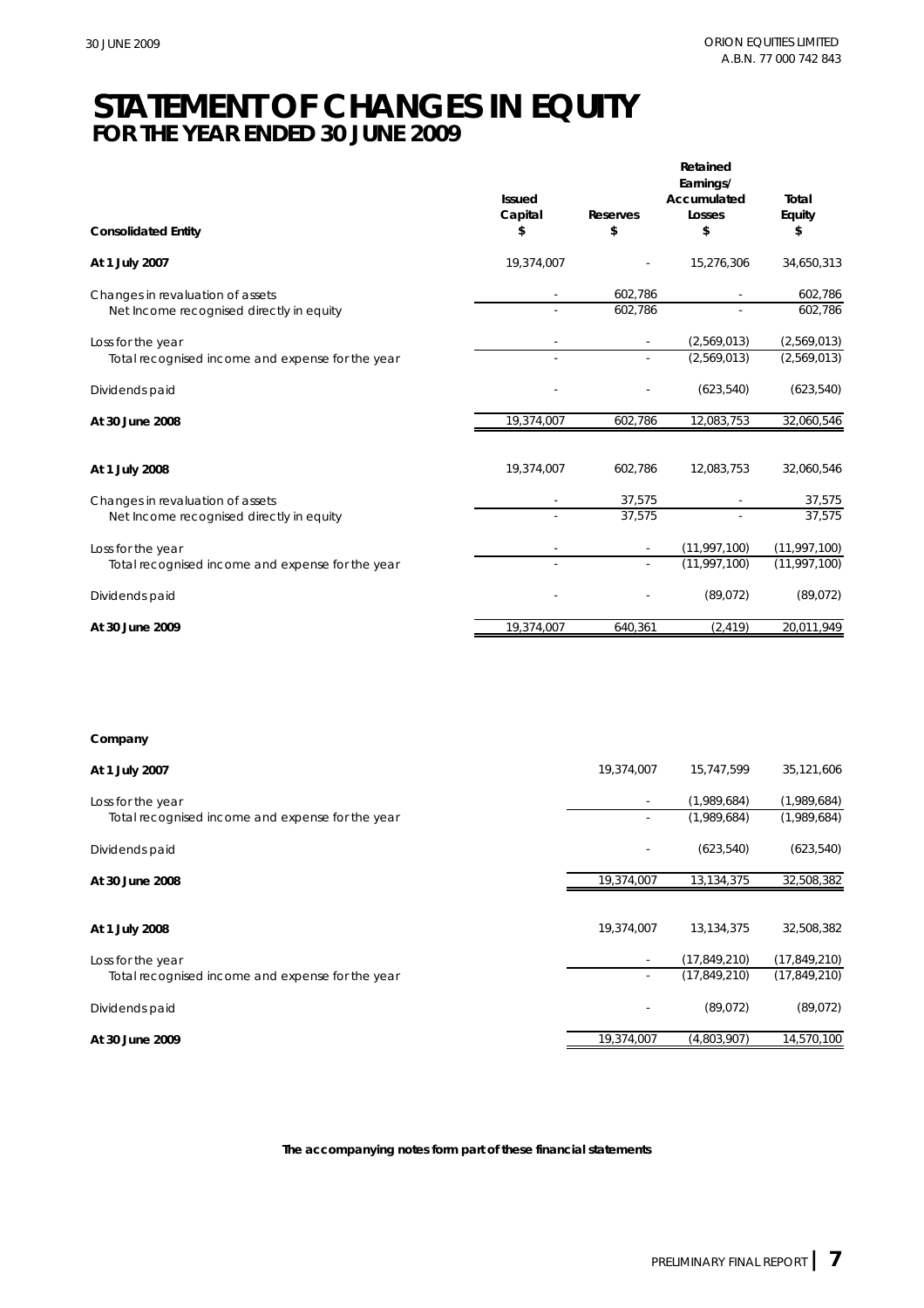# **CASH FLOW STATEMENT FOR THE YEAR ENDED 30 JUNE 2009**

|                                                     |             | <b>Consolidated Entity</b> |               | Company    |               |
|-----------------------------------------------------|-------------|----------------------------|---------------|------------|---------------|
|                                                     |             | 2009                       | 2008          | 2009       | 2008          |
|                                                     | <b>Note</b> | \$                         | \$            | \$         | \$            |
| <b>CASH FLOWS FROM OPERATING ACTIVITIES</b>         |             |                            |               |            |               |
| Receipts from customers                             |             | 345,665                    | 1,040,727     | 34,135     |               |
| Sale proceeds from trading portfolio                |             | 1,141,704                  | 5,759,493     | 1,141,704  | 5,759,493     |
| Payments for trading portfolio                      |             | (264, 740)                 | (3,802,450)   | (264, 740) | (3,802,450)   |
| Payments to suppliers and employees                 |             | (1,861,759)                | (1,511,907)   | (889, 073) | (192, 072)    |
| Payments for exploration and evaluation             |             | (19, 224)                  | (1,438,796)   | (19, 224)  | (444, 275)    |
| Interest received                                   |             | 23,064                     | 49,703        | 23,052     | 49,198        |
| Interest paid                                       |             |                            | (6)           |            |               |
| Income tax refund/(paid)                            |             | 414,768                    | (585, 755)    | 414,768    | (585, 755)    |
| Dividends received                                  |             | 34,024                     | 88,028        | 34,065     | 88,028        |
| NET CASH INFLOW/(OUTFLOW) FROM OPERATING ACTIVITIES | 10 a        | (186, 498)                 | (400, 963)    | 474,687    | 872,167       |
| <b>CASH FLOWS FROM INVESTING ACTIVITIES</b>         |             |                            |               |            |               |
| Payments for property, plant and equipment          |             |                            | (78, 729)     |            | (889)         |
| Loans repaid by subsidiaries                        |             |                            |               | 17,879     | 812,079       |
| Loans to subsidiaries                               |             |                            |               | (471, 175) | (2,325,819)   |
|                                                     |             |                            |               |            |               |
| NET CASH OUTFLOW FROM INVESTING ACTIVITIES          |             |                            | (78, 729)     | (453, 296) | (1,514,629)   |
| <b>CASH FLOWS FROM FINANCING ACTIVITIES</b>         |             |                            |               |            |               |
|                                                     |             | (89, 126)                  | (622, 725)    | (89, 126)  | (622, 725)    |
| Payments for dividends                              |             |                            |               |            |               |
| <b>NET CASH OUTFLOW FROM FINANCING ACTIVITIES</b>   |             | (89, 126)                  | (622, 725)    | (89, 126)  | (622, 725)    |
| <b>NET INCREASE IN CASH ASSETS HELD</b>             |             | (275, 624)                 | (1, 102, 417) | (67, 735)  | (1, 265, 187) |
| Cash at beginning of the financial year             |             | 517,781                    | 1,620,198     | 288,787    | 1,553,974     |
|                                                     |             |                            |               |            |               |
| CASH AT THE END OF THE FINANCIAL YEAR               | 10          | 242,157                    | 517,781       | 221,052    | 288,787       |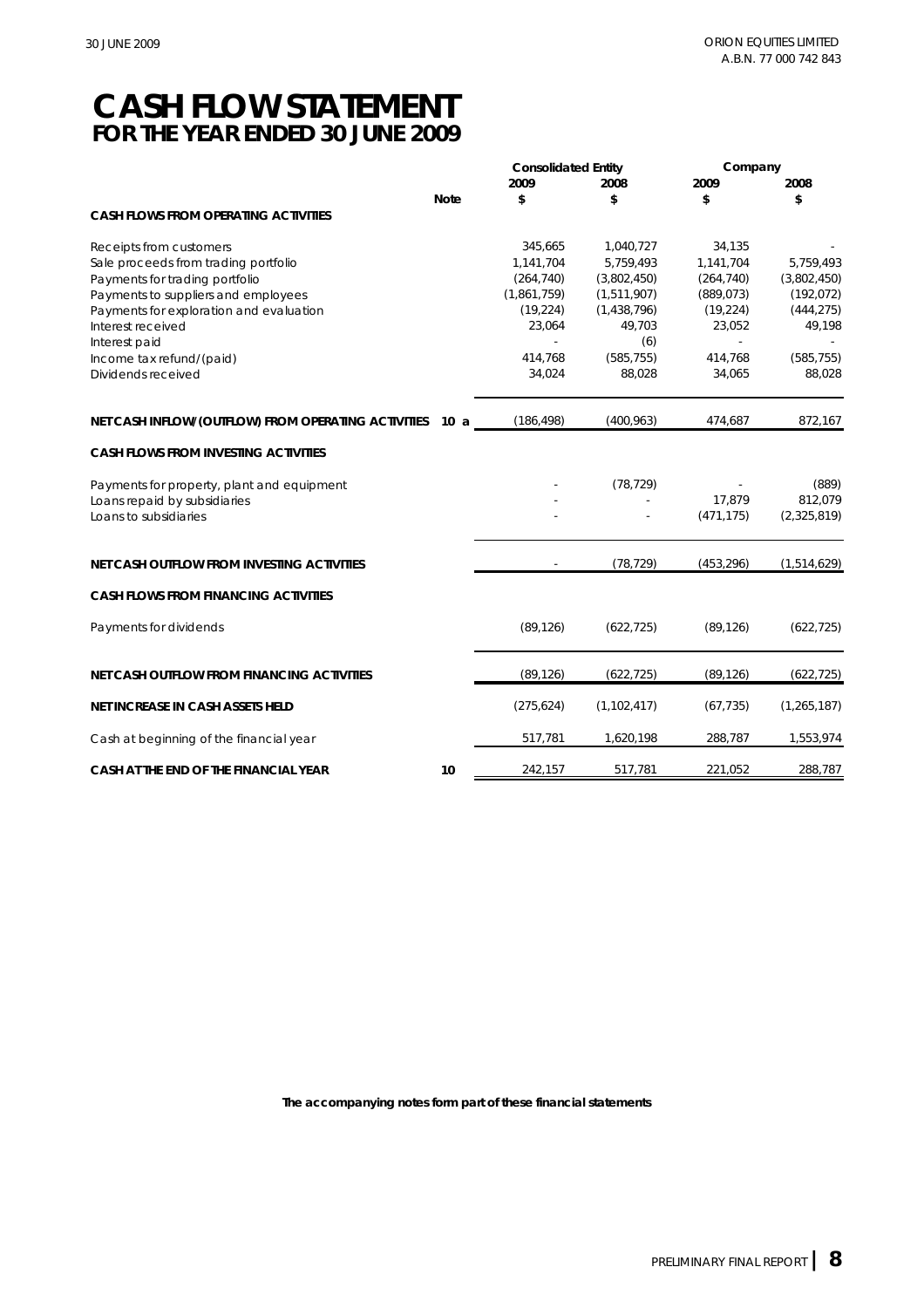## **1. SUMMARY OF ACCOUNTING POLICIES**

## **STATEMENT OF SIGNIFICANT ACCOUNTING POLICIES**

The financial report (comprising the financial statements and notes thereto) is a general purpose financial report that has been prepared in accordance with Australian Accounting Standards, Australian Accounting Interpretations, other authoritative pronouncements of the Australian Accounting Standards Board and the *Corporations Act 2001*.

The financial report includes separate financial statements for Orion Equities Limited as an individual parent entity (the **"Company"**) and the consolidated entity consisting of Orion Equities Limited and its subsidiaries. Orion Equities Limited is a company limited by shares, incorporated in Western Australia, Australia.

#### **Compliance with IFRS**

The financial report complies with all Australian equivalents to International Financial Reporting Standards (AIFRS) in their entirety. Compliance with AIFRS ensures that the consolidated financial statements of Orion Equities Limited comply with International Financial Reporting Standards (**IFRS**).

The following is a summary of the material accounting policies adopted by the consolidated entity in the preparation of the financial report. The accounting policies have been consistently applied, unless otherwise stated.

#### *Reporting Basis and Conventions*

The financial report has been prepared on an accruals basis and is based on historical costs modified by the revaluation of selected non-current assets, and financial assets and financial liabilities for which the fair value basis of accounting has been applied.

### **1.1. Principles of Consolidation**

A controlled entity is any entity the Company has the power to control the financial and operating policies of so as to obtain benefits from its activities. A list of controlled entities is contained in note 13 to the financial statements. All controlled entities have a June financial year-end. All intercompany balances and transactions between entities in the consolidated entity, including any unrealised profits or losses, have been eliminated on consolidation. Accounting policies of subsidiaries have been changed where necessary to ensure consistencies with those policies applied by the Company.

### **1.2. Investments in Associates**

Investments in associates are accounted for in the consolidated financial statements using the equity method. Under this method, the consolidated entity's share of the postacquisition profits or losses of associates is recognised in the consolidated income statement, and its share of postacquisition movements in reserves is recognised in consolidated reserves. The cumulative post-acquisition movements are adjusted against the cost of the investment. Associates are those entities over which the consolidated entity exercises significant influence, but not control. A list of associates is contained in note 14 to the financial statements. All associated entities have a June financial year-end.

#### **1.3. Mineral Exploration and Evaluation Expenditure**

Exploration, evaluation and development expenditure incurred is accumulated (i.e. capitalised) in respect of each identifiable area of interest. These costs are only carried forward to the extent that they are expected to be recouped through the successful development of the area or where activities in the area have not yet reached a stage that permits reasonable assessment of the existence or otherwise of economically recoverable reserves. Accumulated costs in relation to an abandoned area are written off in full against profit in the year in which the decision to abandon the area is made.

Under AASB 6 "Exploration for and Evaluation of Mineral Resources", if facts and circumstances suggest that the carrying amount of any recognised exploration and evaluation assets may be impaired, the Company must perform impairment tests on those assets and measure any impairment in accordance with AASB 136 "Impairment of Assets". Any impairment loss is to be recognised as an expense. A regular review is undertaken of each area of interest to determine the appropriateness of continuing to carry forward costs in relation to that area of interest.

### **1.4. Segment reporting**

A business segment is a group of assets and operations engaged in providing products or services that are subject to risks and returns that are different to those of other business segments. A geographical segment is engaged in providing products or services within a particular economic environment and is subject to risks and returns that are different from those of segments operating in other economic environments. The consolidated entity's segment reporting is contained in note 24 of the notes to the financial statements.

### **1.5. Revenue Recognition**

Revenue is recognised to the extent that it is probable that the economic benefits will flow to the consolidated entity and the revenue can be reliably measured. All revenue is stated net of the amount of goods and services tax (**"GST"**). The following specific recognition criteria must also be met before revenue is recognised:

*Sale of Goods and Disposal of Assets* **-** Revenue from the sale of goods and disposal of other assets is recognised when the consolidated entity has passed control of the goods or other assets to the buyer.

*Contributions of Assets* **-** Revenue arising from the contribution of assets is recognised when the consolidated entity gains control of the asset or the right to receive the contribution.

**Interest Revenue -** Interest revenue is recognised on a proportional basis taking into account the interest rates applicable to the financial assets.

*Dividend Revenue* **-** Dividend revenue is recognised when the right to receive a dividend has been established. The consolidated entity brings dividend revenue to account on the applicable ex-dividend entitlement date.

**Other Revenues** - Other revenues are recognised on a receipts basis.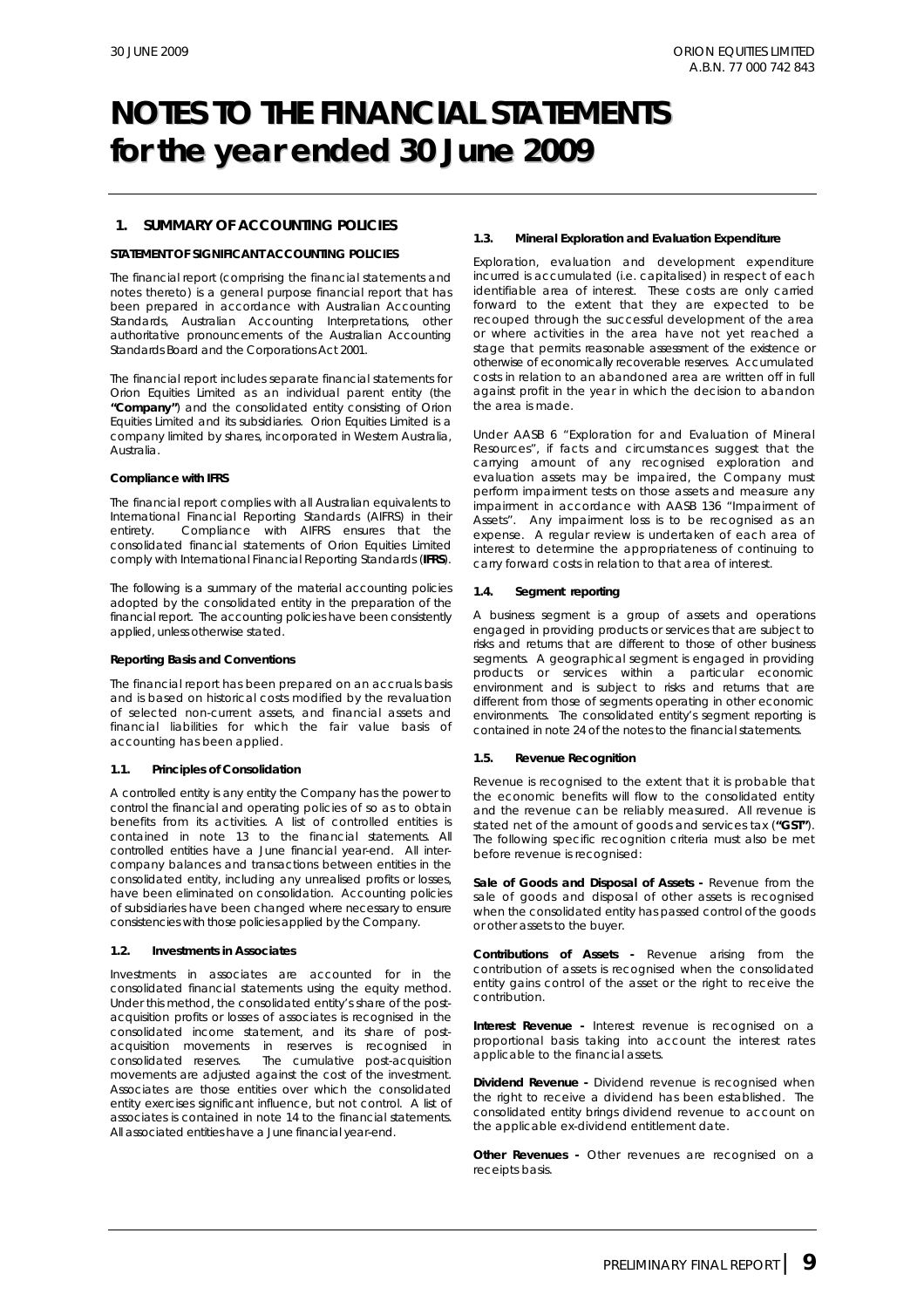#### **1.6. Income Tax**

The income tax expense or revenue for the period is the tax payable on the current period's taxable income based on the notional income tax rate for each taxing jurisdiction adjusted by changes in deferred tax assets and liabilities attributable to temporary differences between the tax bases of assets and liabilities and their carrying amounts in the financial statements, and to unused tax losses (if applicable).

Deferred tax assets and liabilities are recognised for temporary differences at the tax rates expected to apply when the assets are recovered or liabilities are settled, based on those tax rates which are enacted or substantively enacted for each taxing jurisdiction. The relevant tax rates are applied to the cumulative amounts of deductible and taxable temporary differences to measure the deferred tax asset or liability. An exception is made for certain temporary differences arising from the initial recognition of an asset or a liability. No deferred tax asset or liability is recognised in relation to these temporary differences if they arose in a transaction, other than a business combination, that at the time of the transaction did not affect either accounting profit or taxable profit or loss.

Deferred tax assets are recognised for deductible temporary differences and unused tax losses only if it is probable that future taxable amounts will be available to utilise those temporary differences and losses. The amount of deferred tax assets benefits brought to account or which may be realised in the future, is based on the assumption that no adverse change will occur in income taxation legislation and the anticipation that the consolidated entity will derive sufficient future assessable income to enable the benefit to be realised and comply with the conditions of deductibility imposed by the law.

Deferred tax liabilities and assets are not recognised for temporary differences between the carrying amount and tax bases of investments in controlled entities where the parent entity is able to control the timing of the reversal of the temporary differences and it is probable that the differences will not reverse in the foreseeable future.

Deferred tax assets and liabilities are offset when there is a legally enforceable right to offset current tax assets and liabilities and when the deferred tax balances relate to the same taxation authority. Current tax assets and tax liabilities are offset where the entity has a legally enforceable right to offset and intends either to settle on a net basis, or to realise the asset and settle the liability simultaneously.

Current and deferred tax balances attributable to amounts recognised directly in equity are also recognised directly in equity.

#### *Tax consolidation legislation*

The consolidated entity has implemented the tax consolidation legislation as of 29 June 2004.

The head entity, Orion Equities Limited, and the controlled entities in the tax consolidated group continue to account for their own current and deferred tax amounts. These tax amounts are measured as if each entity in the tax consolidated group continues to be a stand alone taxpayer in its own right.

In addition to its own current and deferred tax amounts, the Company also recognises the current tax liabilities (or assets) and the deferred tax assets (as appropriate) arising from unused tax losses and unused tax credits assumed from controlled entities in the tax consolidated group.

Assets or liabilities arising under tax funding agreements within the tax consolidated entities are recognised as amounts receivable from or payable to other entities in the group.

Any differences between the amounts assumed and amounts receivable or payable under the tax funding agreement are recognised as a contribution to (or distribution from) whollyowned tax consolidated entities.

#### **1.7. Goods and Services Tax (GST)**

Revenues, expenses and assets are recognised net of the amount of GST, except where the amount of GST incurred is not recoverable from the Australian Tax Office. In these circumstances the GST is recognised as part of the cost of acquisition of the asset or as part of an item of the expense. Receivables and payables in the balance sheet are shown inclusive of GST. Cash flows are presented in the cash flow statement on a gross basis, except for the GST component of investing and financing activities, which are disclosed as operating cash flows.

#### **1.8. Employee Benefits**

Provision is made for the consolidated entity's liability for employee benefits arising from services rendered by employees to balance date. Employee benefits that are expected to be settled within one year have been measured at the amounts expected to be paid when the liability is settled, plus related on-costs. Employee benefits payable later than one year have been measured at the present value of the estimated future cash outflows to be made for those benefits. Employer superannuation contributions are made by the consolidated entity in accordance with statutory obligations and are charged as an expense when incurred.

The liability for long service leave is recognised in the provision for employee benefits and measured as the present value of expected future payments to be made in respect of services provided by employees up to the reporting date. Consideration is given to expected future wage and salary levels, experience of employee departures and periods of service.

#### **1.9. Cash and Cash Equivalents**

Cash and cash equivalents includes cash on hand, deposits held at call with banks, other short-term highly liquid investments with original maturities of three months or less, and bank overdrafts. Bank overdrafts (if any) are shown within short-term borrowings in current liabilities on the balance sheet.

#### **1.10. Receivables**

Trade and other receivables are recorded at amounts due less any provision for doubtful debts. An estimate for doubtful debts is made when collection of the full amount is no longer probable. Bad debts are written off when considered non-recoverable.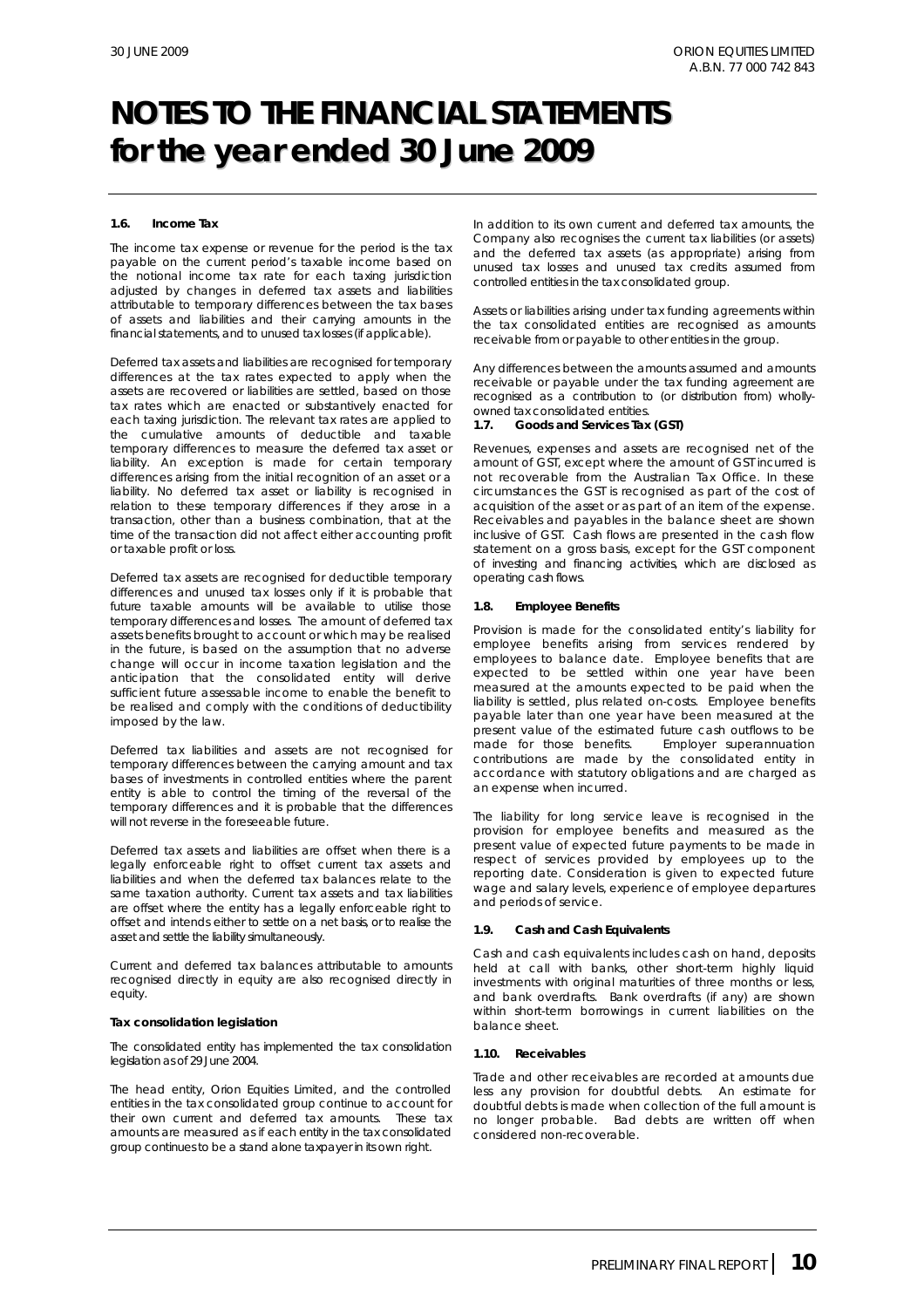#### **1.11. Investments and Other Financial Assets**

Financial instruments are initially measured at cost on trade date, which includes transaction costs, when the related contractual rights or obligations exist. Subsequent to initial recognition these instruments are measured as set out below.

*Financial assets at fair value through profit and loss* - A financial asset is classified in this category if acquired principally for the purpose of selling in the short term or if so designated by management and within the requirements of AASB 139: *Recognition and Measurement of Financial Instruments*. Realised and unrealised gains and losses arising from changes in the fair value of these assets are included in the income statement in the period in which they arise.

*Loans and receivables* - Loans and receivables are nonderivative financial assets with fixed or determinable payments that are not quoted in an active market and are stated at amortised cost using the effective interest rate method.

*Financial liabilities* - Non-derivative financial liabilities are recognised at amortised cost, comprising original debt less principal payments and amortisation.

Fair value is determined based on current bid prices for all quoted investments. Valuation techniques are applied to determine the fair value for all unlisted securities, including recent arm's length transactions, reference to similar instruments and option pricing models.

At each reporting date, the consolidated entity assesses whether there is objective evidence that a financial instrument has been impaired. Impairment losses are recognised in the income statement.

### **1.12. Fair value Estimation**

The fair value of financial assets and financial liabilities must be estimated for recognition and measurement or for disclosure purposes. The fair value of financial instruments traded in active markets (such as publicly traded derivatives, and trading and available-for-sale securities) is based on quoted market prices at the balance sheet date. The quoted market price used for financial assets held by the consolidated entity is the current bid price; the appropriate quoted market price for financial liabilities is the current ask price.

The fair value of financial instruments that are not traded in an active market (for example over-the-counter derivatives) is determined using valuation techniques, including but not limited to recent arm's length transactions, reference to similar instruments and option pricing models. The consolidated entity may use a variety of methods and makes assumptions that are based on market conditions existing at each balance date. Other techniques, such as estimated discounted cash flows, are used to determine fair value for other financial instruments.

The nominal value less estimated credit adjustments of trade receivables and payables are assumed to approximate their fair values. The fair value of financial liabilities for disclosure purposes is estimated by discounting the future contractual cash flows at the current market interest rate that is available to the consolidated entity for similar financial instruments.

#### **1.13. Property held for Resale**

Property held for development and sale is valued at lower of cost and net realisable value. Cost includes the cost of acquisition, development, borrowing costs and holding costs until completion of development. Finance costs and holding charges incurred after development are expensed. Profits are brought to account on the signing of an unconditional contract of sale.

#### **1.14. Property, Plant and Equipment**

All plant and equipment are stated at historical cost less depreciation. Historical cost includes expenditure that is directly attributable to the acquisition of the items.

Freehold Land is not depreciated. (except for property held for resale – refer to Note 1.13). It is shown at fair value, based on periodic valuations by external independent valuers. Any upward revaluation is recognised through equity.

The carrying amount of plant and equipment is reviewed annually by directors to ensure it is not in excess of the recoverable amount from these assets. The recoverable amount is assessed on the basis of the expected net cash flows that will be received from the assets employment and subsequent disposal. The expected net cash flows have been discounted to their present value in determining recoverable amount.

Subsequent costs are included in the asset's carrying amount or recognised as a separate asset, as appropriate, only when it is probable that future economic benefits associated with the item will flow to the consolidated entity and the cost of the item can be measured reliably. All other repairs and maintenance are charged to the income statement during the financial period in which they are incurred.

The depreciation rates used for each class of depreciable assets are:

| <b>Class of Fixed Asset</b>      | Rate     | Depreciation Depreciation Method |
|----------------------------------|----------|----------------------------------|
| Plant and Equipment              | 15-33.3% | Diminishing Value                |
| Furniture and Equipment 15-20%   |          | <b>Diminishing Value</b>         |
| Leasehold<br><b>Improvements</b> | 15%      | <b>Diminishing Value</b>         |

The assets' residual values and useful lives are reviewed, and adjusted if appropriate, at each balance sheet date. An asset's carrying amount is written down immediately to its recoverable amount if the asset's carrying amount is greater than its estimated recoverable amount.

Gains and losses on disposals are determined by comparing proceeds with carrying amount. These are included in the income statement. When revalued assets are sold, amounts included in the revaluation reserve relating to that asset are transferred to retained earnings.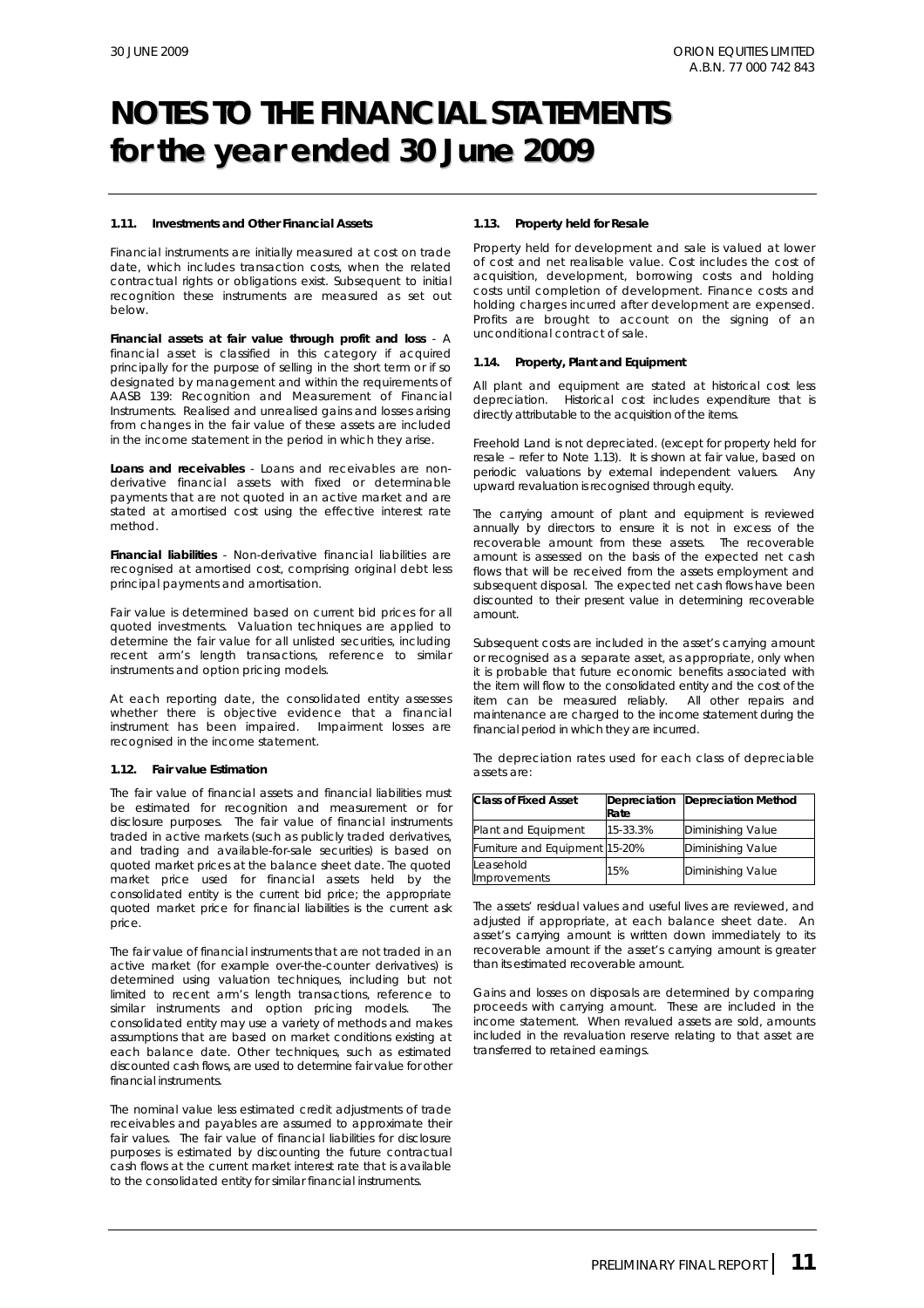### **1.15. Impairment of Assets**

At each reporting date, the consolidated entity reviews the carrying values of its tangible and intangible assets to determine whether there is any indication that those assets have been impaired. If such an indication exists, the recoverable amount of the asset, being the higher of the asset's fair value less costs to sell and value in use, is compared to the asset's carrying value. Any excess of the asset's carrying value over its recoverable amount is expensed to the income statement. Impairment testing is performed annually for goodwill and intangible assets with indefinite lives. Where it is not possible to estimate the recoverable amount of an individual asset, the consolidated entity estimates the recoverable amount of the cash-generating unit to which the asset belongs.

#### **1.16. Payables**

These amounts represent liabilities for goods and services provided to the consolidated entity prior to the end of financial year which are unpaid. The amounts are unsecured and are usually paid within 30 days of recognition.

#### **1.17. Issued Capital**

Ordinary shares are classified as equity. Incremental costs directly attributable to the issue of new shares or options are shown in equity as a deduction, net of tax, from the proceeds. Incremental costs directly attributable to the issue of new shares or options, or for the acquisition of a business, are included in the cost of the acquisition as part of the purchase consideration.

#### **1.18. Earnings Per Share**

*Basic Earnings per share* is determined by dividing the operating result after income tax by the weighted average number of ordinary shares on issue during the financial period.

*Diluted Earnings per share* adjusts the figures used in the determination of basic earnings per share by taking into account amounts unpaid on ordinary shares and any reduction in earnings per share that will probably arise from the exercise of options outstanding during the financial period.

#### **1.19. Research and Development Costs**

Expenditure during the research phase of a project is recognised as an expense when incurred. Development costs are capitalised only when technically feasibility studies identify that the project will deliver future economic benefits and these benefits can be measured reliably. Development costs have a finite life and are amortised on a systematic basis matched to the future economic benefits over the useful life of the project.

#### **1.20. Business Combinations**

The purchase method of accounting is used to account for all business combinations, including business combinations involving entities or businesses under common control, regardless of whether equity instruments or other assets are acquired. Cost is measured as the fair value of the assets given, equity instruments issued or liabilities incurred or assumed at the date of exchange plus costs directly attributable to the acquisition. Where equity instruments are issued in an acquisition, the fair value of the instruments is their published market price as at the date of exchange unless, in rare circumstances, it can be demonstrated that

the published price at the date of exchange is an unreliable indicator of fair va6e and that other evidence and valuation methods provide a more reliable measure of fair value. Transaction costs arising on the issue of equity instruments are recognised directly in equity.

Identifiable assets acquired and liabilities and contingent liabilities assumed in a business combination are measured initially at their fair values at the acquisition date, irrespective of the extent of any minority interest. The excess of the cost of acquisition over the fair value of the Group's share of the identifiable net assets acquired is recorded as goodwill. If the cost of acquisition is less than the Group's share of the fair value of the identifiable net assets of the subsidiary acquired, the difference is recognised directly in the income statement, but only after a reassessment of the identification and measurement of the net assets acquired.

Where settlement of any part of cash consideration is deferred, the amounts payable in the future are discounted to their present value as at the date of exchange. The discount rate used is the entity's incremental borrowing rate, being the rate at which a similar borrowing could be obtained from an independent financier under comparable terms and conditions.

#### **1.21. Inventories**

#### *(i)* **Raw materials and stores, work in progress and finished goods**

Raw materials and stores, work in progress and finished goods are stated at the lower of cost and net realisable value. Cost comprises direct materials, direct labour and an appropriate proportion of variable and fixed overhead expenditure, the latter being allocated on the basis of normal operating capacity. They include the transfer from equity of any gains losses on qualifying cash flow hedges relating to purchases of raw material. Costs are assigned to individual items of inventory on basis of weighted average costs. Costs of purchased inventory are determined after deducting rebates and discounts. Net realisable value is the estimated selling price in the ordinary course of business less the estimated costs of completion and the estimated costs necessary to make the sale.

#### *(ii)* **Land held for resale/capitalisation of borrowing costs**

Land held for resale is stated at the lower of cost or net realisable value. Cost is assigned by specific identification and includes the cost of acquisition, and development and borrowing costs during development. When development is completed borrowing costs and other holding charges are expensed as incurred.

Borrowing costs included in the cost of land held for resale are those costs that would have been avoided if the expenditure on the acquisition and development of the land had not been made. Borrowing costs incurred while active development is interrupted for extended periods are recognised as expenses.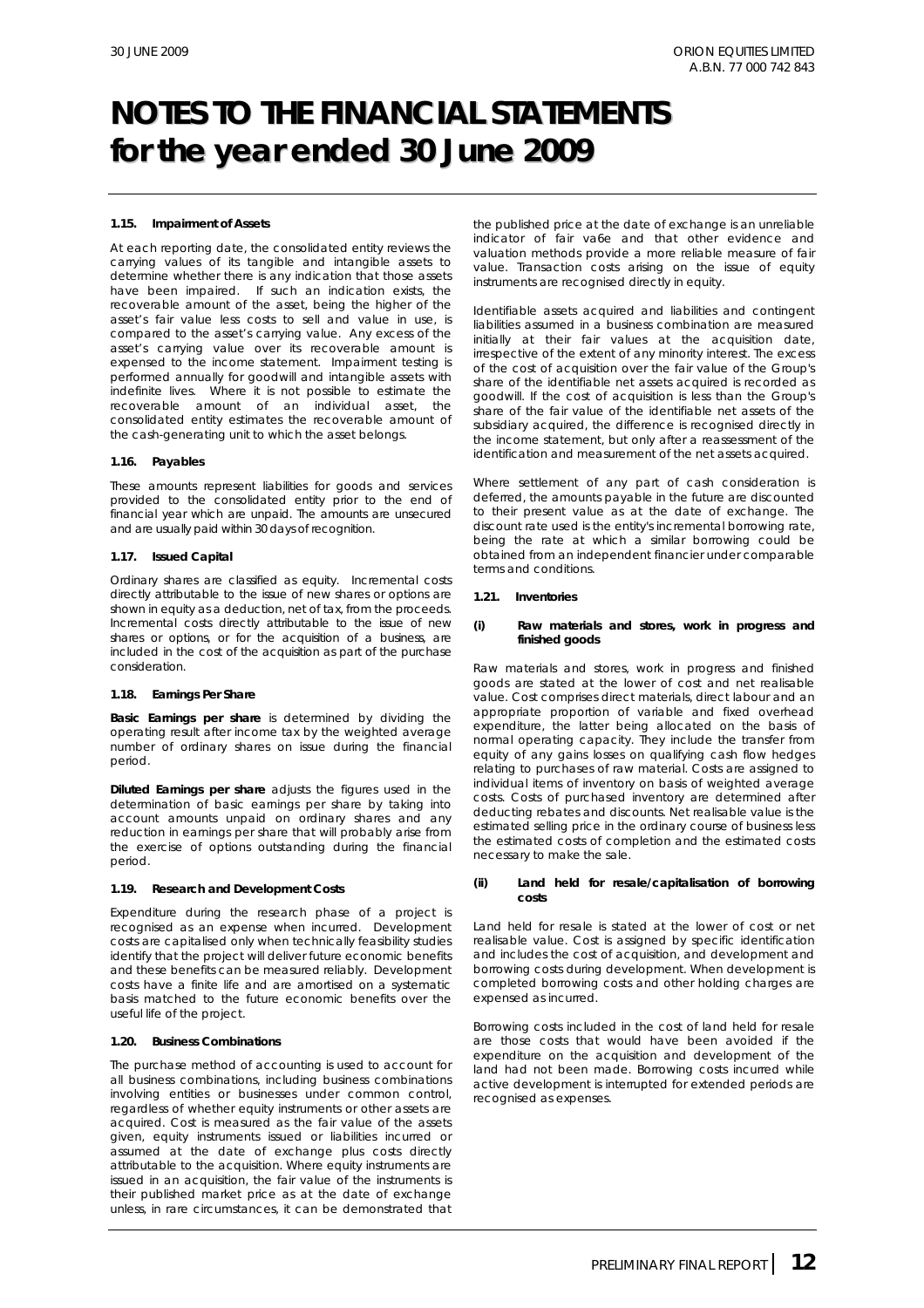#### **1.22. Non-current assets (or disposal groups) held for sale and discontinued operations**

A discontinued operation is a component of the entity that has been disposed of or is classified as held for sale and that represents a separate major line of business or geographical area of operations, is part of a single co-ordinated plan to dispose of such a line of business or area of operations, or is a subsidiary acquired exclusively with a view to resale. The results of discontinued operations are presented separately on the face of the income statement.

### **1.23. Biological Assets**

Biological assets are initially, and subsequent to initial recognition, measured at their fair value less any estimated point-ofsale costs. Gains or losses arising on initial or subsequent recognition are accounted for via the profit or loss for the period in which the gain or loss arises. Agricultural produce harvested from the biological assets shall be measured at its fair value less estimated point-of-sale costs at the point of harvest.

#### **1.24 Leases**

Leases in which a significant portion of the risks and rewards of ownership are not transferred to the Group as lessee are classified as operating leases. Payments made under operating leases (net of any incentives received from the lessor) are charged to the income statement on a straight-line basis over the period of the lease.

## **1.25 New Standards and Interpretations Released But Not Yet Adopted**

The following new Accounting Standards and Interpretations (which have been released but not yet adopted) have no material impact (except where stated below) on the Company's accounts/financial statements or the associated notes therein.

| New / revised pronouncement                                                                    | <b>Explanation of amendments</b>                                                                                                                                                                                                                                                                                                                                                                                                                                                                                                                                                                                                                                                                                                                                                                                                                                                                                                           | <b>Effective date</b>                                                                                                      |
|------------------------------------------------------------------------------------------------|--------------------------------------------------------------------------------------------------------------------------------------------------------------------------------------------------------------------------------------------------------------------------------------------------------------------------------------------------------------------------------------------------------------------------------------------------------------------------------------------------------------------------------------------------------------------------------------------------------------------------------------------------------------------------------------------------------------------------------------------------------------------------------------------------------------------------------------------------------------------------------------------------------------------------------------------|----------------------------------------------------------------------------------------------------------------------------|
| AASB 1 First time adoption of<br>Australian Accounting<br>Standards (May 2009) - "AASB<br>1R'' | Structure of the standard has been amended for ease of use.                                                                                                                                                                                                                                                                                                                                                                                                                                                                                                                                                                                                                                                                                                                                                                                                                                                                                | 30 June 2010                                                                                                               |
| <b>AASB 3 Business Combinations</b><br>(March 2008) - "AASB 3R"                                | AASB 3R amends how entities account for business combinations and<br>changes in ownership interests in subsidiaries. Many changes have been<br>made to this standard affecting acquisition related costs, step acquisitions,<br>measurement of goodwill and contingent considerations. AASB 3 also<br>replaces the term "Minority Interest" with "Non-controlling Interest".<br>This standard can be early adopted, but only for reporting periods that begin<br>on or after 30 June 2007. AASB 3 is applied prospectively.                                                                                                                                                                                                                                                                                                                                                                                                                | <b>Business</b><br>combinations<br>occurring on or<br>after an annual<br>reporting<br>beginning on or<br>after 1 July 2009 |
| <b>AASB 8 Operating Segments</b><br>(February 2007)                                            | AASB 8 supersedes AASB 114. AASB 8 has a different scope of application to<br>AASB 114; it is applicable only to listed entities and those in the process of<br>listing, and requires that segment information be disclosed using the<br>management approach. This may result in a different set of segments being<br>identified than those previously disclosed under AASB 114.                                                                                                                                                                                                                                                                                                                                                                                                                                                                                                                                                           | 31 December<br>2009                                                                                                        |
| AASB 101 Presentation of<br><b>Financial Statements</b><br>(September 2007) - "AASB<br>101R"   | AASB 101R contains a number of changes from the previous AASB 101. The<br>main changes are to require that an entity must:<br>present all non-owner changes in equity ('comprehensive income')<br>$\bullet$<br>either in one statement of comprehensive income or in two<br>statements (a separate income statement and a statement of<br>comprehensive income<br>present an additional statement of financial position (balance sheet)<br>$\bullet$<br>as at the beginning of the earliest comparative period when the<br>entity applies an accounting policy retrospectively, makes a<br>retrospective restatement, or reclassifies items in its financial<br>statements<br>disclose income tax relating to each component of other<br>comprehensive income<br>disclose reclassification adjustments relating to components of other<br>comprehensive income<br>There are other changes to terminology, however these are not mandatory. | 31 December<br>2009                                                                                                        |
| AASB 123 Borrowing Costs<br>(June 2007) - "AASB 123R"                                          | AASB 123R incorporates amendments removing the option to immediately<br>expense borrowing costs directly attributable to the acquisition, construction<br>or production of a qualifying asset.                                                                                                                                                                                                                                                                                                                                                                                                                                                                                                                                                                                                                                                                                                                                             | 31 December<br>2009                                                                                                        |
| AASB 127 Consolidated and<br>Separate Financial Statements<br>(March 2008) - "AASB 127R"       | AASB 127R amends how entities account for business combinations and<br>changes in ownership interests in subsidiaries. Many changes were made to<br>this standard affecting acquisitions and disposals which do not result in a<br>change of control, partial disposals where control is lost, attribution of profit or<br>loss to non-controlling interests and loss of significant influence or control in<br>relation to Associates and Joint Ventures.<br>AASB 127 replaces the term "Minority Interest" with the "Non-controlling<br>Interest".<br>AASB 127 is applied retrospectively, with certain exceptions relating to the<br>significant changes made in this revision.                                                                                                                                                                                                                                                         | 30 June 2010                                                                                                               |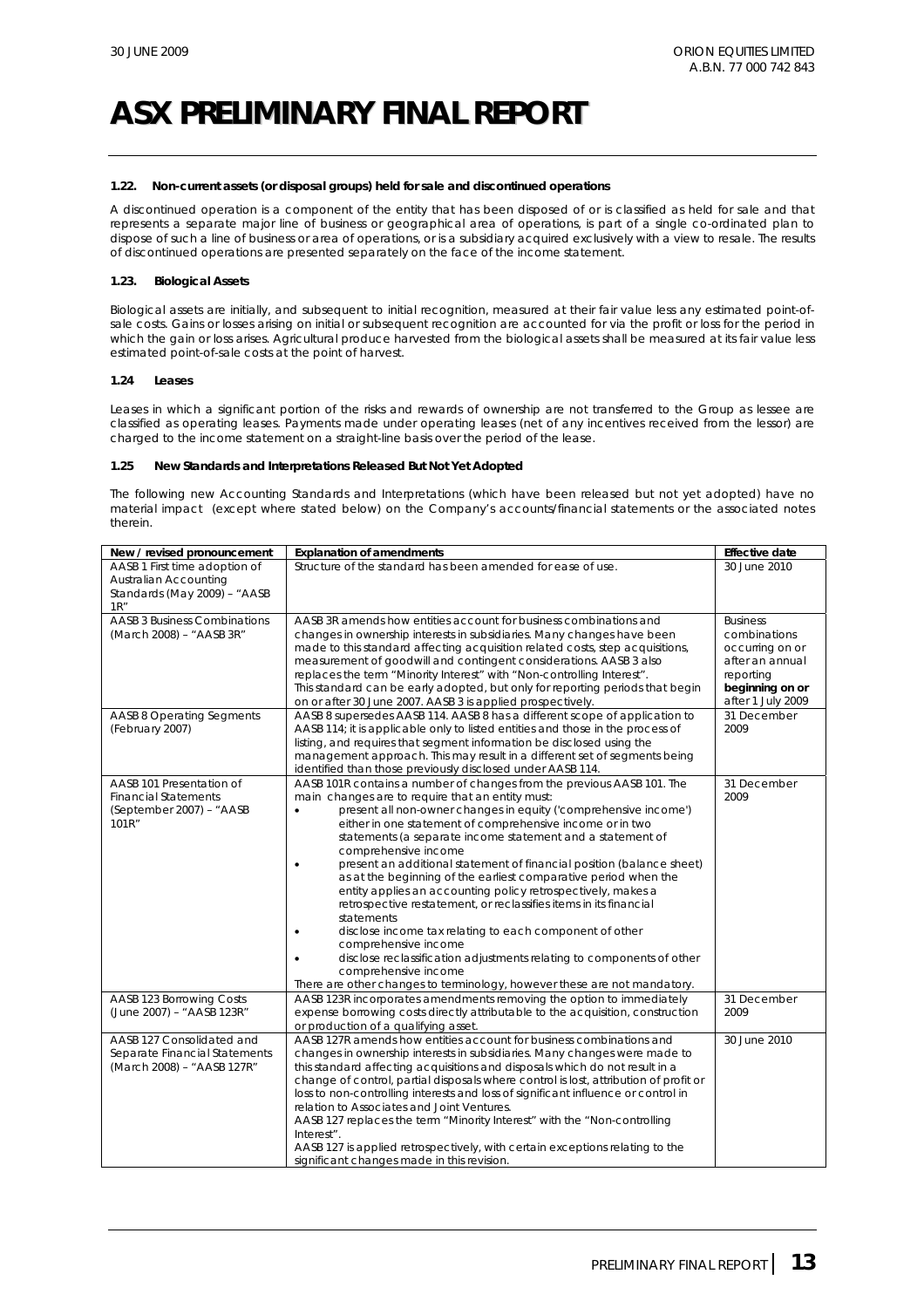## **1.25 New Standards and Interpretations Released But Not Yet Adopted (continued)**

| New / revised pronouncement                                                                                                                                                                                                                                    | <b>Explanation of amendments</b>                                                                                                                                                                                                                                                                                                                                                                                                                                                                                                                                                              | <b>Effective date</b> |
|----------------------------------------------------------------------------------------------------------------------------------------------------------------------------------------------------------------------------------------------------------------|-----------------------------------------------------------------------------------------------------------------------------------------------------------------------------------------------------------------------------------------------------------------------------------------------------------------------------------------------------------------------------------------------------------------------------------------------------------------------------------------------------------------------------------------------------------------------------------------------|-----------------------|
| AASB 1039 Concise Financial<br>Reports (August 2008)                                                                                                                                                                                                           | AASB 1039 (August 2008) incorporates amendments to terminology and<br>descriptions of the financial statements to achieve consistency with AASB 101<br>and the rewording of the disclosure requirements relating to segments to<br>achieve consistency with AASB 8.                                                                                                                                                                                                                                                                                                                           | 31 December<br>2009   |
| AASB 2007-3 Amendments to<br>Australian Accounting<br>Standards arising from AASB 8<br>[AASB 5, AASB 6, AASB 102,<br>AASB 107, AASB 119, AASB 127,<br>AASB 134, AASB 136, AASB 1023<br>& AASB 1038]                                                            | AASB 2007-3 consequentially amends a number of standards arising from the<br>issue of AASB 8. These amendments result from the changing the name of the<br>segment reporting standard to AASB 8.                                                                                                                                                                                                                                                                                                                                                                                              | 31 December<br>2009   |
| AASB 2007-6 Amendments to<br>Australian Accounting<br>Standards arising from AASB<br>123 [AASB 1, AASB 101, AASB<br>107, AASB 111, AASB 116 &<br>AASB 138 and Interpretations 1<br>& 12]                                                                       | The revision of AASB 123 necessitates consequential amendments to a<br>number of existing Standards. The amendments principally remove references<br>to expensing borrowing costs on qualifying assets, as AASB 123 was revised to<br>require such borrowing costs to be capitalised.                                                                                                                                                                                                                                                                                                         | 31 December<br>2009   |
| AASB 2007-8 Amendments to<br>Australian Accounting<br>Standards arising from AASB<br>101                                                                                                                                                                       | AASB 2007-8 consequentially amends a number of AASB's as a result of the<br>reissue of AASB 101. Some of the changes include changing the terms:<br>'general purpose financial report' to 'general purpose financial<br>$\bullet$<br>statements'<br>'financial report' to 'financial statements' in application paragraphs,<br>$\bullet$<br>where relevant, of Australian Accounting Standards (including<br>Interpretations) to better align with IFRS terminology.                                                                                                                          | 31 December<br>2009   |
| AASB 2007-10 Further<br>Amendments to Australian<br>Accounting Standards arising<br>from AASB 101                                                                                                                                                              | AASB 2007-10 makes a number of consequential amendments to a number of<br>accounting standards arising from the revision of AASB 101 in September 2007.<br>The changes are largely to terminology for example changing the term<br>'general purpose financial report' to 'general purpose financial statements'<br>and the term 'financial report' to 'financial statements', where relevant, in<br>Australian<br>Accounting Standards (including Interpretations) to better align with IFRS<br>terminology.                                                                                  | 31 December<br>2009   |
| AASB 2008-1 Amendments to<br>Australian Accounting<br>Standard - Share-based<br>Payments: Vesting Conditions<br>and Cancellations [AASB 2]                                                                                                                     | AASB 2008-1 was issued after the AASB made changes to AASB 2 Share Based<br>Payments including:<br>Clarifying that vesting conditions are service conditions and<br>$\bullet$<br>performance conditions only, and that other features of a share-<br>based payment are not vesting conditions.<br>Cancellations, whether by the entity or by other parties, should be<br>accounting for consistently.                                                                                                                                                                                         | 31 December<br>2009   |
| AASB 2008-2 Amendments to<br>Australian Accounting<br>Standards - Puttable Financial<br>Instruments and Obligations<br>arising on Liquidation [AASB 7,<br>AASB 101.<br>AASB 132, AASB 139 &<br>Interpretation 2]                                               | AASB 2008-2 makes amendments to AASB 132 and AASB 101, permitting<br>certain puttable financial instruments to be classified as equity rather than<br>liabilities, subject to certain criteria being met.                                                                                                                                                                                                                                                                                                                                                                                     | 31 December<br>2009   |
| AASB 2008-3 Amendments to<br>Australian Accounting<br>Standards arising from AASB 3<br>and AASB 127 [AASBs 1, 2, 4, 5,<br>7, 101, 107, 112, 114, 116, 121,<br>128, 131, 132, 133, 134, 136, 137,<br>138 & 139 and<br>Interpretations 9 & 107]                  | AASB 2008-3 was issued after the AASB revised AASB 3 and AASB 127, as<br>consequential amendments were necessary to other Australian Accounting<br>Standards.                                                                                                                                                                                                                                                                                                                                                                                                                                 | 30 June 2010          |
| AASB 2008-5 Amendments to<br>Australian Accounting<br>Standards arising from the<br>Annual Improvements Project<br>[AASB 5, 7, 101, 102, 107, 108,<br>110, 116, 118, 119, 120, 123, 127,<br>128, 129, 131, 132, 134, 136, 138,<br>139, 140, 141, 1023 & 1038]. | AASB 2008-5 makes a number of minor, but necessary amendments to<br>different Standards arising from the annual improvements project. The<br>amendments largely clarify accounting treatments where previous practice<br>had varied, with some new or amended requirements introduced.<br>The changes addressed include accounting for advertising and promotional<br>expenditure, investment property under construction and the reclassification<br>to inventories of property, plant and equipment previously held for rental<br>when the assets cease to be rented and are held for sale. | 31 December<br>2009   |
| AASB 2008-6 Further<br>Amendments to Australian<br>Accounting Standards arising<br>from the Annual Improvements<br>Project [AASB 1 & AASB 5]                                                                                                                   | AASB 2008-6 makes further amendments arising from the annual<br>improvements project. These amendments are made to AASB 1 and AASB 5<br>to include requirements relating to a sale plan involving the loss of control of a<br>subsidiary, and the requirements for all assets and liabilities of such subsidiaries<br>to be classified as held for sale. Disclosure requirements are also clarified.                                                                                                                                                                                          | 31 December<br>2009   |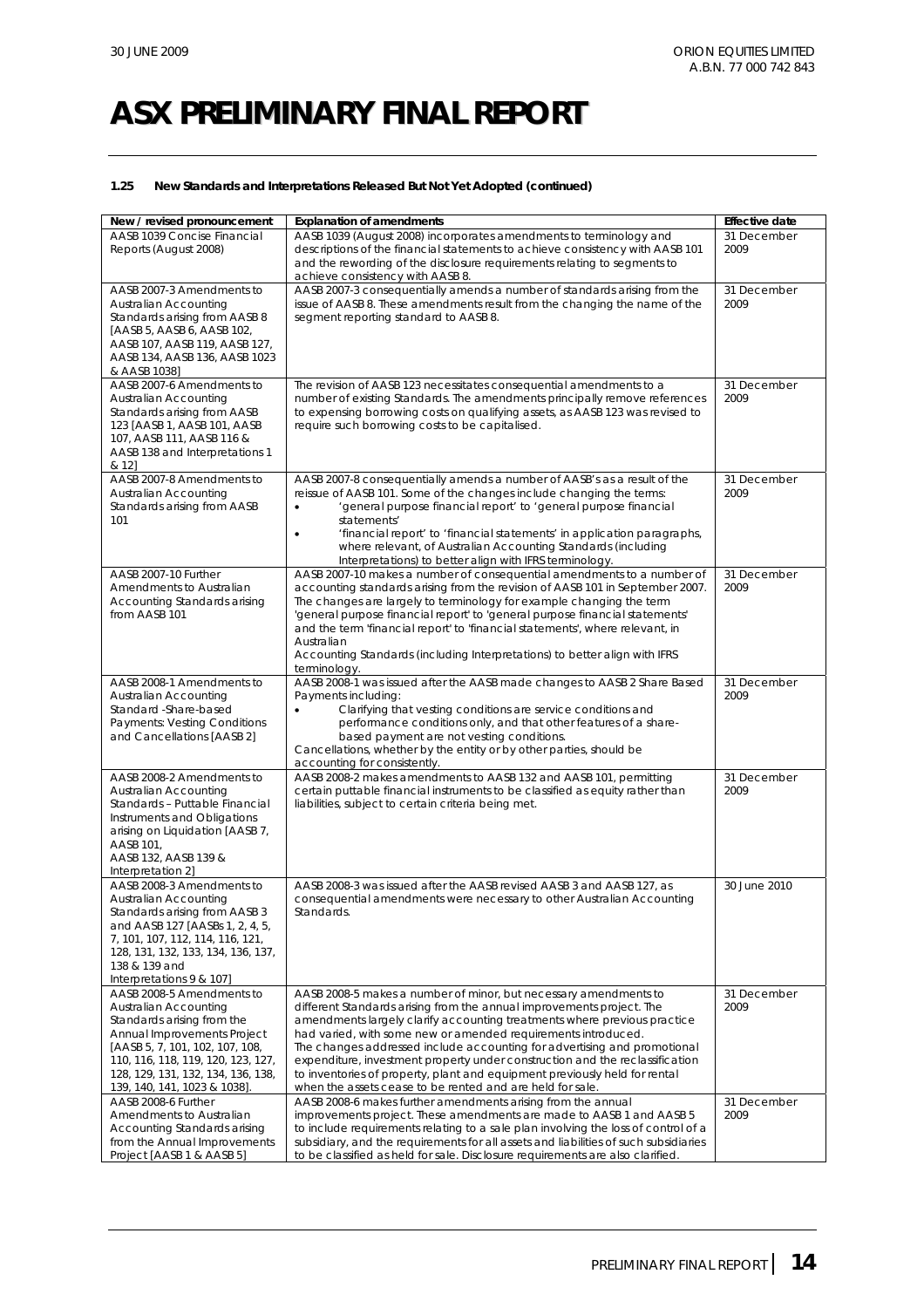## **1.25 New Standards and Interpretations Released But Not Yet Adopted (continued)**

| New / revised pronouncement        | <b>Explanation of amendments</b>                                                   | <b>Effective date</b> |
|------------------------------------|------------------------------------------------------------------------------------|-----------------------|
| AASB 2008-7 Amendments to          | AASB 2008-7 makes changes to a number of accounting standards, for the             | 31 December           |
| Australian Accounting              | purpose of reducing the burden on parent entities when complying with AASB         | 2009                  |
| Standards - Cost of an             | 127 and measuring the cost of a subsidiary at acquisition in their separate        |                       |
| Investment in a Subsidiary,        | financial statements in certain circumstances. The amendments are to apply         |                       |
| Jointly Controlled Entity or       | only on initial application of Australian Equivalents to International Financial   |                       |
| Associate [AASB 1, AASB 118,       | Reporting Standards (AASBs).                                                       |                       |
| AASB 121, AASB 127                 |                                                                                    |                       |
| & AASB 136]                        |                                                                                    |                       |
|                                    |                                                                                    | 30 Jun 2010           |
| AASB 2008-8 Amendments to          | AASB 2008-8 makes amendments to AASB 139 to clarify the application of             |                       |
| Australian Accounting              | some of AASB 139's requirements on designation of a risk or a portion of cash      |                       |
| Standards - Eligible Hedged        | flows for hedge accounting purposes; including:                                    |                       |
| Items [AASB 139]                   | The main issues addressed are:                                                     |                       |
|                                    | Designation of one-sided risks<br>$\bullet$                                        |                       |
|                                    | Designation of portions of cash flows of a financial instrument, with<br>$\bullet$ |                       |
|                                    | reference to inflation components; and                                             |                       |
|                                    | Hedge effectiveness when hedging one-sided risks with a purchased<br>$\bullet$     |                       |
|                                    | option.                                                                            |                       |
| AASB 2008-9 Amendments to          | AASB 2008-9 makes amendments to AASB 1049 to ensure consistency with               | 31 December           |
| AASB 1049 for Consistency with     | AASB 101 Presentation of Financial Statements (September 2007). This               | 2009                  |
| AASB 101                           | alignment is consistent with the broad approach taken in the AASB's                |                       |
|                                    |                                                                                    |                       |
|                                    | Generally Accepted Accounting Principles/Government Finance Statistics             |                       |
|                                    | (GAAP/GFS) Harmonisation project.                                                  |                       |
| AASB 2008-11 Amendments to         | AASB 2008-11 mandates that the requirements in AASB 3 (March 2008) are             | 30 June 2010          |
| Australian Accounting              | applicable to business combinations among not-for-profit entities (other than      |                       |
| Standard - Business                | restructures of local governments) that are not commonly controlled. It also       |                       |
| <b>Combinations Among</b>          | allows those requirements to be early adopted by not-for-profit entities. Also     |                       |
| Not-for-Profit Entities [AASB 3]   | included are specific recognition, measurement and disclosure requirements         |                       |
|                                    | relating to local government restructures.                                         |                       |
| AASB 2008-13 Amendments to         | AASB 2008-13 makes amendments to AASB 5 and AASB 110 resulting from the            | 30 June 2010          |
| Australian Accounting              | issue of Interpretation 17. The amendments relate to the classification,           |                       |
| Standards arising from AASB        | presentation and measurement of non-current assets held for distribution to        |                       |
| Interpretation 17 - Distributions  | owners and the disclosure requirements for dividends that are declared after       |                       |
| of Non-cash Assets to Owners       | the reporting period but before the financial statements are authorised for        |                       |
| [AASB 5 & AASB 110]                | issue.                                                                             |                       |
| AASB 2009-4 Amendments to          | Makes various amendments to a number of standards and interpretations in           | 30 June 2010          |
|                                    |                                                                                    |                       |
| Australian Accounting              | line with the IASB annual improvements project                                     |                       |
| Standards arising from the         |                                                                                    |                       |
| Annual Improvements Project        |                                                                                    |                       |
| [AASB 2, AASB 138 and AASB         |                                                                                    |                       |
| Interpretations 9 & 16]            |                                                                                    |                       |
| AASB 2009-05 Further               | Makes various amendments to a number of standards and interpretations in           | 31 December           |
| amendments to Australian           | line with the IASB annual improvements project                                     | 2010                  |
| Accounting Standards arising       |                                                                                    |                       |
| from the Annual Improvements       |                                                                                    |                       |
| Project [AASB 5, 8, 101, 107,      |                                                                                    |                       |
| 118, 136, 139]                     |                                                                                    |                       |
| Interpretation 15 Agreements       | This Interpretation aims to standardise accounting practice among real estate      | 31 December           |
| for Construction of Real Estate    | developers for sales of units, such as apartments or houses, 'off plan', i.e.      | 2009                  |
|                                    | before construction is complete, with regards to the recognition of revenue.       |                       |
|                                    |                                                                                    |                       |
| Interpretation 16 Hedges of a      | This Interpretation clarifies when in a group situation hedge accounting can       | 30 September          |
| Net Investment in a Foreign        | be applied in relation to foreign exchange risks associated with foreign           | 2009                  |
| Operation                          | operations.                                                                        |                       |
| Interpretation 17 Distributions of | This Interpretation provides guidance on how entities should measure               | 30 June 2010          |
| Non-cash Assets to Owners          | distributions of assets other than cash when it pays dividends to its owners,      |                       |
|                                    | except for common control transactions.                                            |                       |
| Interpretation 18 Transfers of     | This Interpretation clarifies the accounting for agreements in which an entity     | Asset transfers       |
| <b>Assets from Customers</b>       | receives an item of PPE from a customer that they must use either to connect       | received on or        |
|                                    | the customer to a network or to provide the customer with ongoing access to        | after 1 July 2009     |
|                                    | a supply of goods or services.                                                     |                       |
|                                    |                                                                                    |                       |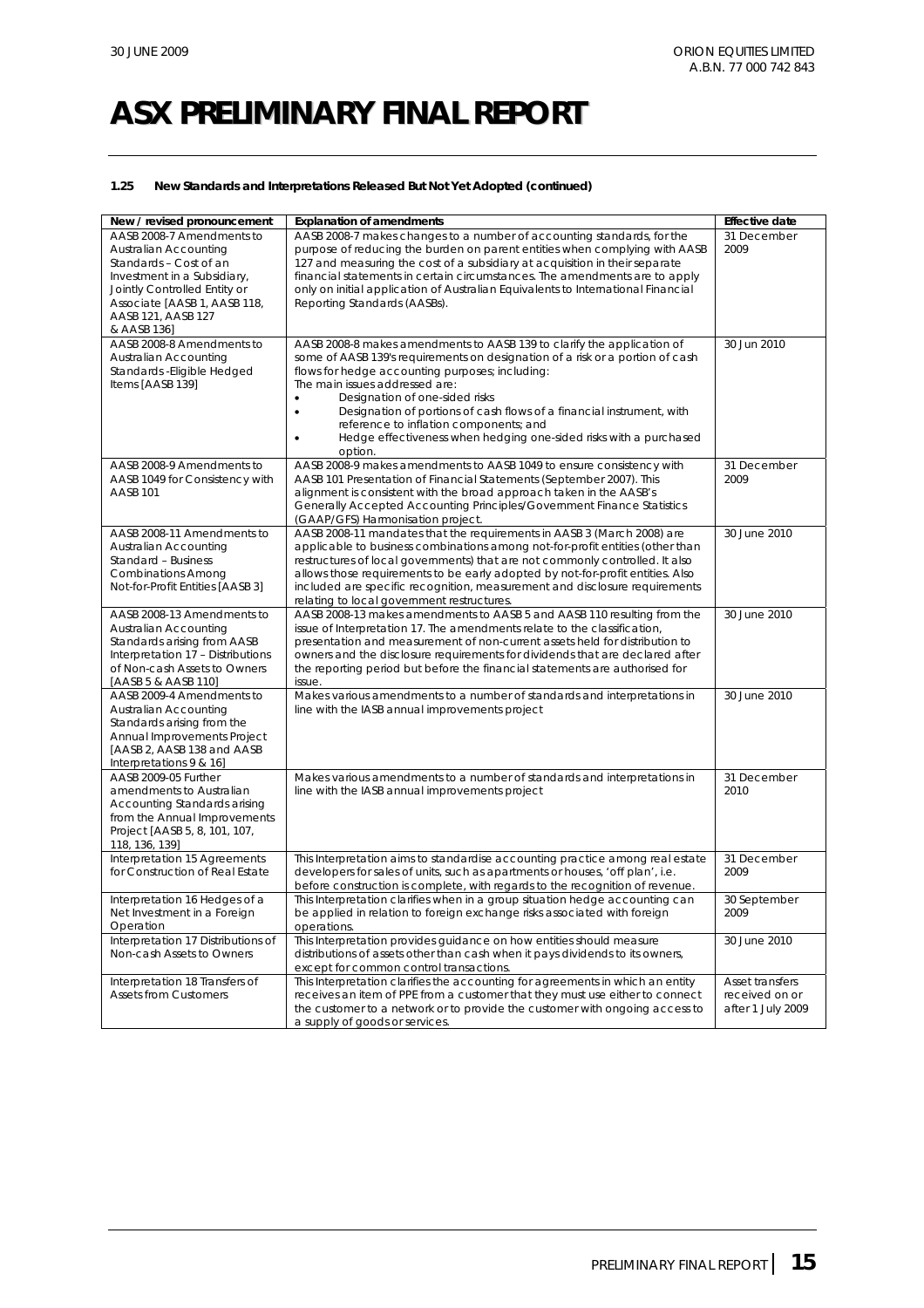# **for the year ended 30 June 2009**

# **2 LOSS FOR THE YEAR**

Loss for the year includes the following items of revenue and expenses below. Included are the revenue and expenses of the discontinued operations of Orion Indo Mining Pty Ltd and Central Exchange Mining Ltd, formerly wholly owned subsidiaries disposed on 11 August 2008 (refer to Note 5).

|                                                        | <b>Consolidated Entity</b> |            | Company    |           |
|--------------------------------------------------------|----------------------------|------------|------------|-----------|
|                                                        | 2009                       | 2008       | 2009       | 2008      |
| (a) Revenue from continuing operations                 | \$                         | \$         | \$         | \$        |
| Dividends received from securities - trading portfolio | 37,339                     | 103,386    | 37,339     | 103,386   |
| Income from olive grove operations                     | 311,530                    | 1,039,852  |            |           |
| Interest received - other                              | 23,060                     | 49,329     | 23,052     | 49,198    |
|                                                        | 371,929                    | 1,192,567  | 60,391     | 152,584   |
| Other Income                                           |                            |            |            |           |
| Net gain from sale of subsidiaries                     | 16,961,679                 |            | 16,850,303 |           |
| Dividends received from Associate entities             |                            | 255,124    |            | 255,124   |
| Gains on sale of securities - trading portfolio        | 436,018                    | 2,266,054  | 436,018    | 2,266,054 |
| Other income                                           | 34,135                     | 875        | 34,135     |           |
|                                                        | 17,431,832                 | 2,522,053  | 17,320,456 | 2,521,178 |
|                                                        |                            |            |            |           |
| Total revenue                                          | 17,803,761                 | 3,714,620  | 17,380,847 | 2,673,762 |
| (b) Revenue from discontinued operations               |                            |            |            |           |
| Interest received - other                              | 4                          | 374        |            |           |
| (c) Expenses from continuing operations                |                            |            |            |           |
| Olive grove operations                                 | 549,381                    | 515,194    |            |           |
| - Cost of goods sold                                   | 31,628                     | 677,046    |            |           |
| - Revaluation of olive trees                           | 188,500                    | (281, 580) |            |           |
| Land operations                                        | 36,735                     | 53,617     |            |           |
| - Impairment of property held for                      |                            |            |            |           |
| development and resale                                 | 1,200,000                  | 147,339    |            |           |
| Net change in fair value in trading portfolio          | 28,457,085                 | 1,836,528  | 28,457,085 | 1,836,528 |
| Costs in relation to investments                       | 653                        |            | 653        |           |
| Share of Associate entities' losses                    | 2,283,013                  | 2,687,143  | 2,283,013  | 2,687,143 |
| - remuneration and other<br>Personnel                  | 646,993                    | 581,009    | 611,584    | 584,487   |
| - employee entitlements                                | 38,254                     | 16,493     | 31,064     | 16,494    |
| Communications                                         | 20,309                     | 23,468     | 20,309     | 22,822    |
|                                                        | 70,861                     | 20,749     | 70,861     | 19,987    |
| Occupancy expenses                                     | 133,940                    | 14,098     | 21,966     | 18,815    |
| Corporate expenses                                     | 2,209                      | 3,943      | 1,784      | 2,247     |
| Finance expenses<br>Borrowing cost                     |                            | 6          |            |           |
| Administration expenses                                |                            |            |            |           |
| - Professional fees                                    | 7,980                      | 132,253    | 7,980      | 126,036   |
|                                                        | 18,827                     | (71, 874)  | 19,224     | (71, 874) |
| - Exploration and evaluation expenses                  | 6,364                      | 36,524     | 6,364      | 36,524    |
| - Brokerage fees                                       |                            |            |            |           |
| - Realisation cost of share portfolio                  |                            | (22, 994)  |            |           |
| provision/(written back)                               | (28, 844)                  |            | (28, 844)  | (22, 994) |
| - Impairment of receivables                            |                            |            | 7,381,232  |           |
| - Write down investment in subsidiary                  |                            |            | 100        |           |
| - Write off fixed assets                               | 124                        | 623        | 124        | 623       |
| - Depreciation expenses                                | 156,491                    | 190,474    | 4,405      | 6,278     |
| - Other expenses                                       | 170,049                    | 135,385    | 142,042    | 94,183    |
| (d) Expenses from discontinued operations              | 33,990,552                 | 6,695,444  | 39,030,946 | 5,357,299 |
| Finance expenses                                       | 205                        | 642        |            |           |
| Other corporate expenses                               | (111, 974)                 | 4,717      |            |           |
| Depreciation                                           |                            | 158        |            |           |
| Exploration and evaluation expenses                    | 397                        | 96,899     |            |           |
|                                                        | (111, 372)                 | 102,416    |            |           |
|                                                        |                            |            |            |           |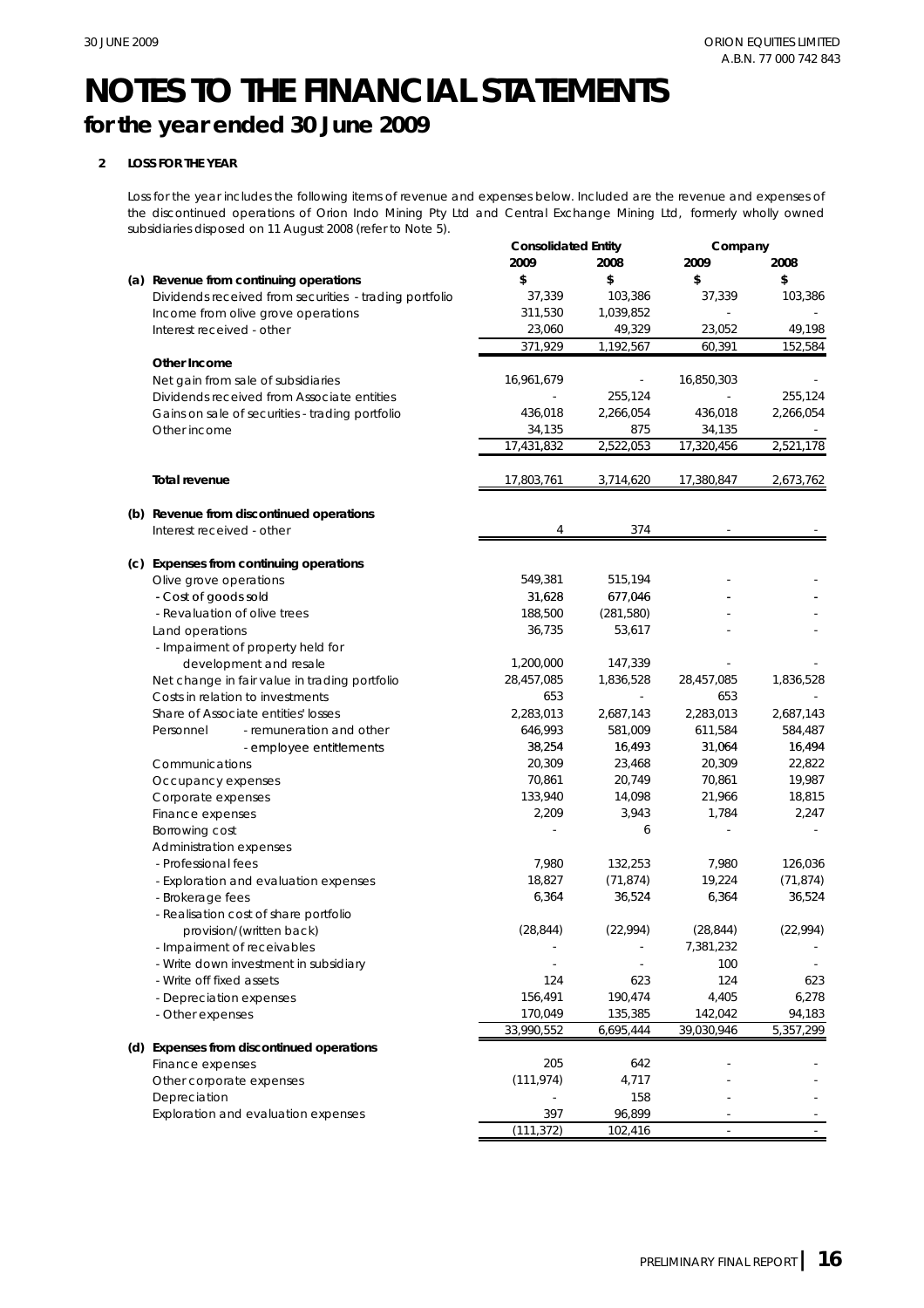-

-

-

# **NOTES TO THE FINANCIAL STATEMENTS for the year ended 30 June 2009**

#### **3 INCOME TAX EXPENSE** (a) The major component of income tax expenses are: **Current income tax** Current income tax charge Under/(over) provision in prior years **Deferred income tax** (b) The prima facie income tax on loss from is reconciled to The prima facie income tax on loss from is reconciled - (472,883) **\$ 2009 \$ Consolidated Entity \$ 2008** (431,109) (140,860) 58,116 **\$ 2008** (1,052,235) (154,132) **2009** 512,514 (927,281) (2,873,608) (3,800,889) (693,853) (3,605,432) (513,853) **Company** (4,078,315) Loss from continuing operations (Loss)/Profit from discontinued operations **Loss for the year Permanent differences** Other assessable income the income tax provided in the accounts as follows: (2,683,537) **(805,061)** 46,071 - (2,980,824) **(924,860)** 111,376 122,513 (2,683,537) (16,186,791) (102,042) (16,075,415) (3,082,866) (21,650,099) (21,650,099) (38,415) 44,872 Prima facie tax payable on profit/(loss) before income tax at 30% (2008:30%) **(4,822,625) (6,495,030)** Other non-deductible items Other deductible items Share of Associates' profits Writedowns to members of consolidated group Assumption of subsidiary losses in tax consolidated group Unrealised gains on securities Income tax expense attributable to operating loss - 316,040 197 410 684,904 806,143 806,143 75,767 131,165 - -  $(3, 243, 656)$  - 550,958 2,292,329 599 799 (74,079) 684,904 - 550,958 (327,581) -  $(3,699,168)$  - 347,419  $(118.150)$ Provision for deferred income tax Overprovision of income tax payable Franking credits **Net income tax benefit** - (153,569) (3,699,168)<br>
197,410<br>
(379,148)<br>
(126,585)<br>
(4,078,315)<br>
(513,853) - (699,168) 197,410 (3,243,656)<br>- (431,109)<br>(379,148) (126,585) (557,233)  $(1,051,965)$ (693,853) (431,109) (153,569) (3,800,889) (513,853) - (3,699,168) 197,410 (3,243,656) 599,799<br>
(379,148) (126,585) (557,233) (88,118)<br>
(4,078,315) (513,853) (3,800,889) (693,853)<br>
(25% 17% 18% 26% (557,233) (88,118) -

The applicable weighted average effective tax rates are as follows: 25%

(c) The Company and controlled entities of the Company have elected to consolidate for taxation purposes and have entered into a tax sharing and funding agreement in respect of such arrangements.

## **4 KEY MANAGEMENT PERSONNEL DISCLOSURES**

## **(a) Details of key management personnel - directors (consolidated and parent entity)**

| Faroog Khan       | Executive Chairman                       |
|-------------------|------------------------------------------|
| William M.Johnson | Executive Director                       |
| Victor P H Ho     | Executive Director and Company Secretary |
| Yagoob Khan       | Non-Executive Director                   |

**(b) Compensation of key management personnel Directors \$ Consolidated Entity** 4 **2009 2009 2008 2009 2009 2008 Company** 4 **Company 2008 2008 \$ \$ Consolidated Entity**  $\overline{A}$ Number of employees (including key management personnel) **\$** 4 Short-term employee benefits - cash fees Post-employment benefits - superannuation Long-term benefits 41,400 41,400 576,015 526,400 576,015 485,000 485,000 485,000 485,000 41,400 526,400 49,615 41,400 49,615

17% 18%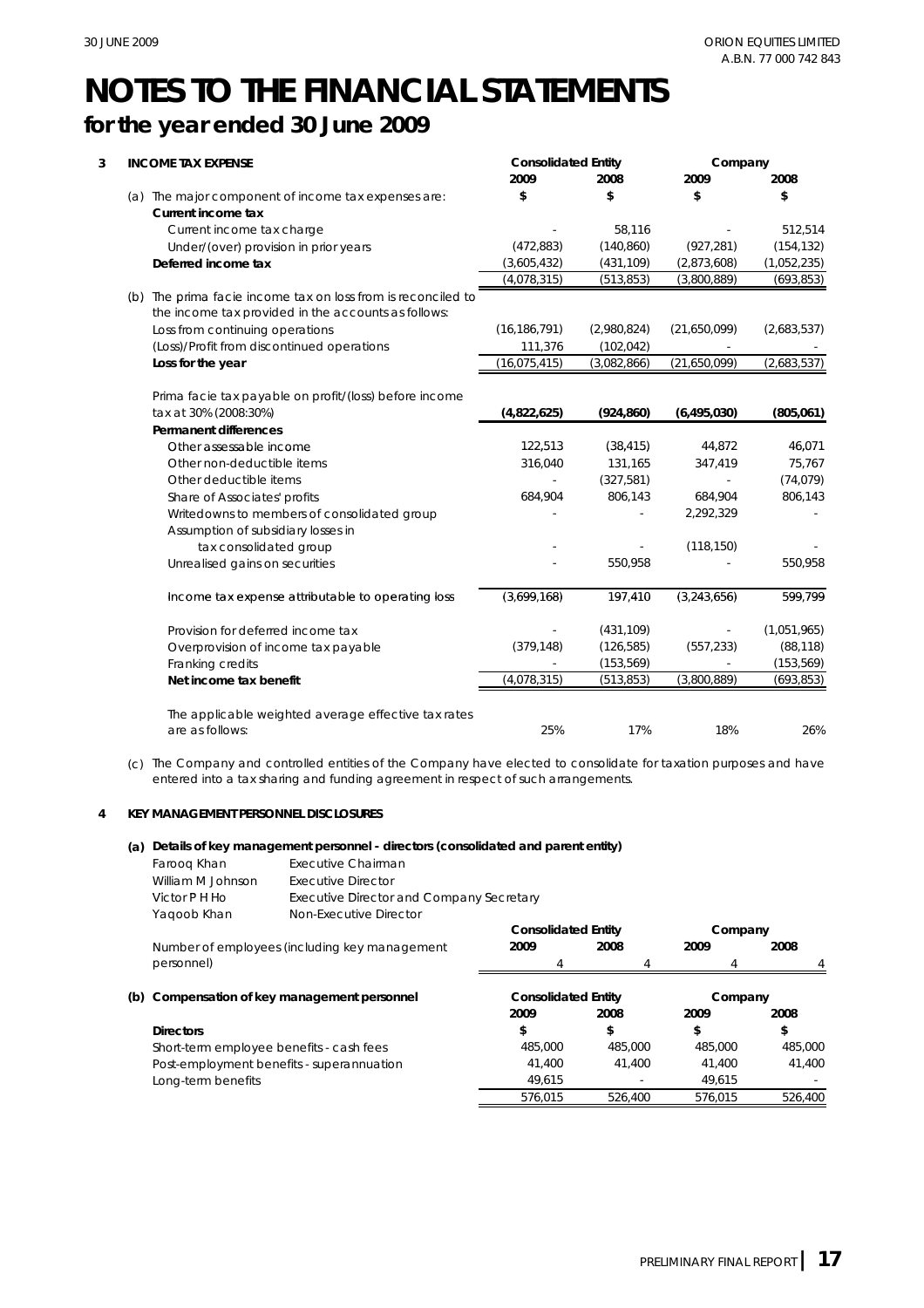# **for the year ended 30 June 2009**

# **4 KEY MANAGEMENT PERSONNEL DISCLOSURES (continued)**

**(c) Compensation of other key management personnel (consolidated and parent entity)** The Consolidated Entity and Company do not have any key executives (other than executive directors).

### **(d) Options, rights and equity instruments provided as remuneration**

There were no options, rights and equity instruments provided as remuneration to key management personnel and no shares issued on the exercise of any such instruments, during the financial year.

### **(e) Shareholdings of key management personnel (consolidated)**

| 2009<br><b>Directors</b> | Balance at the<br>start of the year | Other changes<br>during the year | Balance at the<br>end of the year |
|--------------------------|-------------------------------------|----------------------------------|-----------------------------------|
| Faroog Khan              | 8,651,356                           |                                  | 8,651,356                         |
| William M Johnson        | $\overline{\phantom{a}}$            |                                  |                                   |
| Victor P H Ho            | $\overline{\phantom{a}}$            |                                  |                                   |
| Yaqoob Khan              | 8,651,356                           |                                  | 8,651,356                         |
| 2008                     |                                     |                                  |                                   |
| <b>Directors</b>         |                                     |                                  |                                   |
| Faroog Khan              | 8.651.356                           |                                  | 8.651.356                         |
| William M Johnson        | $\blacksquare$                      |                                  |                                   |
| Victor P H Ho            | $\overline{\phantom{a}}$            |                                  |                                   |
| Yaqoob Khan              | 8,651,356                           |                                  | 8.651.356                         |

The disclosures of equity holdings above are in accordance with the accounting standards which requires a disclosure of direct and indirect holdings of spouses, relatives, spouses of relatives and entities under the control or significant influence of each of the same. There are instances of some overlap between disclosed holdings of Farooq Khan and Yaqoob Khan.

### **(f) Option holdings of key management personnel (Consolidated Entity and Company)** The Company does not have any options on issue.

### **(g) Loans to key management personnel**

There were no loans to key management personnel (or their personally related entities) during the financial year.

### **(h) Other transactions with key management personnel transactions with key**

There were no other transactions with key management personnel (or their personally related entities) during the financial year.

## **5 DISCONTINUED OPERATIONS**

On 11 August 2008, the Company disposed of its mining assets via the sale of its subsidiaries, Orion Indo Mining Pty Ltd and Central Exchange Mining Ltd to Strike Resources Limited (Strike) in consideration for the issue of 9,500,000 ordinary shares in Strike. Financial information relating to the discontinued operations of the subsidiaries from 1 July 2008 to the date of cessation is set out below.

| Financial information relating to the discontinued operation, | <b>Consolidated Entity</b> |           | Company |      |
|---------------------------------------------------------------|----------------------------|-----------|---------|------|
| which has been incorporated into the Income Statement, is     | 2009                       | 2008      | 2009    | 2008 |
| as follows:                                                   |                            | \$        |         |      |
| Revenue                                                       |                            | 374       |         |      |
| Expenses                                                      | 111,372                    | (102,416) |         |      |
| Profit/(Loss) before income tax                               | 111,376                    | (102,042) |         |      |
| Income tax expense                                            |                            |           |         |      |
| Profit/(Loss) after income tax                                | 111.376                    | (102.042) |         |      |
|                                                               |                            |           |         |      |
| Gain on sale of subsidiary                                    | 16.961.679                 |           |         |      |
| Income tax expense                                            |                            |           |         |      |
| Gain on sale of subsidiary after tax                          | 16.961.679                 |           |         |      |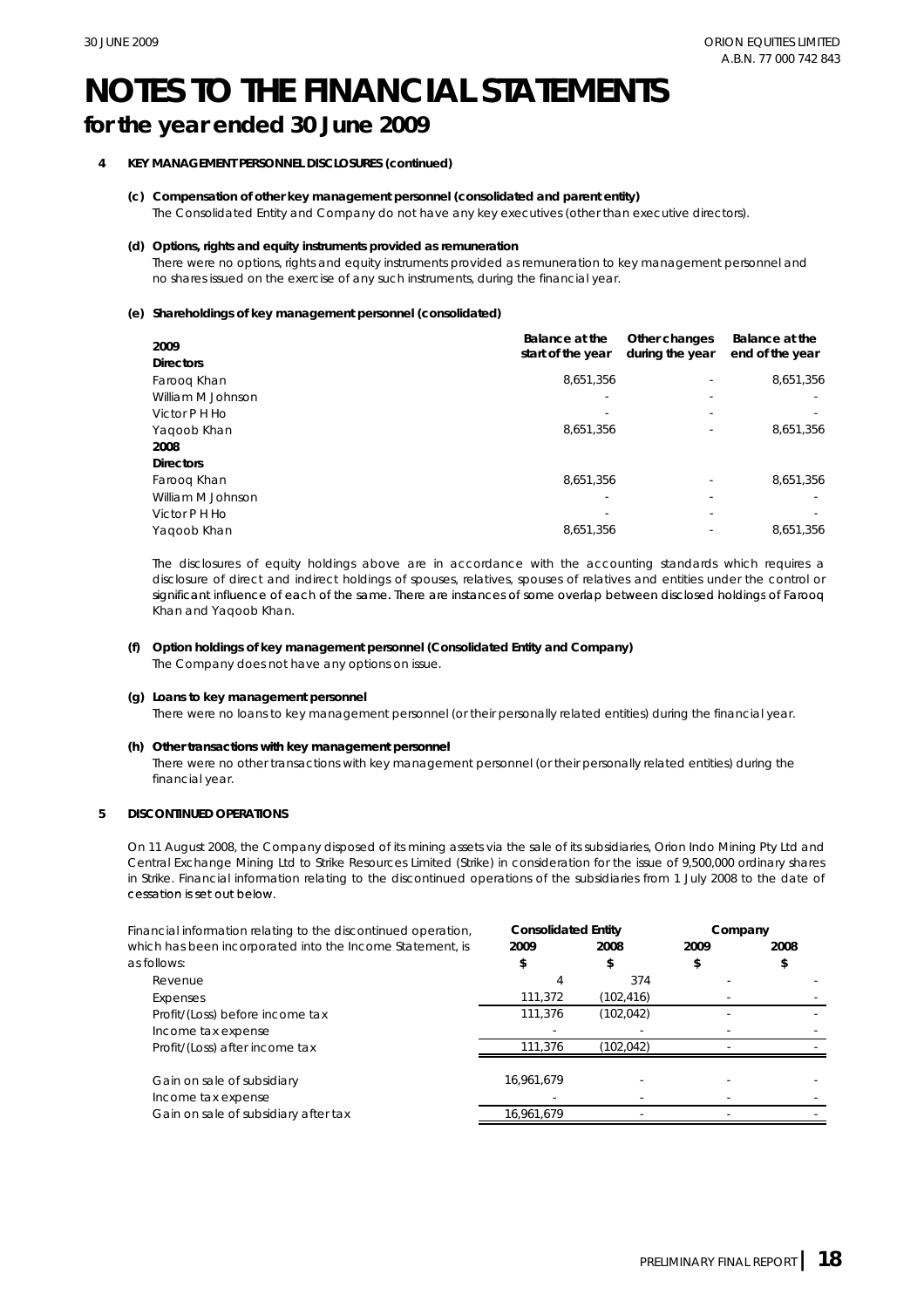- -

-

-

-

-

-

 $\sim$  -  $\sim$  -  $\sim$  -  $\sim$  -  $\sim$  -  $\sim$  -  $\sim$  -  $\sim$ 

-

# **NOTES TO THE FINANCIAL STATEMENTS for the year ended 30 June 2009**

#### **5 DISCONTINUED OPERATIONS (continued)** Total assets Total liabilities Net asset (13,692) (1,249,734)  $1.753.321$   $(785.362)$ The net cash flows of the business, which have been - 464,372 **Consolidated Entity Company 2008** The carrying amounts of assets and liabilities of the operation **\$** at the date of cessation were: **2009** 1,767,013 **2008 2009** - **\$\$\$** Net cash outflow from operating activities Net cash inflow from investing activities Net increase/(decrease) in cash from businesses Consideration received: Shares - - 18,715,000 36,330 - Details of sale of subsidiaries 30,699 18,715,000 - 18,715,000 incorporated into the Cash Flows Statement, are as follows: (40,791) - 1,226,869 77,121  $(1,196,170)$ Carrying amount of net assets sold Gain on sale before income tax 16,961,679 - -  $(1.753.321)$  - -

### **6 BUSINESS COMBINATION**

Income tax expense

Gain on sale after income tax

On 23 June 2009, Orion Equities Limited acquired two companies, Margaret River Wine Corporation Pty Ltd and Margaret River Olive Oil Company Pty Ltd for a total cash consideration of \$4 00 \$4.00.

16,961,679 -

|                                                | Company |
|------------------------------------------------|---------|
| Purchase consideration:                        |         |
| Cash paid                                      |         |
| Fair value of net identifiable assets acquired |         |
|                                                |         |
| Net cash outflow for acquisition of subsidiary |         |

### **7 AUDITOR'S REMUNERATION**

|   | Amounts received or due and receivable by:                                          |           | <b>Consolidated Entity</b> |         | Company   |           |
|---|-------------------------------------------------------------------------------------|-----------|----------------------------|---------|-----------|-----------|
|   | Auditors of the Consolidated Entity (BDO Kendalls (WA) Audit                        |           | 2009                       | 2008    | 2009      | 2008      |
|   | and Assurance Pty Ltd)                                                              |           | \$                         | \$      | \$        | \$        |
|   | Auditing of the financial report                                                    |           | 27,860                     | 24,121  | 27,860    | 24,121    |
|   | Underprovision for prior year                                                       |           |                            | 2,000   |           | 2,000     |
|   | Non-audit services (BDO Kendalls)                                                   |           |                            |         |           |           |
|   | <b>Taxation services</b>                                                            |           | 2,310                      | 1,375   | 2,310     | 1,375     |
|   |                                                                                     |           | 30,170                     | 27,496  | 30,170    | 27,496    |
| 8 | <b>DIVIDENDS</b>                                                                    |           |                            |         |           |           |
|   | Declared and paid during the year                                                   | Date paid |                            |         |           |           |
|   | Dividends on ordinary shares                                                        |           |                            |         |           |           |
|   | 2.0 cents per share fully franked                                                   | 21-Sep-07 |                            | 356,288 |           | 356,288   |
|   | 1.5 cent per share fully franked                                                    | 29-Mar-08 |                            | 267,252 |           | 267,252   |
|   | 0.5 cent per share fully franked                                                    | 26-Sep-08 | 89,072                     |         | 89,072    |           |
|   |                                                                                     |           | 89,072                     | 623,540 | 89,072    | 623,540   |
|   | Franking credit balance                                                             |           |                            |         | 2,315,572 | 1,971,746 |
|   | Balance of franking account at year end adjusted for franking credits arising from: |           |                            |         |           |           |
|   | Payment of provision for income tax                                                 |           |                            |         |           | 60,036    |
|   | Franking debits arising from payment of proposed dividends                          |           |                            |         |           | (38, 174) |
|   |                                                                                     |           |                            |         | 2,315,572 | 1,993,608 |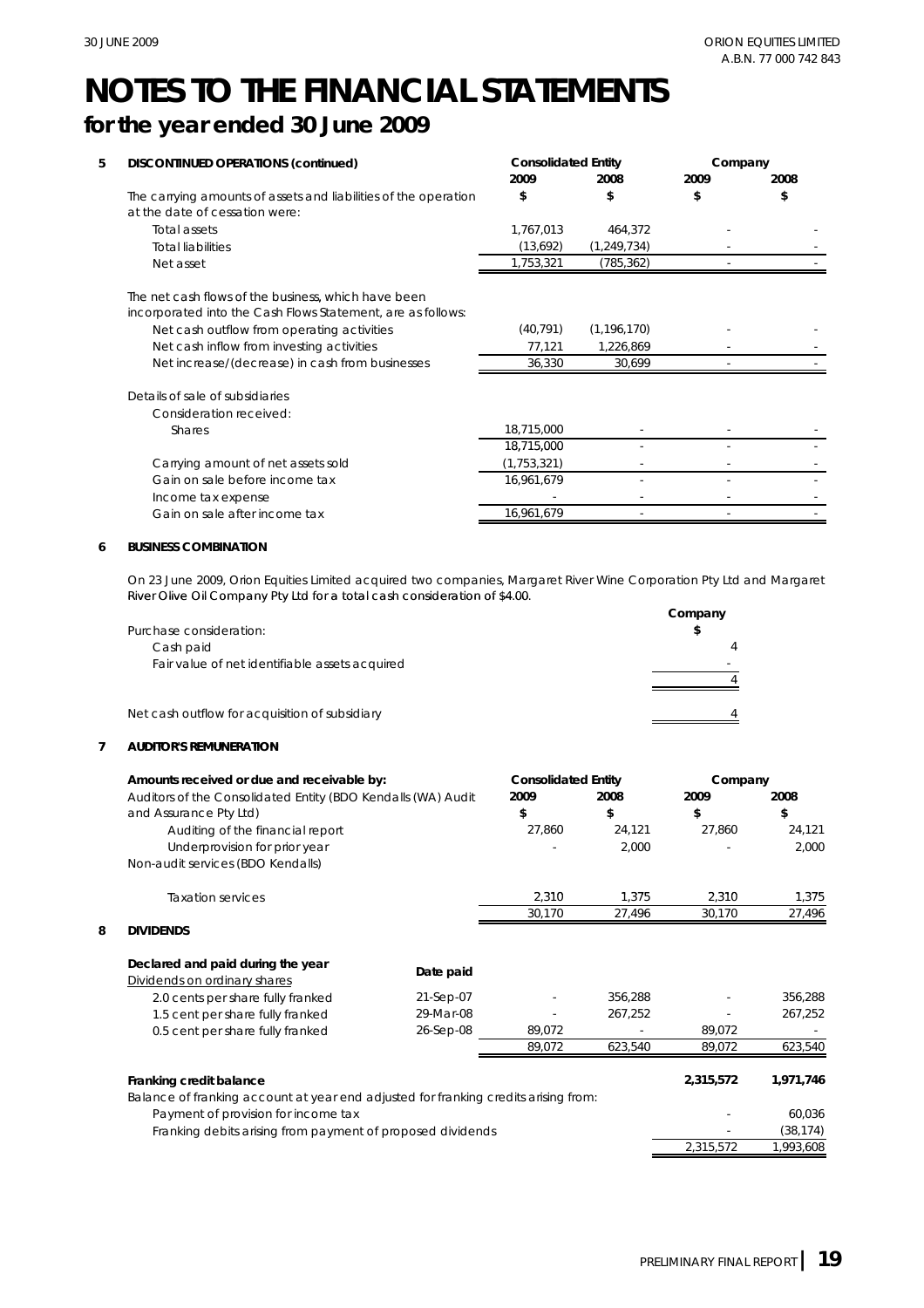| 9 | <b>LOSS PER SHARE</b>                                                                                       | <b>Consolidated Entity</b> |             |  |
|---|-------------------------------------------------------------------------------------------------------------|----------------------------|-------------|--|
|   |                                                                                                             | 2009                       | 2008        |  |
|   | Basic loss per share                                                                                        | cents                      | cents       |  |
|   | From continuing operations attributable to the ordinary equity holders of the Company                       | (68.0)                     | (13.8)      |  |
|   | From discontinued operations                                                                                | 0.6                        | (0.6)       |  |
|   | Total basic loss per share attributable to the ordinary equity holders of the Company                       | (67.3)                     | (14.4)      |  |
|   | Loss attributable to the ordinary equity holders of the Company used in calculating basic<br>loss per share |                            |             |  |
|   | from continuing operations                                                                                  | (12, 108, 476)             | (2,466,971) |  |
|   | from discontinued operations                                                                                | 111,376                    | (102, 042)  |  |
|   |                                                                                                             | (11, 997, 100)             | (2,569,013) |  |
|   | The weighted average number of ordinary shares used as the denominator in calculating                       |                            |             |  |
|   | basic loss per share                                                                                        | 17.814.389                 | 17.814.389  |  |

Diluted loss per share is not materially different from basic loss per share and therefore is not disclosed in the Financial Statements.

|    |                                                                                  | <b>Consolidated Entity</b> |               | Company        |             |
|----|----------------------------------------------------------------------------------|----------------------------|---------------|----------------|-------------|
| 10 | <b>CASH AND CASH EQUIVALENTS</b>                                                 | 2009                       | 2008          | 2009           | 2008        |
|    |                                                                                  | \$                         | \$            | \$             | \$          |
|    | Cash at bank                                                                     | 242,157                    | 517,781       | 221,052        | 288,787     |
|    |                                                                                  | 242,157                    | 517,781       | 221,052        | 288,787     |
|    | Reconciliation of net loss after tax to net cash flows from<br>(a)<br>operations |                            |               |                |             |
|    | Loss after income tax                                                            | (11,997,100)               | (2,569,013)   | (17, 849, 210) | (1,989,684) |
|    | Depreciation expenses                                                            | 156,491                    | 190,632       | 4,405          | 6,278       |
|    | Doubtful debts provision                                                         |                            |               | 7,381,232      |             |
|    | Write down investment in subsidiary                                              |                            |               | 100            |             |
|    | Write off fixed assets disposed                                                  | 124                        | 623           | 124            | 623         |
|    | Revaluation of land and trees                                                    | 1,388,500                  | (134, 241)    |                |             |
|    | Net change in fair value in trading portfolio                                    | 28,457,085                 | 1,836,528     | 28,457,085     | 1,836,528   |
|    | Gain on sale of subsidiaries                                                     | (16,961,679)               | ÷,            | (16, 850, 303) |             |
|    | Share of Associate entities' profits                                             | 2,283,013                  | 2,687,143     | 2,283,013      | 2,687,143   |
|    | Cost of trading portfolio sold                                                   | 705,686                    |               | 705,686        |             |
|    | (Increase)/decrease in assets:                                                   |                            |               |                |             |
|    | Receivables                                                                      | (139, 633)                 | (105, 460)    | (5, 125)       | 2,955       |
|    | Trading portfolio                                                                | (268, 055)                 | 1,108,012     | (268, 055)     | 1,108,012   |
|    | Strategic portfolio                                                              |                            | (255, 124)    |                | (255, 124)  |
|    | Inventory                                                                        | (681, 621)                 | 510,037       |                |             |
|    | <b>Exploration expenditure</b>                                                   |                            | (1, 413, 770) |                | (516, 149)  |
|    | Increase/(decrease) in liabilities:                                              |                            |               |                |             |
|    | Payables & Accruals                                                              | 534,239                    | (1, 156, 721) | 1,857          | (728, 806)  |
|    | Provision for income tax                                                         | (58, 116)                  | (668, 499)    | (2,873,608)    | (227, 643)  |
|    | Deferred income tax                                                              | (3,605,432)                | (431, 110)    | (512, 514)     | (1,051,966) |
|    | Net cash flows from/(used in) operating activities                               | (186, 498)                 | (400, 963)    | 474,687        | 872,167     |

### **(b) Disclosure of non-cash financing and investing activities**

On 11 August 2008, the Company sold its 70% interest in the Berau Coal Project and its 25% interest in the Paulsens East Iron Ore Project, through the sale of its subsidiary companies Orion Indo Mining Pty Ltd and Central Exchange Mining Ltd to its joint venture partner, ASX listed Strike Resources Limited (Strike) in consideration for 9.5 million ordinary Strike shares, valued at \$18.7 million based on Strike's closing bid price on 11 August 2008 of \$1.97.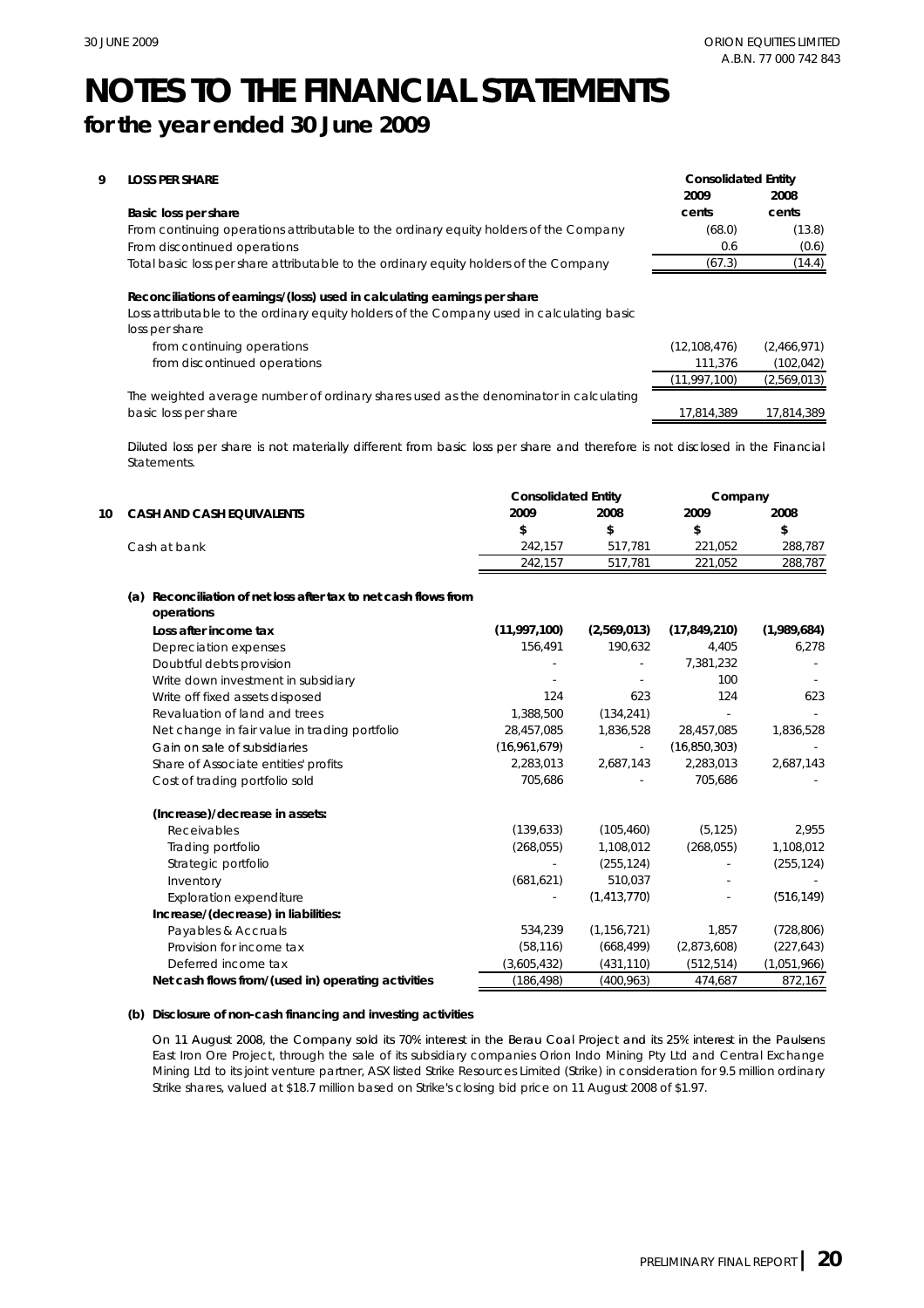# **for the year ended 30 June 2009**

| 11 | <b>TRADE AND OTHER RECEIVABLES</b>                    | <b>Consolidated Entity</b> |         | Company                  |           |
|----|-------------------------------------------------------|----------------------------|---------|--------------------------|-----------|
|    |                                                       | 2009                       | 2008    | 2009                     | 2008      |
|    | Current                                               | \$                         | \$      |                          | \$        |
|    | Other receivables                                     | 4.003                      | 205.802 | 2.953                    | 3.125     |
|    | <b>GST</b> receivable                                 | 30,198                     | 33.209  | $\overline{\phantom{a}}$ |           |
|    |                                                       | 34.201                     | 239.011 | 2.953                    | 3,125     |
|    | <b>Non Current</b>                                    |                            |         |                          |           |
|    | Amount receivable from controlled entities (Note 26d) |                            | ٠       | 7.856.966                | 8.718.023 |
|    | Less impairment on amounts receivable                 |                            | ٠       | (7,381,232)              |           |
|    |                                                       |                            |         | 475.734                  | 8,718,023 |
|    | Bonds and quarantees                                  | 32.823                     | 32.823  | 32.823                   | 32,823    |
|    |                                                       | 32.823                     | 32.823  | 508.557                  | 8.750.846 |

Refer to Note **28** for the Consolidated Entity and Company's exposure to credit risk, foreign exchange risk and interest rate risk.

## **Impaired receivables and receivables**

### None of the receivables are impaired or past due.

Provision for doubtful debts have been raised in relation to the outstanding balances amounts owed by subsidiaries Silver Sands Development Pty Ltd and Dandaragan Estate Pty Ltd. These subsidiaries have net tangible liabilities balances which has required the Company to provide for impairment.

|                                                     | <b>Consolidated Entity</b> |      |  |  |
|-----------------------------------------------------|----------------------------|------|--|--|
| Movement in provision for impairment of receivables | 2009                       | 2008 |  |  |
|                                                     |                            |      |  |  |
| At 1 July                                           |                            |      |  |  |
| Provision for impairment recognised during the year | (7, 381, 232)              |      |  |  |
|                                                     | (7, 381, 232)              |      |  |  |

|    |                                                                                                                     |                            |            | (7,381,232)  |            |
|----|---------------------------------------------------------------------------------------------------------------------|----------------------------|------------|--------------|------------|
| 12 | FINANCIAL ASSETS AT FAIR VALUE THROUGH PROFIT OR LOSS                                                               | <b>Consolidated Entity</b> |            | Company      |            |
|    |                                                                                                                     | 2009                       | 2008       | 2009         | 2008       |
|    | Financial assets at fair value comprise:                                                                            | \$                         | \$         | \$           | \$         |
|    | Listed investments at fair value                                                                                    | 7,035,608                  | 11,258,713 | 7,035,608    | 11,258,713 |
|    | Unlisted options in listed corporations at cost                                                                     | 10,000                     | 10,000     | 10,000       | 10,000     |
|    | Add: net change in fair value                                                                                       | 838,313                    | 6,722,402  | 838,313      | 6,722,402  |
|    |                                                                                                                     | 848,313                    | 6,732,402  | 848,313      | 6,732,402  |
|    | Total financial assets at fair value                                                                                | 7,883,921                  | 17,991,115 | 7,883,921    | 17,991,115 |
|    | Changes in fair value of financial assets at fair value through profit and loss are recorded as Income (Note 2(a)). |                            |            |              |            |
|    |                                                                                                                     | <b>Consolidated Entity</b> |            | Company      |            |
|    |                                                                                                                     | 2009                       | 2008       | 2009         | 2008       |
|    | Net gain/(loss) on financial assets                                                                                 | \$                         | \$         | \$           | \$         |
|    | at fair value through profit or loss                                                                                | (28,021,067)               | 429,526    | (28,021,067) | 429,526    |

|                                      |              | <b>Consolidated Entity</b> |              | Company |  |
|--------------------------------------|--------------|----------------------------|--------------|---------|--|
|                                      | 2009         | 2008                       | 2009         | 2008    |  |
| Net gain/(loss) on financial assets  |              |                            |              |         |  |
| at fair value through profit or loss | (28.021.067) | 429.526                    | (28.021.067) | 429.526 |  |

### **Risk Exposure**

Information about the Consolidated Entity's exposure to market and price risk is provided in Note 28.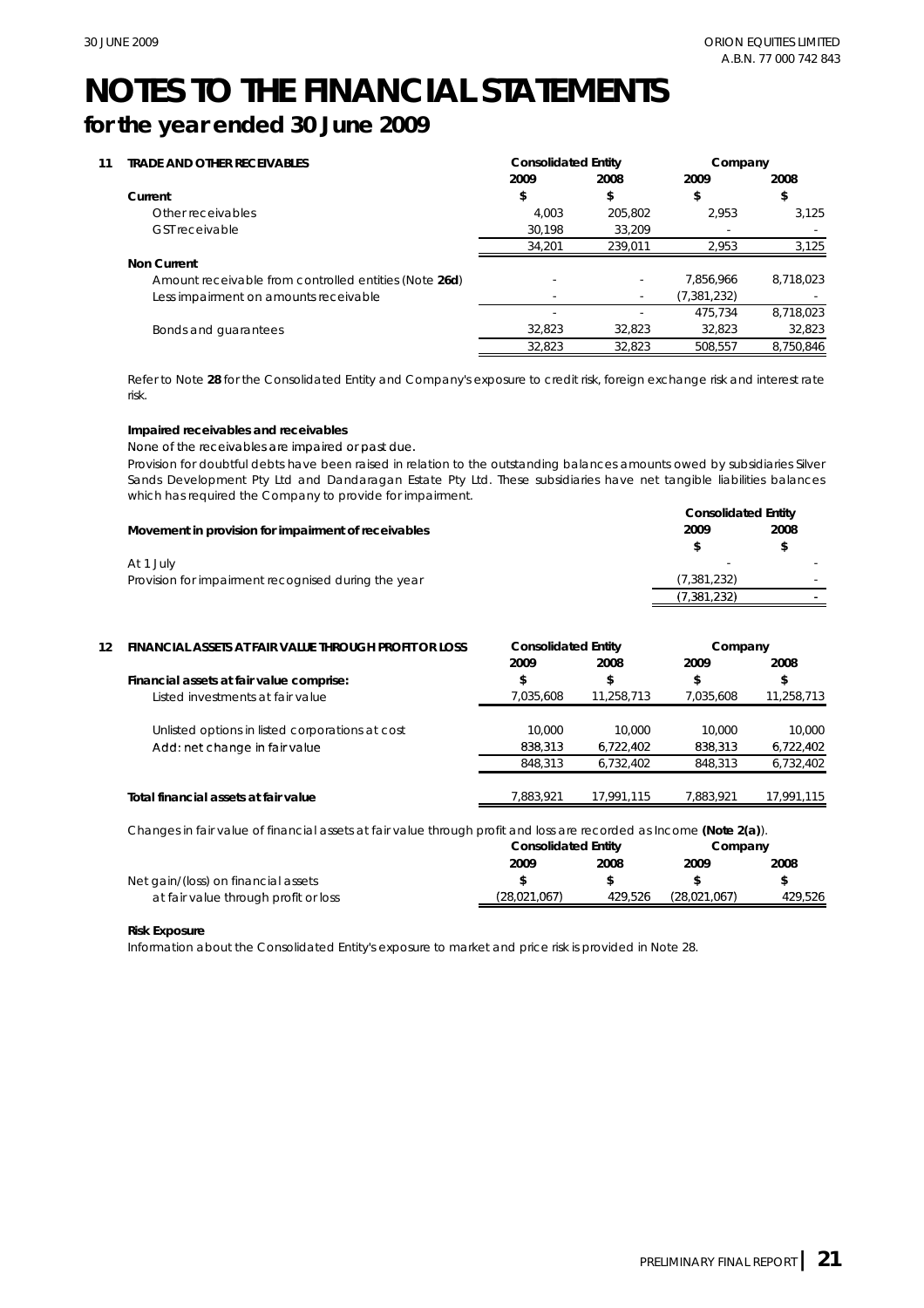# **for the year ended 30 June 2009**

| 13 | <b>INVENTORIES</b>                                 | <b>Consolidated Entity</b> |            | Company |      |
|----|----------------------------------------------------|----------------------------|------------|---------|------|
|    |                                                    | 2009                       | 2008       | 2009    | 2008 |
|    | Current - Olive Oils                               |                            | \$         |         |      |
|    | Bulk oils - at cost                                | 701.478                    | 160.526    | ٠       |      |
|    | Packaged oils - at cost                            | 140,669                    | ۰          |         |      |
|    |                                                    | 842.147                    | 160.526    |         |      |
|    | Non Current - Land Development                     |                            |            |         |      |
|    | Property held for development and resale - at cost | 3.797.339                  | 3.797.339  |         |      |
|    | Revaluation of property                            | (1, 347, 339)              | (147, 339) |         |      |
|    |                                                    | 2,450,000                  | 3.650.000  |         |      |

Property held for development and resale relates to a beachfront property located in Mandurah, Western Australia. The property has been valued by an independent qualified valuer on 9 January 2009 and the downwards revaluation has been recognised as an expense through profit or loss.

|    |                                       |                            | <b>Consolidated Entity</b> |         | Company |  |
|----|---------------------------------------|----------------------------|----------------------------|---------|---------|--|
| 14 | OTHER CURRENT ASSET                   | 2009                       | 2008                       | 2009    | 2008    |  |
|    |                                       |                            |                            |         |         |  |
|    | Prepayments                           | 5.294                      |                            | 5.294   |         |  |
|    |                                       | <b>Consolidated Entity</b> |                            | Company |         |  |
| 15 | NON-CURRENT INVESTMENTS               | 2009                       | 2008                       | 2009    | 2008    |  |
|    |                                       |                            | S                          |         | \$      |  |
|    | Shares in controlled entities at cost | $\overline{\phantom{a}}$   | ۰                          | 100     | 400     |  |
|    | Less: Provision for diminution        |                            |                            | (100)   | (100)   |  |
|    |                                       |                            |                            |         | 300     |  |

|                                                                                                        | Ownership interest |      |  |
|--------------------------------------------------------------------------------------------------------|--------------------|------|--|
| <b>Investment in Controlled Entities:</b>                                                              | 2009               | 2008 |  |
|                                                                                                        |                    |      |  |
| Silver Sands Developments Pty Limited (ACN 094 097 122)                                                | 100%               | 100% |  |
| Incorporated in Australia on 10 August 2000                                                            |                    |      |  |
| This company is currently engaged in property development activities and holds non- current Inventory. |                    |      |  |
| Dandaragan Estate Pty Ltd (ACN 120 616 891) (formerly Koorian Olives Pty Ltd)                          | 100%               | 100% |  |
| Incorporated in Australia on 7 July 2006                                                               |                    |      |  |
| This company is currently engaged in olive oil production and sales                                    |                    |      |  |
| Aquaverde Holdings Pty Ltd (ACN 128 938 090)                                                           | 50%                | 50%  |  |
| Incorporated in Australia on 17 December 2007                                                          |                    |      |  |
| This company is currently inactive.                                                                    |                    |      |  |
|                                                                                                        |                    |      |  |
| Margaret River Wine Corporation Pty Ltd (ACN 094 706 500)                                              | 100%               |      |  |
| Incorporated in Australia on 9 October 2000 and acquired on 23 June 2009                               |                    |      |  |
| This company is currently inactive.                                                                    |                    |      |  |
| Margaret River Olive Oil Company Pty Ltd (ACN 094 706 519)                                             | 100%               |      |  |
| Incorporated in Australia on 9 October 2000 and acquired on 23 June 2009                               |                    |      |  |
| This company is currently inactive.                                                                    |                    |      |  |
| Central Exchange Mining Ltd (ACN 119 438 265)                                                          |                    | 100% |  |
| Incorporated in Australia on 27 April 2006                                                             |                    |      |  |
| Name and Status change to Orion Australian Operations Pty Ltd on 29 August 2008                        |                    |      |  |
| Disposed to Strike Resources Limited (Strike or SRK) on 11 August 2008                                 |                    |      |  |
|                                                                                                        |                    |      |  |
| Orion Indo Operations Pty Ltd (ACN 124 702 245)                                                        |                    | 100% |  |
| Incorporated in Australia on 30 March 2007                                                             |                    |      |  |
| Disposed to Strike on 11 August 2008                                                                   |                    |      |  |
| PT Orion Indo Mining                                                                                   |                    | 100% |  |
| Incorporated in Indonesia on 4 April 2007                                                              |                    |      |  |
| 100% beneficially owned by Orion Indo Operations Pty Ltd                                               |                    |      |  |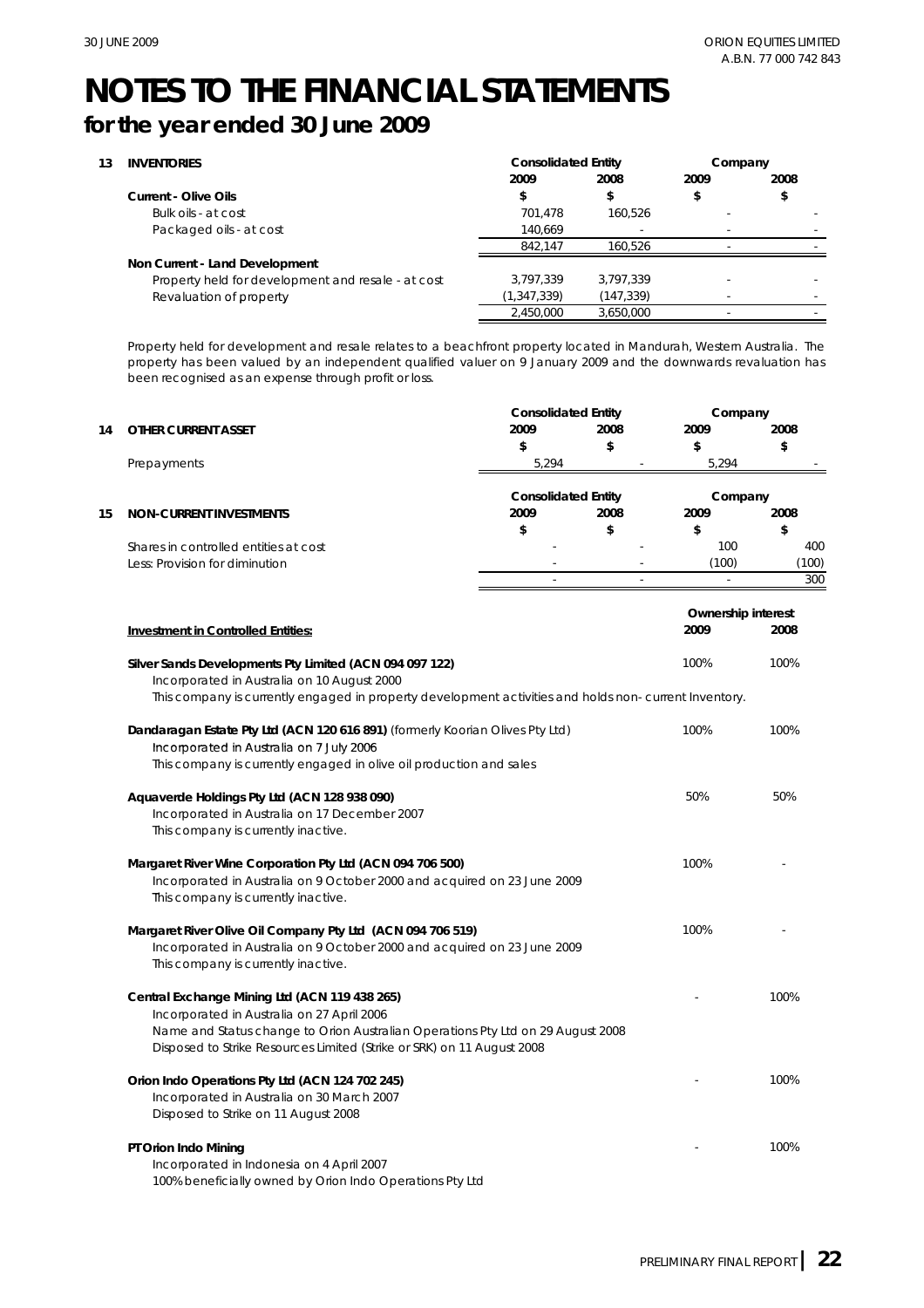## **16 INVESTMENTS ACCOUNTED FOR USING THE EQUITY METHOD**

|                                    |                           |                           |       | <b>Carrying Amount</b> |           |
|------------------------------------|---------------------------|---------------------------|-------|------------------------|-----------|
| Name of Associate                  | <b>Principal Activity</b> | <b>Ownership Interest</b> |       | 2009                   | 2008      |
|                                    |                           | 2009                      | 2008  |                        |           |
| Bentley Capital Limited (BEL)      | Investments               | 28.7%                     | 28.8% | 6.851.981              | 3.792.957 |
| Scarborough Equities Limited (SCB) | Investments               |                           | 28.5% |                        | 5.414.558 |
|                                    |                           |                           |       | 6,851,981              | 9,207,515 |

On 13 March 2009, listed investment companies BEL and SCB merged via a scheme of arrangement. Under the merger, On 13 March 2009, listed investment companies BEL and SCB merged via a scheme of arrangement. Under the BEL issued 31,350,322 new shares to eligible SCB shareholders and acquired SCB as a wholly-owned subsidiary. The Company received 8,925,845 BEL shares in consideration for its 5,619,645 holding in SCB (on the basis of 1.588329 new BEL share for each SCB share held). Post-Merger, the Company holds 20,513,783 Bentley shares representing 28.66% of Bentley's expanded share capital (30 June 2008: 11,587,938 shares (28.80%)).

The carrying value of Associate entity, BEL (determined in accordance with the equity method for accounting of Associate entities) is greater than the fair value (which is based on the market price of BEL on the ASX). The Directors are of the opinion that the Company has significant influence over the Associate entity's operations and would have reasonable prospects of realising its investment at at least its carrying value (which is below BEL's NTA backing value).

| reasonable prospects of realising its investment at at least its carrying value (which is below BEL's NTA backing value). |            |                 |                          |                        |
|---------------------------------------------------------------------------------------------------------------------------|------------|-----------------|--------------------------|------------------------|
|                                                                                                                           |            |                 | 2009                     | 2008                   |
| Movement in Investments in Associates                                                                                     |            |                 | \$                       | \$                     |
| Shares in listed Associate entities brought forward                                                                       |            |                 | 9,207,515                | 11,639,535             |
| Share of losses before income tax expense                                                                                 |            |                 | (2, 141, 377)            | (3,086,050)            |
| Share of income tax (expense) /benefit                                                                                    |            |                 | (141, 636)               | 654,030                |
| Impairment expense - SCB                                                                                                  |            |                 | (72, 521)                |                        |
| Dividends received                                                                                                        |            |                 |                          | (255, 124)             |
| Acquisition of BEL shares through scheme of arrangement                                                                   |            |                 | 3,270,050                |                        |
| Disposal of SCB shares through scheme of arrangement                                                                      |            |                 | (3,270,050)              |                        |
| Acquisition of shares                                                                                                     |            |                 |                          | 255,124                |
| Carrying amount at the end of the financial year                                                                          |            |                 | 6,851,981                | $\overline{9,207,515}$ |
| Fair value of listed investments in associates                                                                            |            |                 |                          |                        |
| BEL                                                                                                                       |            |                 | 5,333,584                | 2,954,924              |
| <b>SCB</b>                                                                                                                |            |                 |                          | 3,399,885              |
|                                                                                                                           |            |                 | 5,333,584                | 6,354,809              |
| Net tangible asset value of listed investments in associates                                                              |            |                 |                          |                        |
| <b>BEL</b>                                                                                                                |            |                 | 7,951,618                | 4,632,858              |
| <b>SCB</b>                                                                                                                |            |                 |                          | 5,344,282              |
|                                                                                                                           |            |                 | 7,951,618                | 9,977,140              |
| Share of Associates' profits                                                                                              |            |                 |                          |                        |
| Profit/(loss) before income tax                                                                                           |            |                 | (2, 141, 377)            | (3,086,050)            |
| Share of income tax (expense) /benefit                                                                                    |            |                 | (141, 636)               | 654,030                |
| Loss after income tax                                                                                                     |            |                 | (2, 283, 013)            | (2,432,020)            |
| <b>Summarised Financial Position of Associates</b>                                                                        |            | Group share of: |                          |                        |
|                                                                                                                           | <b>BEL</b> |                 | <b>SCB</b>               |                        |
|                                                                                                                           | 2009       | 2008            | 2009                     | 2008                   |
|                                                                                                                           | \$         | \$              | \$                       | \$                     |
| Current assets                                                                                                            | 7,982,669  | 4,672,284       |                          | 682,335                |
| Non current assets                                                                                                        | 4,444      | 264,237         | $\overline{\phantom{a}}$ | 4,771,547              |
| <b>Total assets</b>                                                                                                       | 7,987,113  | 4,936,521       | ÷.                       | 5,453,882              |
| <b>Current liabilities</b>                                                                                                | (31,697)   | (40,651)        |                          | (81, 154)              |
| Non current liabilities                                                                                                   | (3, 798)   | (262, 953)      | $\overline{\phantom{a}}$ | (30, 498)              |
| <b>Total liabilities</b>                                                                                                  | (35, 495)  | (303, 604)      | $\sim$                   | (111, 652)             |
| Net assets                                                                                                                | 7,951,618  | 4,632,917       |                          | 5,342,230              |
| Revenues                                                                                                                  | 1,587,188  | 130,700         |                          | 1,108,696              |

Revenues Loss after income tax of associates (211,027)

### **Bentley Capital Limited - Lease Commitments**

BEL has the same lease commitments disclosed in note **29**.

(1,593,532)

(2,071,986)

(1,093,611)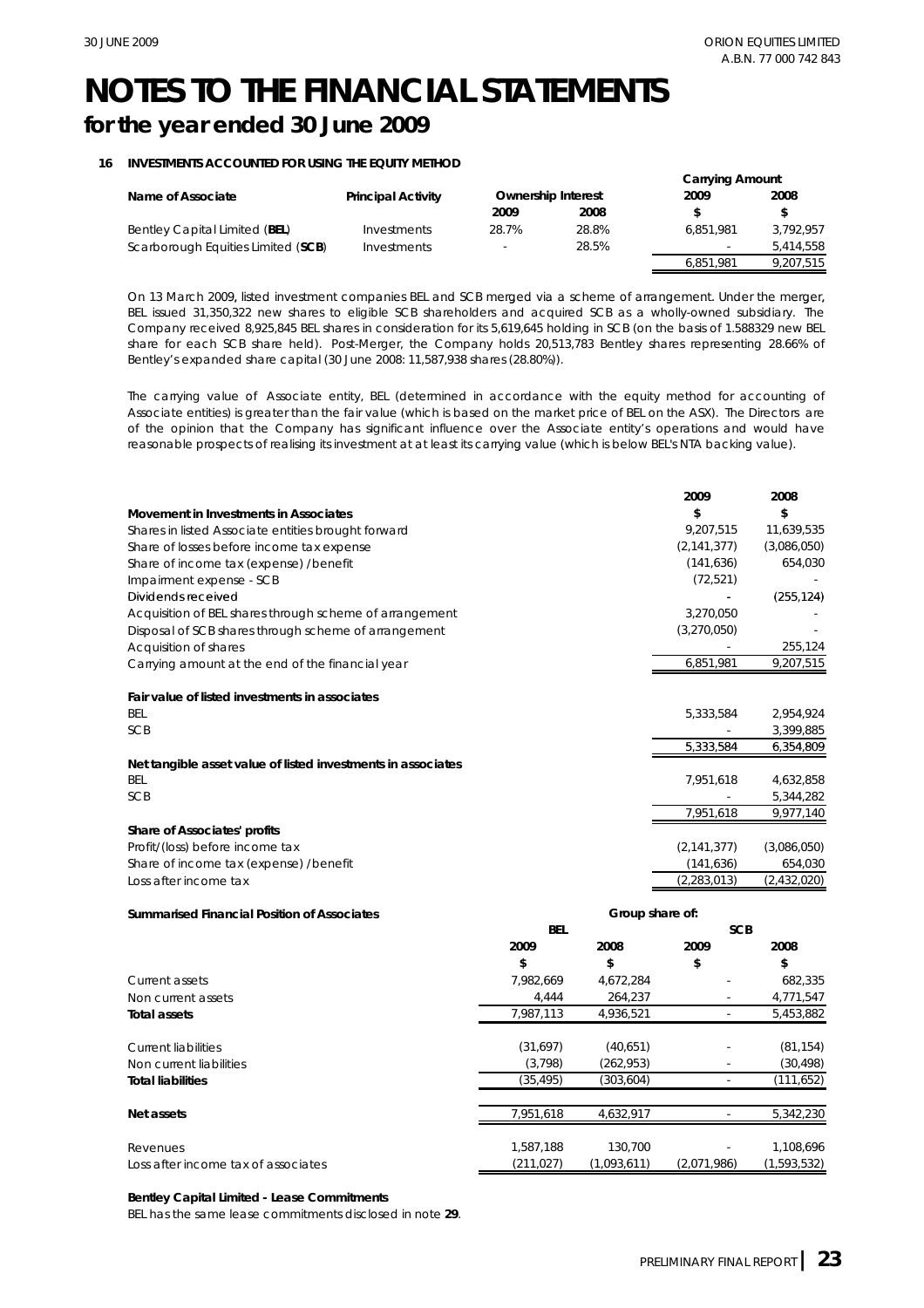**Net carrying amount**

# **NOTES TO THE FINANCIAL STATEMENTS for the year ended 30 June 2009**

#### **17 PROPERTY, PLANT AND EQUIPMENT 2009** Carrying amount at beginning Revaluation (Note 25) Additions Depreciation expense Disposal **Plant & Equipment** 1,039,182 (528) 101,493 (235,550) - - - - - 1,464,000 (235,550) - (7,612) **\$ Freehold Land Buildings on Freehold Land** 5,979 **\$** - 8,014 - (148,007) (528) 8,014 **\$ \$ Leasehold Improvements Total** 2,610,654 (156,491) - (872) **Consolidated Entity \$** Carrying amount at balance date **At 1 July 2008** Cost Accumulated depreciation and impairment **Net carrying amount At 30 June 2009** Cost 1,464,000 112,432 1,323,780 1,039,182 112,432 101,493 (275,983) 1,464,000 (10,939) 1,228,450 93,881 602,786 861,214 22,170 1,315,165 (16,191) 2,226,099 2,610,654 898,661 2,310,981 2,922,382 5,979 299,673 22,170 5,107 Cost Accumulated depreciation and impairment **Net carrying amount 2009 Company** Carrying amount at beginning Depreciation expense Disposal Carrying amount at balance date 112,432 (235,550) (18,551) - - 1,228,450 - - 15,706 5,107 - - (872) 12,049 (3,533) 5,979 - 93,881 - 17,156 (425,119) (17,063) 898,661 2,226,099 21,685 (696,283) (124) (4,405) (124) **At 1 July 2008** Cost Accumulated depreciation and impairment **Net carrying amount At 30 June 2009** Cost Accumulated depreciation and impairment - 15,706 - -  $(40.283)$  - - 53,982 22,170 (38,276) 12,049 5,107 17,156<br>
53,982 22,170 76,152<br>
8,276) (16,191) (54,467)<br>
15,706 5,979 21,685<br>
52,333 22,170 74,503<br>
10,283) (17,063) (57,346) 52,333 (54,467) 22,170 5,107 21,685 74,503 (16,191) 76,152 5,979 **Net carrying amount 2008** Carrying amount at beginning Revaluation (Note 25) Additions Depreciation expense Disposal - - (623) 602,786 - 2,432 (8,181)  $(40,283)$ <br>-  $(12,050)$  - - 861,214 107,242 - 76,296 **Consolidated Entity**  7,002 2,120,395 (190,632) 78,728 12,050 17,157 (17,063)(57,346)5,107 (623) - (181,428) 1,144,937 (1,023) - - 602,786 Carrying amount at balance date **At 1 July 2007** Cost Accumulated depreciation and impairment **Net carrying amount At 30 June 2008** 861,214 861,214 1,464,000 110,000  $(2.758)$ 101,493 107,242 1,144,937 1,256,540 1,039,182 7,002 2,120,395 (129,528) - 22,169 2,249,923 2,610,654 (111,603) 5,979 (15,167) Cost Accumulated depreciation and impairment 602,786 861,214 (10,939) 112,432 22,170 1,315,165 (16,191) 2,310,981 (275,983) 299,673

1,464,000 101,493

2,610,654

1,039,182 5,979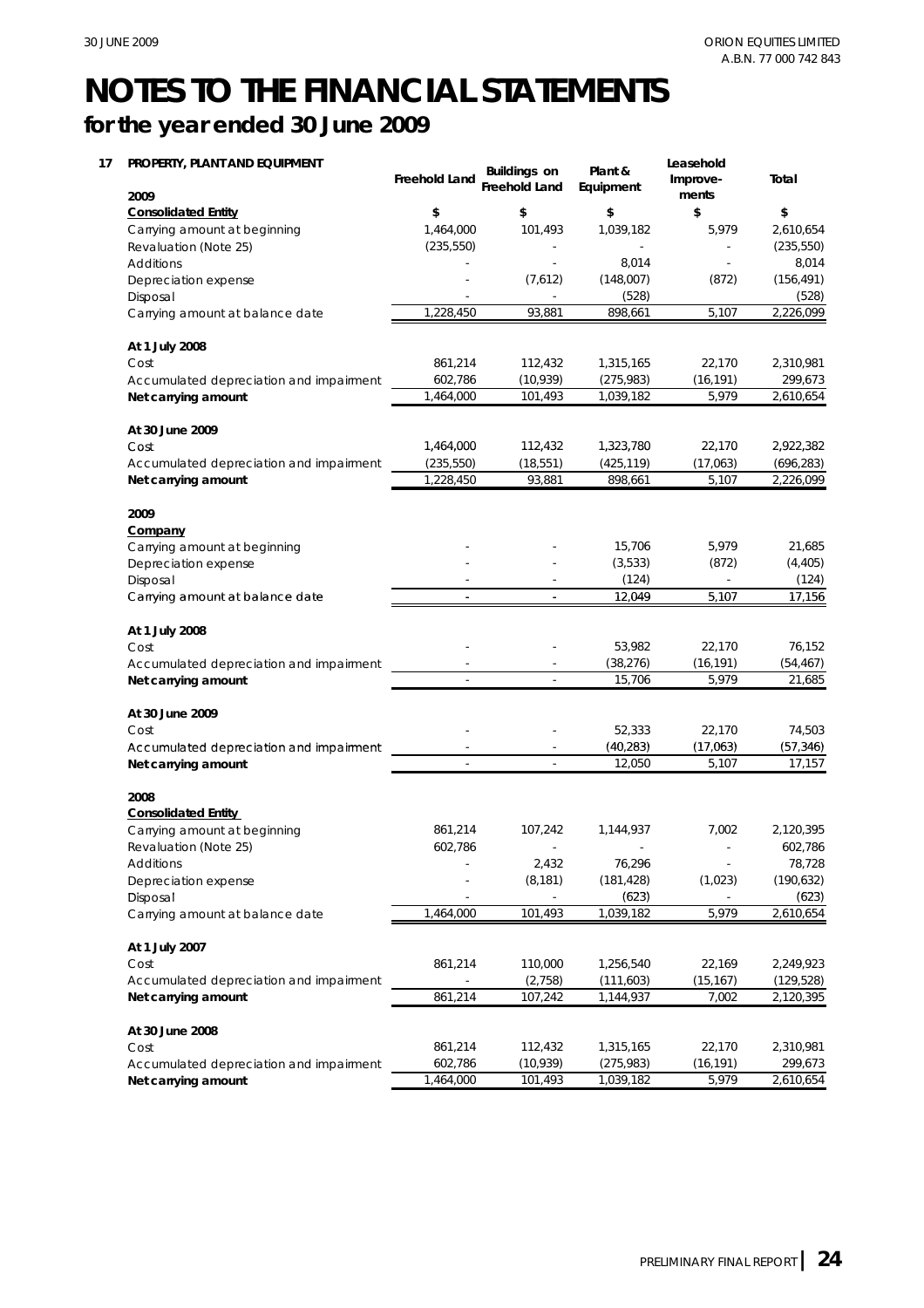# **for the year ended 30 June 2009**

| 17 |  | PROPERTY, PLANT AND EQUIPMENT (continued) |  |
|----|--|-------------------------------------------|--|
|    |  |                                           |  |

| PROPERTY, PLANT AND EQUIPMENT (continued) | <b>Freehold Land</b> | <b>Buildings on</b><br><b>Freehold Land</b> | Plant &<br>Equipment | Leasehold<br>Improve-<br>ments | Total     |
|-------------------------------------------|----------------------|---------------------------------------------|----------------------|--------------------------------|-----------|
| Company                                   | \$                   | \$                                          | \$                   | \$                             | \$        |
| Carrying amount at beginning              |                      |                                             | 20,695               | 7,002                          | 27,697    |
| Additions                                 |                      |                                             | 889                  |                                | 889       |
| Depreciation expense                      |                      |                                             | (5, 255)             | (1,023)                        | (6, 278)  |
| Disposal                                  |                      |                                             | (623)                |                                | (623)     |
| Carrying amount at balance date           |                      |                                             | 15,706               | 5,979                          | 21,685    |
| At 1 July 2007                            |                      |                                             |                      |                                |           |
| Cost                                      |                      |                                             | 69,765               | 22,169                         | 91,934    |
| Accumulated depreciation and impairment   |                      |                                             | (49,070)             | (15, 167)                      | (64, 237) |
| Net carrying amount                       |                      |                                             | 20,695               | 7,002                          | 27,697    |
| At 30 June 2008                           |                      |                                             |                      |                                |           |
| Cost                                      |                      |                                             | 53,982               | 22,170                         | 76,152    |
| Accumulated depreciation and impairment   |                      |                                             | (38, 276)            | (16, 191)                      | (54, 467) |
| Net carrying amount                       |                      |                                             | 15.706               | 5,979                          | 21,685    |

Freehold land relates to the Olive Grove property of approximately 143 hectares located in Gingin, Western Australia. An independent qualified valuer has revalued the land downwards by \$235,550 from the previous balance date (Note 25).

|    |                       | <b>Consolidated Entity</b> |         |      | Company |
|----|-----------------------|----------------------------|---------|------|---------|
| 18 | <b>OLIVE TREES</b>    | 2009                       | 2008    | 2009 | 2008    |
|    |                       |                            |         |      |         |
|    | Olive trees - at cost | 300,000                    | 300,000 |      |         |
|    | Revaluation of trees  | 93.080                     | 281.580 | -    |         |
|    |                       | 393.080                    | 581.580 |      |         |

## **Nature of asset**

The olive trees are on the olive grove property (approximately 64,500, 10 year old trees planted over 143 hectares). An independent qualified valuer has recently revalued the trees downwards by \$188,500 from the previous balance date. The revaluation of trees is expensed to Income Statement (Note 2).

### **19 INTANGIBLE ASSET**

|                             | Water Licence Brand name |        | Total   |  |  |
|-----------------------------|--------------------------|--------|---------|--|--|
| Year ended 30 June 2008     | \$                       | \$     | \$      |  |  |
| Opening net book amount     | 250,000                  |        | 250,000 |  |  |
| Closing net book amount     | 250,000                  |        | 250,000 |  |  |
| At 30 June 2008             |                          |        |         |  |  |
| Cost                        | 250,000                  |        | 250,000 |  |  |
| Impairment expense          |                          |        |         |  |  |
| Net book amount             | 250,000                  |        | 250,000 |  |  |
| Year ended 30 June 2009     |                          |        |         |  |  |
| Opening net book amount     | 250,000                  |        | 250,000 |  |  |
| Additions - acquisition     |                          | 99,996 | 99,996  |  |  |
| Asset revaluation           | 273,125                  |        | 273,125 |  |  |
| Closing net book amount     | 523,125                  | 99,996 | 623,121 |  |  |
| At 30 June 2009             |                          |        |         |  |  |
| Cost                        | 250,000                  | 99,996 | 349,996 |  |  |
| Asset revaluation (Note 25) | 273,125                  |        | 273,125 |  |  |
| Net book amount             | 523,125                  | 99,996 | 623,121 |  |  |
|                             |                          |        |         |  |  |

On 23 June 2009, the Company acquired the ultra premium Dandaragan Estate Olive Oil Brand, certain related equipment/infrastructure and inventory, in consideration for \$0.25 million. The acquisition was undertaken to complement the Company's existing Olive Grove business. The Water Licence pertains to the Company's Olive Grove property in Gingin, Western Australia.

**Consolidated**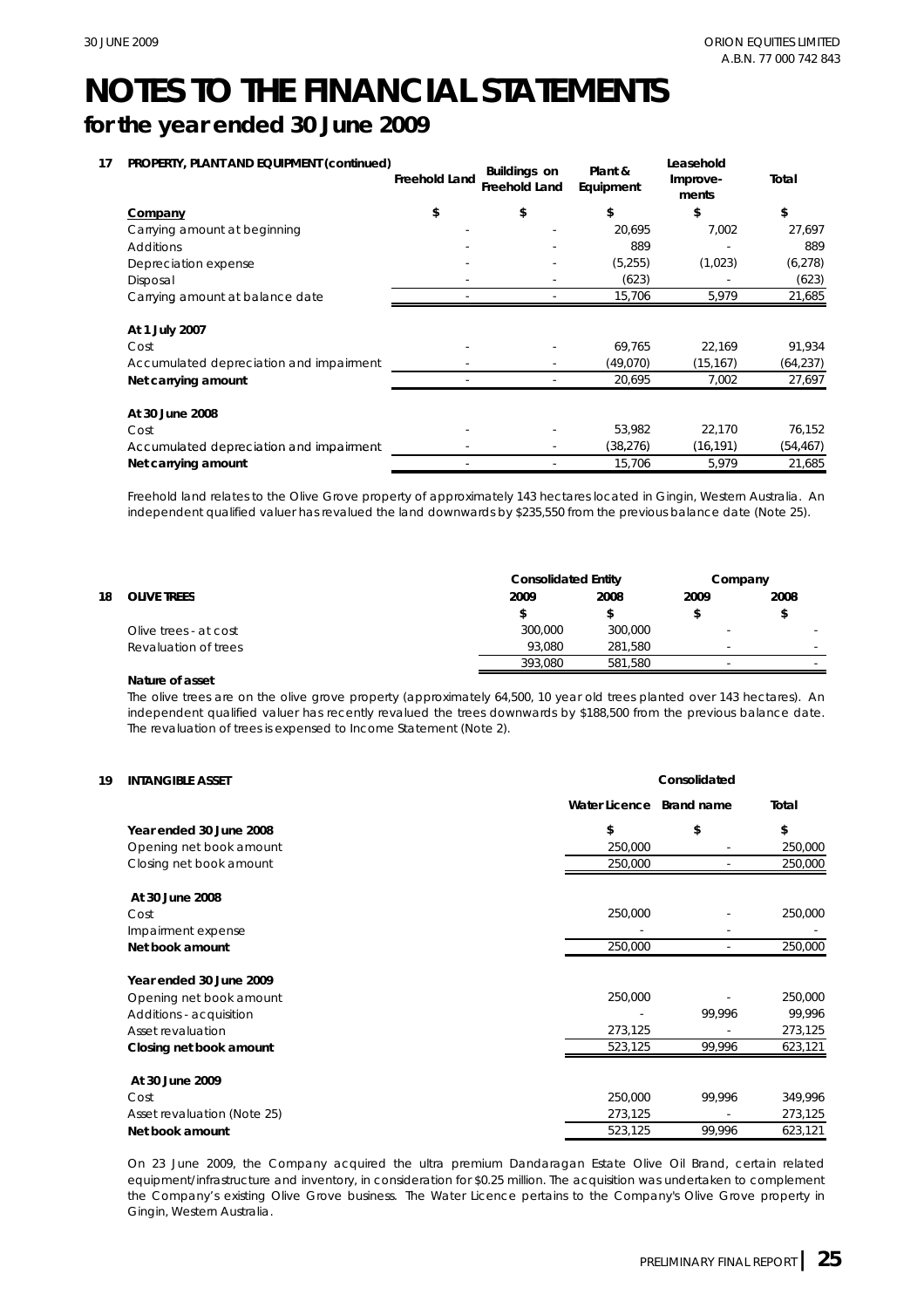# **for the year ended 30 June 2009**

| 20 | <b>RESOURCE PROJECTS</b>             | <b>Consolidated Entity</b> |           | Company    |         |
|----|--------------------------------------|----------------------------|-----------|------------|---------|
|    |                                      | 2009                       | 2008      | 2009       | 2008    |
|    | Deferred Exploration Expenditure     |                            | \$        |            | \$      |
|    | Balance at beginning of the year     | 1.413.771                  |           | 516.149    |         |
|    | Disposal of mining tenements through |                            |           |            |         |
|    | the sale of subsidiaries             | (1,413,771)                |           | (516, 149) |         |
|    | Direct expenditure                   | 18.827                     | 1.438.796 | 19.224     | 444.275 |
|    | Direct expenditure expensed          | (18, 827)                  | (25, 025) | (19, 224)  | 71,874  |
|    | Balance at end of the year           |                            | 1,413,771 | $\sim$     | 516,149 |

On 11 August 2008, the Company disposed of its 70% interest in the Indonesian Berau Coal Project (via the sale of subsidiary, Orion Indo Operations Pty Ltd) and its 25% interest in the West Australian Paulsens East Iron Ore Project (via the sale of subsidiary, Central Exchange Mining Ltd) to its joint venture partner in these projects, ASX listed Strike Resources Limited (Strike or SRK). A total of 9.5 million Strike shares were issued to Orion as consideration for the sale. The Company realised a gain on sale of these subsidiaries of \$16.9 million.

|    |                                  | <b>Consolidated Entity</b><br>Company |         |         |         |
|----|----------------------------------|---------------------------------------|---------|---------|---------|
| 21 | <b>TRADE AND OTHER CREDITORS</b> | 2009                                  | 2008    | 2009    | 2008    |
|    |                                  |                                       |         |         |         |
|    | Trade creditors                  | 8.822                                 | 223.610 | ۰       | (22)    |
|    | Other creditors and accruals     | 1.031.540                             | 189.895 | 210.335 | 189.895 |
|    | Dividend payable                 | 28.313                                | 28.367  | 28.313  | 28,367  |
|    |                                  | 1.068.675                             | 441.872 | 238.648 | 218.240 |

Details of the Consolidated Entity's exposure to risks arising from current payables are set out in Note **28.**

## **(a) Amounts not expected to be settled within the next 12 months**

Other creditors and accruals include accruals for annual leave. The entire obligation is presented as current, since the Consolidated Entity does not have an unconditional right to defer settlement. However based on past experience, the Consolidated Entity does not expect all employees to take the full amount of the accrued leave within the next 12 months. The following amounts reflect leave that is not expected to be taken within the next 12 months.

|                                  | <b>Consolidated Entity</b> |        | Company |        |
|----------------------------------|----------------------------|--------|---------|--------|
|                                  | 2009                       | 2008   | 2009    | 2008   |
| Annual leave obligation expected |                            |        |         |        |
| to be settled after 12 months    | 51.135                     | 35.461 | 51.135  | 35.461 |

### **(b) Risk exposure**

Details of the Consolidated Entity's exposure to risks arising from current payables are set out in Note **28.**

|    |                                        | <b>Consolidated Entity</b> | Company |      |        |
|----|----------------------------------------|----------------------------|---------|------|--------|
| 22 | <b>PROVISIONS</b>                      | 2009                       | 2008    | 2009 | 2008   |
|    |                                        |                            |         |      |        |
|    | Employee benefits - long service leave | 71.767                     | 56.377  | .767 | 56.377 |

The current provision for long service leave includes all unconditional entitlements where employees have completed the required period of service and also those where employees are entitled to pro-rata payments in certain circumstances. The entire obligation is presented as current, since the Consolidated Entity does not have an unconditional right to defer settlement. However based on past experience, the Consolidated Entity does not expect all employees to take the full amount of the accrued long service leave or require payment within the next 12 months. The following amounts reflect leave that is not expected to be taken or paid within the next 12 months.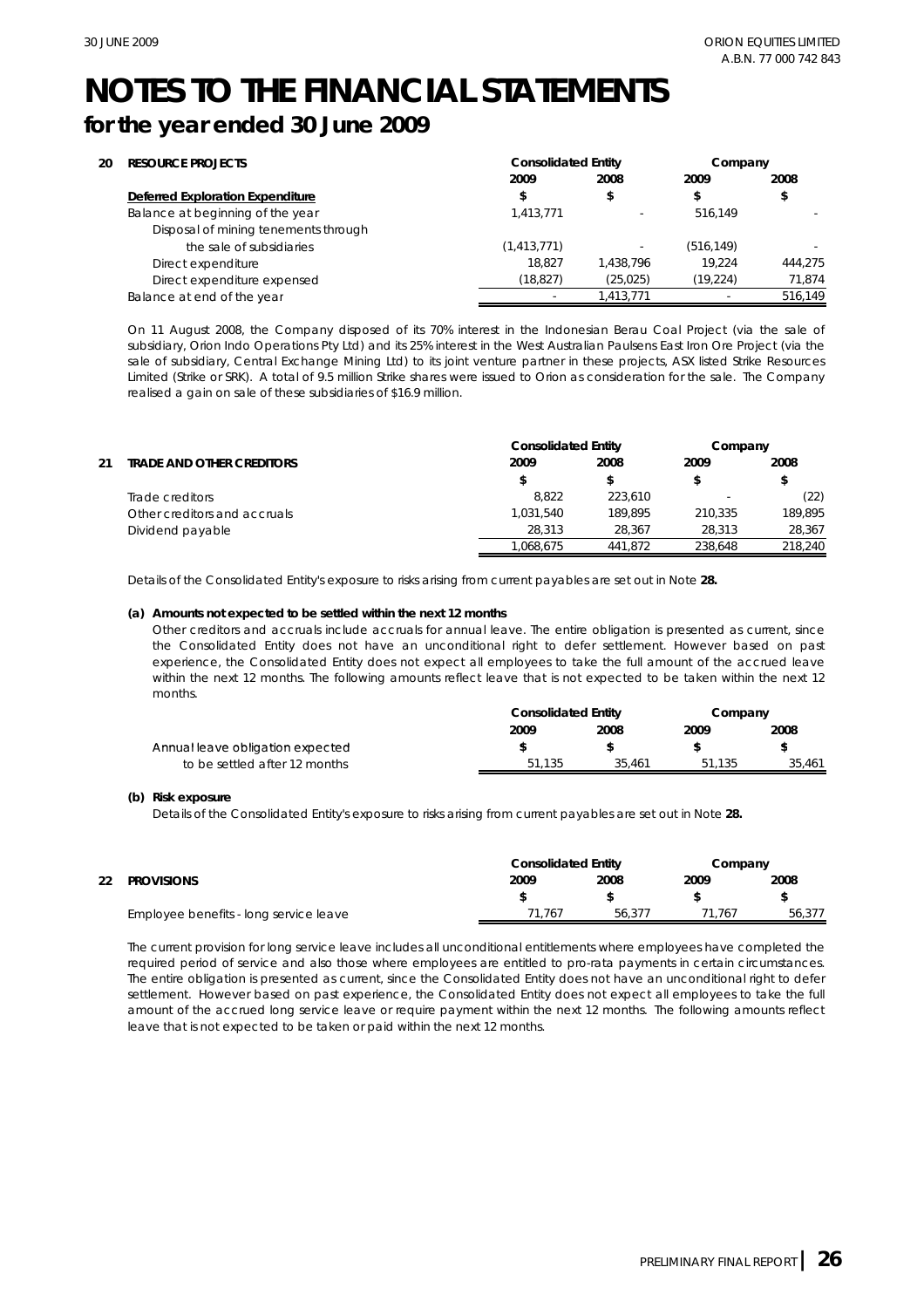# **for the year ended 30 June 2009**

| <b>TAX</b>                                                                                                                            | <b>Consolidated Entity</b><br>2009<br>2008 |                          | Company<br>2009<br>2008 |             |
|---------------------------------------------------------------------------------------------------------------------------------------|--------------------------------------------|--------------------------|-------------------------|-------------|
| <b>Current tax asset</b>                                                                                                              | \$                                         | \$                       | \$                      | \$          |
| Income tax                                                                                                                            |                                            |                          |                         |             |
|                                                                                                                                       |                                            |                          |                         |             |
| Deferred tax asset                                                                                                                    |                                            |                          |                         |             |
| Deferred tax asset comprises:                                                                                                         |                                            |                          |                         |             |
| Provisions & accruals                                                                                                                 | 124,291                                    |                          | 85,291                  |             |
| Revenue tax losses                                                                                                                    | 760,155                                    |                          | 760,155                 |             |
| Other                                                                                                                                 | 404,277                                    |                          |                         |             |
|                                                                                                                                       | 1,288,723                                  |                          | 845,446                 |             |
| <b>Current tax liability</b>                                                                                                          |                                            |                          |                         |             |
| Current tax liability/(asset)                                                                                                         |                                            | 58,116                   |                         | 512,514     |
| Non Current tax liability                                                                                                             |                                            |                          |                         |             |
| Deferred tax liability comprises:                                                                                                     |                                            |                          |                         |             |
| Fair Value Gain Adjustments                                                                                                           | 1,455,846                                  | 4,037,865                | 1,455,846               | 3,484,009   |
| Other                                                                                                                                 | 265,310                                    |                          |                         |             |
|                                                                                                                                       | 1,721,156                                  | 4,037,865                | 1,455,846               | 3,484,009   |
| <b>Reconciliations</b>                                                                                                                |                                            |                          |                         |             |
| <b>Gross movements</b>                                                                                                                |                                            |                          |                         |             |
| The overall movement in recognised deferred tax                                                                                       |                                            |                          |                         |             |
| assets/(liabilities) is as follows:                                                                                                   |                                            |                          |                         |             |
| Opening balance                                                                                                                       | (4,037,865)                                | (4,468,974)              | (3,484,009)             | (4,535,974) |
| Charged to income statement                                                                                                           | 3,605,432                                  | 431,109                  | 2,873,609               | 1,051,965   |
| Closing balance                                                                                                                       | (432, 433)                                 | (4,037,865)              | (610, 400)              | (3,484,009) |
| The overall movement in recognised deferred tax assets<br>for each temporary difference is as follows:<br>Provisions                  |                                            |                          |                         |             |
| Opening balance                                                                                                                       |                                            |                          |                         |             |
| Charged to income statement                                                                                                           | 124,291<br>124,291                         | $\overline{\phantom{a}}$ | 85,291<br>85,291        |             |
| Closing balance<br>Revenue tax losses                                                                                                 |                                            |                          |                         |             |
|                                                                                                                                       |                                            |                          |                         |             |
| Opening balance                                                                                                                       | 760,155                                    |                          | 760,155                 |             |
| Charged to income statement                                                                                                           | 760,155                                    | $\overline{\phantom{a}}$ | 760,155                 |             |
| Closing balance<br>Other                                                                                                              |                                            |                          |                         |             |
| Opening balance                                                                                                                       |                                            |                          |                         |             |
| Charged to income statement                                                                                                           | 404,277                                    |                          |                         |             |
| Closing balance                                                                                                                       | 404,277                                    |                          |                         |             |
|                                                                                                                                       |                                            |                          |                         |             |
| Total                                                                                                                                 | 1,288,723                                  |                          | 845,446                 |             |
| Deferred tax liability<br>The overall movement in recognised deferred tax liabilities<br>for each temporary difference is as follows: |                                            |                          |                         |             |
| Fair Value Gain Adjustments                                                                                                           |                                            |                          |                         |             |
|                                                                                                                                       | 4,037,865                                  | 4,468,974                | 3,484,009               | 4,535,974   |
| Opening balance                                                                                                                       | (2,582,019)                                | (431, 109)               | (2,028,163)             | (1,051,965) |
| Charged to income statement                                                                                                           | 1,455,846                                  |                          |                         |             |
| Closing balance                                                                                                                       |                                            | 4,037,865                | 1,455,846               | 3,484,009   |
| Other                                                                                                                                 |                                            |                          |                         |             |
| Opening balance                                                                                                                       |                                            |                          |                         |             |
| Charged to income statement                                                                                                           | 265,310                                    |                          |                         |             |
| Closing balance                                                                                                                       | 265,310                                    |                          |                         |             |
| Total                                                                                                                                 | 1,721,156                                  | 4,037,865                | 1,455,846               | 3,484,009   |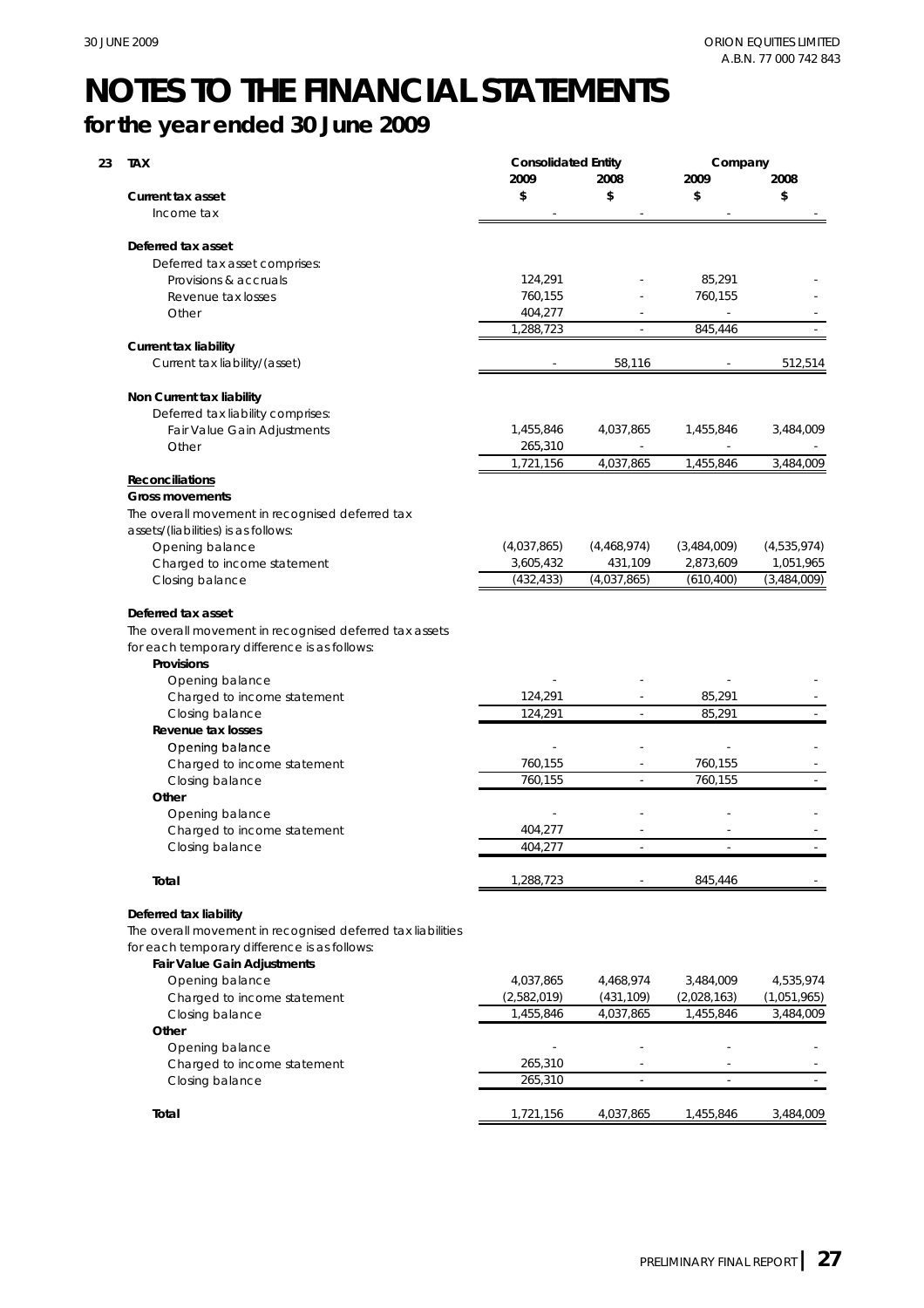# **for the year ended 30 June 2009**

|    |                                    | <b>Consolidated Entity</b> |                            | Company    |            |
|----|------------------------------------|----------------------------|----------------------------|------------|------------|
|    |                                    | 2009                       | 2008                       | 2009       | 2008       |
| 24 | <b>ISSUED CAPITAL</b>              | \$                         | \$                         | \$         | \$         |
|    | Fully paid ordinary shares         | 19,374,007                 | 19,374,007                 | 19,374,007 | 19,374,007 |
|    | Movement in Ordinary Share Capital | Date of<br>movement        | <b>Number</b><br>of shares |            |            |
|    | At 1 July 2007                     |                            | 17.814.389                 | 19,374,007 | 19,374,007 |
|    | At 1 July 2008                     |                            | 17.814.389                 | 19.374.007 | 19,374,007 |
|    |                                    |                            |                            |            |            |
|    | At 30 June 2009                    |                            | 17,814,389                 | 19,374,007 |            |

Fully paid ordinary shares carry one vote per share and carry the right to dividends.

## **(a) Capital risk management**

The Company's objectives when managing its capital are to safeguard their ability to continue as a going concern, so that they can continue to provide returns for shareholders and benefits for other stakeholders and to maintain a capital structure balancing the interests of all shareholders.

The Board will consider capital management initiatives as is appropriate and in the best interests of the Company and shareholders from time to time, including undertaking capital raisings, share buy backs, capital reductions and the payment of dividends.

The Consolidated Entity has no borrowings. The Consolidated Entity's non-cash investments can be realised to meet accounts payable arising in the normal course of business.

|    |                                       |             | <b>Consolidated Entity</b> |         | Company |      |
|----|---------------------------------------|-------------|----------------------------|---------|---------|------|
|    |                                       |             | 2009                       | 2008    | 2009    | 2008 |
| 25 | <b>RESERVES</b>                       | <b>Note</b> | \$                         | \$      | \$      | \$   |
|    | Property, plant and equipment         | 17          | 367.236                    | 602.786 |         |      |
|    | Intangibles                           | 19          | 273,125                    |         |         |      |
|    | Asset revaluation reserve             |             | 640.361                    | 602.786 |         |      |
|    | Movement of asset revaluation reserve |             |                            |         |         |      |
|    | Balance 1 July                        |             | 602.786                    |         |         |      |
|    | Revaluation                           |             | 37,575                     | 602.786 |         |      |
|    | Balance 30 June                       |             | 640.361                    | 602,786 |         |      |
|    |                                       |             |                            |         |         |      |

The Asset Revaluation Reserve relates to the revaluation of the Olive Grove land from \$1,464,000 to \$1,228,450 and the water licence from a cost of \$250,000 to \$523,125, as assessed by an independent qualified valuer.

## **26 RELATED PARTY DISCLOSURES**

## **(a) Parent entities**

ASX listed Queste Communications Ltd (QUE) is deemed to control the Consolidated Entity as QUE has 48% of the Company's total issued share capital.

### **(b) Key management personnel**

Disclosures relating to key management personnel are set out in Note 4.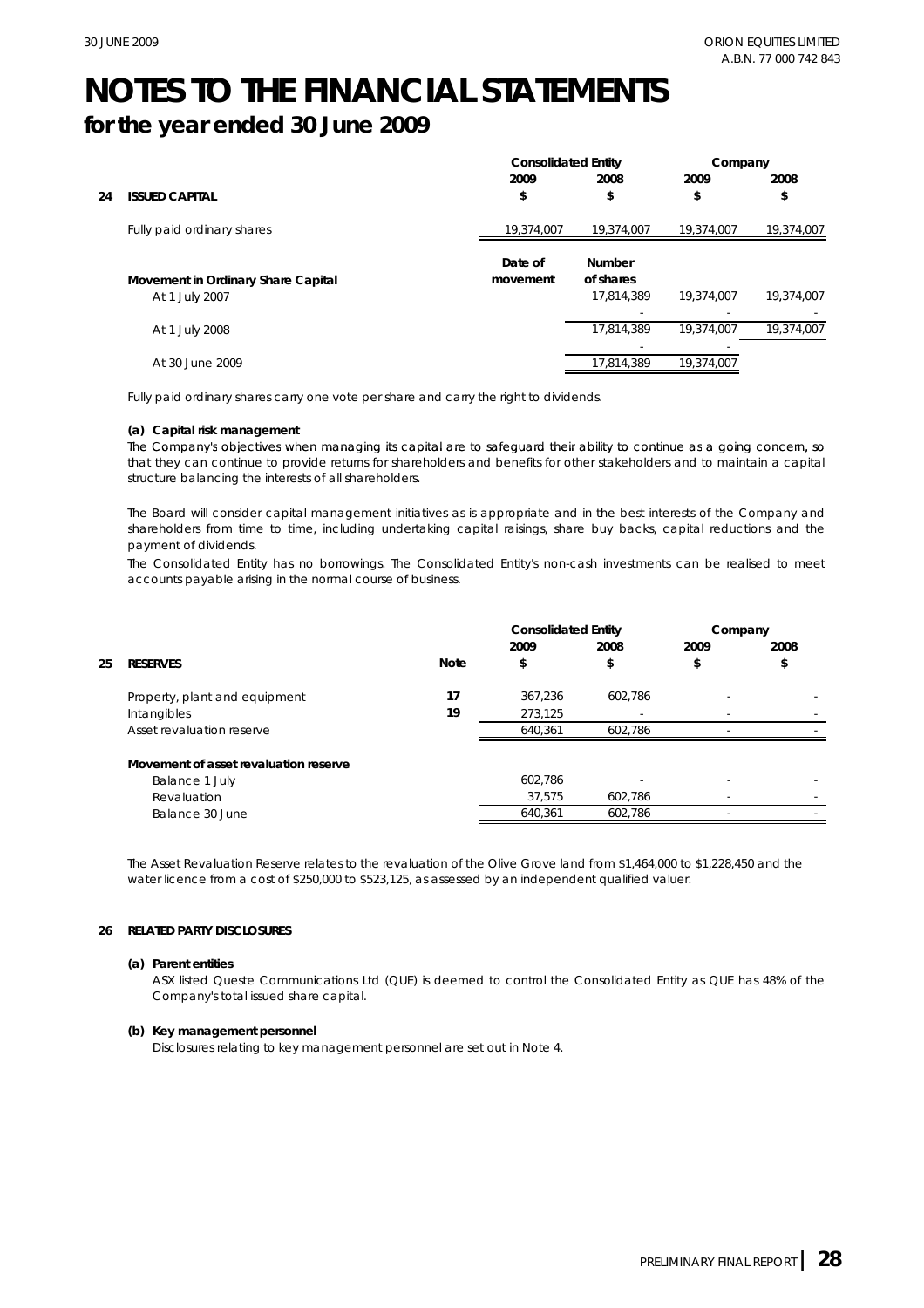# **for the year ended 30 June 2009**

# **26 RELATED PARTY DISCLOSURES (continued)**

## **(c) Transactions with related parties**

During the financial year, there were transactions between the Company, QUE, SCB and BEL, pursuant to shared office and administration expense arrangements on a cost recovery basis. There were no outstanding amounts as at balance date. The following transactions occurred with related parties:

|                                | <b>Consolidated Entity</b> |         | Company |         |
|--------------------------------|----------------------------|---------|---------|---------|
|                                | 2009                       | 2008    | 2009    | 2008    |
| Dividends revenue              | \$                         | S       |         | \$      |
| <b>Bentley Capital Limited</b> | $\sim$                     | 112.760 | ۰       | 112.760 |
| Scarborough Equities Limited   | ٠                          | 142.364 | ۰       | 142.364 |
| Dividends paid                 |                            |         |         |         |
| Queste Communications Ltd      | 42.791                     | 299.534 | 42.791  | 299.534 |

## **(d) Loans to subsidiaries**

Details of the percentage of ordinary shares held in controlled entities are disclosed in Note 15 to the financial statements. The amounts owed remain outstanding at balance date. Provision for doubtful debts have been raised in relation to any outstanding balances amounts owed by Silver Sands Development Pty Ltd and Dandaragan Estate Pty Ltd as noted in Note 11. Interest is not charged on such outstanding amounts.

|                                                | Company     |               |            |
|------------------------------------------------|-------------|---------------|------------|
|                                                | <b>Note</b> | 2009          | 2008       |
| Loans to subsidiaries                          |             | \$            | \$         |
| Beginning of the year                          |             | 8,718,023     | 7,204,283  |
| Loans advanced                                 |             | 471.175       | 2.325.819  |
| Loans repayment received                       |             | (17, 879)     | (812, 079) |
| Loans forgiven                                 |             | (1, 314, 353) |            |
| End of year                                    | 11          | 7.856.966     | 8,718,023  |
| Provision for impairment on amounts receivable |             | (7, 381, 232) |            |

## **27 SEGMENT REPORTING**

The Consolidated Entity operates in the investments, olive grove operations and resources sectors.

|                              | Segment revenue       | Segment result |                     |             |  |
|------------------------------|-----------------------|----------------|---------------------|-------------|--|
| <b>BUSINESS SEGMENT</b>      | 2009                  | 2008           | 2009                | 2008        |  |
|                              | \$                    | \$             | \$                  | \$          |  |
| Investments                  | 496,417               | 2,369,440      | (27, 974, 923)      | 519,382     |  |
| Resources                    | 16,961,679            |                | 16,942,852          | (699, 835)  |  |
| Olive grove operations       | 311,530               | 1,039,852      | (457, 979)          | (54, 129)   |  |
| Share of associates' profit  |                       | 255,124        | (2, 283, 013)       | (2,432,019) |  |
| Unallocated                  | 34,135                | 50,204         | (2,302,352)         | (416, 265)  |  |
| Total segment revenue        | 17,803,761            | 3,714,620      |                     |             |  |
| Loss before income tax       |                       |                | (16,075,415)        | (3,082,866) |  |
| Income tax expense (Note 3a) |                       |                | 4,078,315           | 513,853     |  |
| Loss after income tax        |                       |                | (11,997,100)        | (2,569,013) |  |
|                              | <b>Segment Assets</b> |                | Segment liabilities |             |  |
|                              | 2009                  | 2008           | 2009                | 2008        |  |
|                              | \$                    | \$             | \$                  | \$          |  |
| Investments                  | 17,185,902            | 30,848,630     | 1,721,156           | 4,037,865   |  |
| Resources                    |                       | 1,613,664      |                     |             |  |
| Olive grove operations       | 4,097,601             | 3,617,201      | 830,032             | 211,133     |  |
| Unallocated                  | 1,590,044             | 575,281        | 310,410             | 345,232     |  |
|                              | 22,873,547            | 36,654,776     | 2,861,598           | 4,594,230   |  |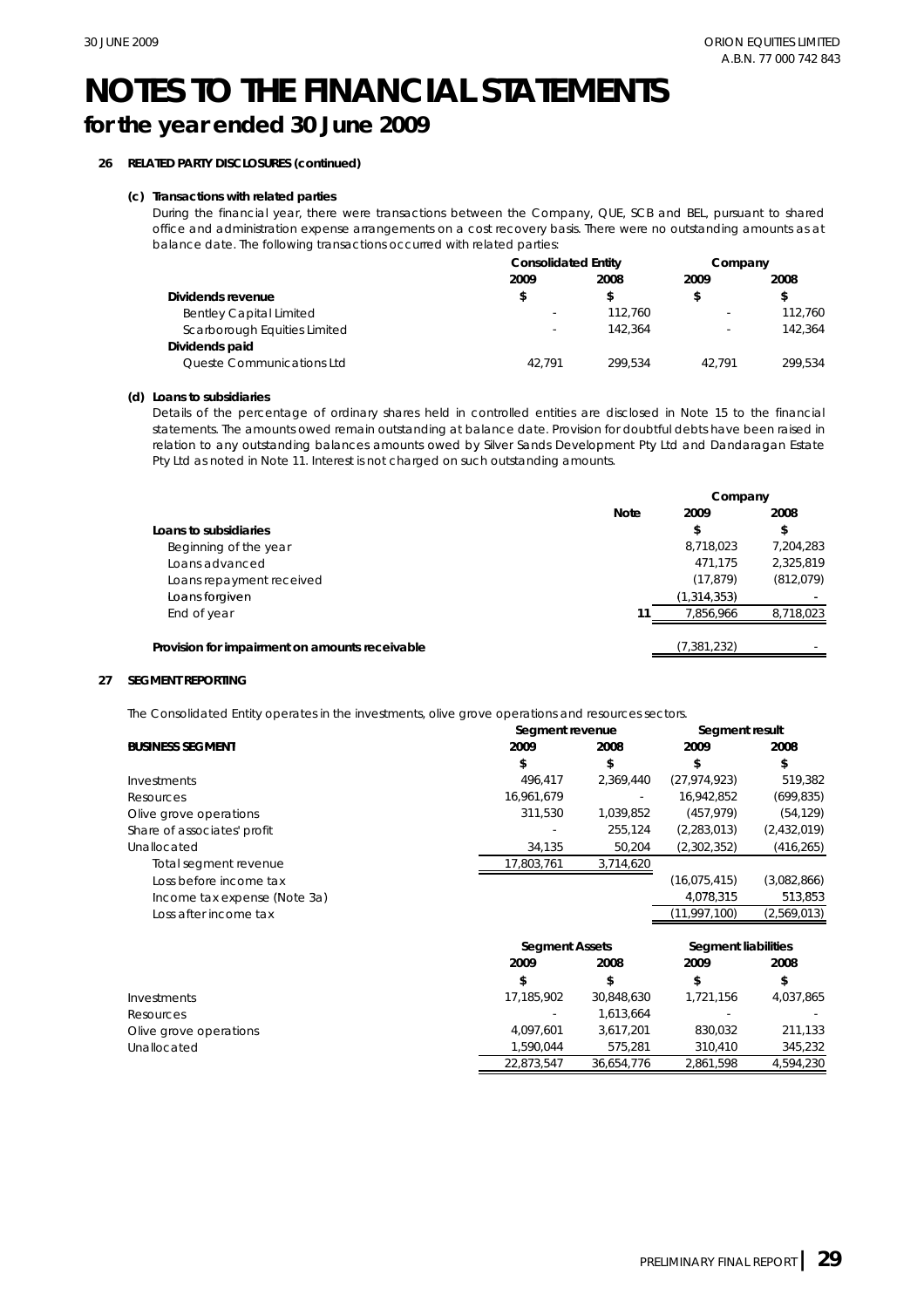# **for the year ended 30 June 2009**

| 27 | <b>SEGMENT REPORTING (continued)</b>          | 2009               |                    | 2008                      |                        |                                             |
|----|-----------------------------------------------|--------------------|--------------------|---------------------------|------------------------|---------------------------------------------|
|    | Other                                         |                    | Investments        | Olive grove<br>operations | <b>Investments</b>     | Olive grove<br>operations                   |
|    |                                               |                    | \$                 | \$                        | \$                     | \$                                          |
|    | Acquisition of segment assets                 |                    | 264,740            | 248,679                   | 3,086,507              | 74,845                                      |
|    | Other non-cash expenses                       |                    |                    |                           |                        |                                             |
|    | Net change in fair value in trading portfolio |                    | (28, 457, 085)     |                           | (1,836,528)            |                                             |
|    | Revaluation of trees                          |                    |                    | (188,500)                 |                        | (281, 580)                                  |
|    | Depreciation                                  |                    |                    | 144.474                   |                        | 184,196                                     |
|    |                                               | Segment<br>revenue | Segment<br>results | Segment<br><b>Assets</b>  | Segment<br>Liabilities | <b>Acquisitions of</b><br>segment<br>assets |
|    | <b>GEOGRAPHICAL SEGMENT</b>                   | 2009               | 2009               | 2009                      | 2009                   | 2009                                        |
|    |                                               | \$                 | \$                 | \$                        | \$                     | \$                                          |
|    | Australia                                     | 17,803,761         | (16,056,588)       | 22,873,547                | 2,861,598              | 513,419                                     |
|    | Pakistan                                      |                    | (18, 827)          |                           |                        |                                             |
|    |                                               | 17,803,761         | (16, 075, 415)     | 22,873,547                | 2,861,598              | 513,419                                     |
|    |                                               | 2008               | 2008               | 2008                      | 2008                   | 2008                                        |
|    |                                               | \$                 | \$                 | \$                        | \$                     | \$                                          |
|    | Australia                                     | 3,714,620          | (2,380,575)        | 35,537,284                | 4,594,230              | 3,161,352                                   |
|    | Indonesia                                     |                    | (688, 987)         | 1,117,492                 |                        |                                             |
|    | Pakistan                                      |                    | (13, 304)          |                           |                        |                                             |
|    |                                               | 3,714,620          | (3,082,866)        | 36,654,776                | 4,594,230              | 3,161,352                                   |

## **28 FINANCIAL INSTRUMENTS**

The Consolidated Entity's financial instruments mainly consist of deposits with banks, accounts receivable and payable, loans to related parties and investments in listed securities and the unlisted FSP Equities Leaders Fund. The principal activity of the Consolidated Entity is the management of these investments - "financial assets held at fair value" (refer to Note 12). The Consolidated Entity's investments are subject to price (which includes interest rate and market risk), credit and liquidity risks.

The Board of Directors is responsible for the overall internal control framework (which includes risk management) but no cost effective internal control system will preclude all errors and irregularities. The system is based, in part, on the appointment of suitably qualified management personnel. The effectiveness of the system is continually reviewed by management and at least annually by the Board.

The financial receivables and payables of the Consolidated Entity and Company in the table below are due or payable within 30 days. The financial investments are held for trading and are realised at the discretion of the Board of Directors

|                              | Average<br><b>Interest Rate</b> |      |         |                          | Variable Interest Rate |            | Non-Interest Bearing |            | Total |  |
|------------------------------|---------------------------------|------|---------|--------------------------|------------------------|------------|----------------------|------------|-------|--|
| <b>Consolidated Entity</b>   | 2009                            | 2008 | 2009    | 2008                     | 2009                   | 2008       | 2009                 | 2008       |       |  |
| <b>Financial assets</b>      | %                               | %    | \$      | \$                       | \$                     | \$         | \$                   | \$         |       |  |
| Cash and cash equivalents    | 3.90                            | 5.40 | 242,157 | 517,781                  |                        |            | 242,157              | 517,781    |       |  |
| <b>Receivables</b>           |                                 |      |         |                          | 34,201                 | 239,011    | 34,201               | 239,011    |       |  |
| Investments                  |                                 |      |         | ٠                        | 7,883,921              | 17,991,115 | 7,883,921            | 17,991,115 |       |  |
|                              |                                 |      | 242,157 | 517,781                  | 7,918,122              | 18,230,126 | 8,160,279            | 18,747,907 |       |  |
| <b>Financial liabilities</b> |                                 |      |         |                          |                        |            |                      |            |       |  |
| Payables                     |                                 |      |         |                          | (1,068,675)            | (441,872)  | (1,068,675)          | (441, 872) |       |  |
| Net financial assets         |                                 |      | 242,157 | 517,781                  | 6,849,447              | 17,788,254 | 7,091,604            | 18,306,035 |       |  |
|                              |                                 |      |         |                          |                        |            |                      |            |       |  |
| Company                      |                                 |      |         |                          |                        |            |                      |            |       |  |
| <b>Financial assets</b>      |                                 |      |         |                          |                        |            |                      |            |       |  |
| Cash and cash equivalents    | 3.90                            | 5.40 | 221.052 | 288,787                  |                        |            | 221,052              | 288,787    |       |  |
| <b>Receivables</b>           |                                 |      |         |                          | 2,953                  | 3,125      | 2.953                | 3,125      |       |  |
| Investments                  |                                 |      |         | ٠                        | 7,883,921              | 17,991,115 | 7,883,921            | 17,991,115 |       |  |
|                              |                                 |      | 221.052 | 288.787                  | 7.886.874              | 17.994.240 | 8,107,926            | 18,283,027 |       |  |
| <b>Financial liabilities</b> |                                 |      |         |                          |                        |            |                      |            |       |  |
| Payables                     |                                 |      |         | $\overline{\phantom{a}}$ | (238, 648)             | (218, 240) | (238, 648)           | (218, 240) |       |  |
| Net financial assets         |                                 |      | 221,052 | 288,787                  | 7,648,226              | 17,776,000 | 7,869,278            | 18,064,787 |       |  |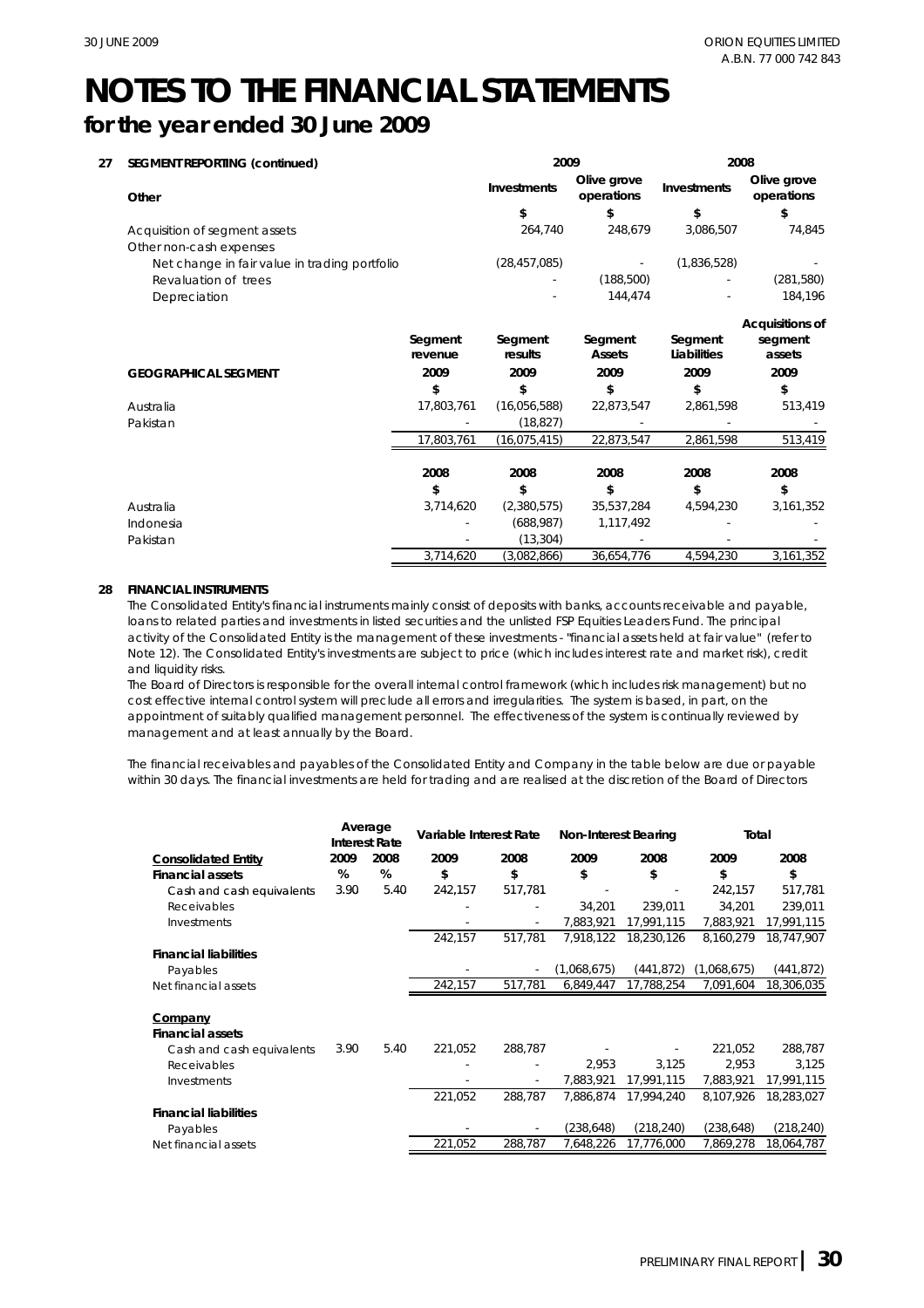# **for the year ended 30 June 2009**

# **28 FINANCIAL INSTRUMENTS (continued)**

## **(a) Interest Rate Risk Exposure**

Interest rate risk is the risk that the value of a financial instrument will fluctuate due to changes in market interest rates. The consolidated entity's exposure to market risk for changes in interest rates relate primarily to investments held in interest bearing instruments. The consolidated entity has no borrowings. As such the amounts may not reconcile to the balance sheet. The average interest rate for the year for the table below is 3.9% (2008: 5.4%).

|              | <b>Consolidated Entity</b> |             | Company |         |
|--------------|----------------------------|-------------|---------|---------|
|              | 2009<br>2008               |             | 2009    | 2008    |
|              |                            |             |         |         |
| Cash at bank | 242.157                    | 517.781     | 221.052 | 288,787 |
|              | 242.157                    | 517<br>.781 | .052    | 288.787 |

## **(b) Credit Risk Exposure**

Credit risk refers to the risk that a counterparty under a financial instrument will default (in whole or in part) on its contractual obligations resulting in financial loss to the Consolidated Entity. Concentrations of credit risk are minimised primarily by undertaking appropriate due diligence on potential investments, carrying out all market transactions through approved brokers, settling non-market transactions with the involvement of suitably qualified legal and accounting personnel (both internal and external), and obtaining sufficient collateral or other security (where appropriate) as a means of mitigating the risk of financial loss from defaults This financial year there was no defaults. necessity to obtain collateral.

The credit quality of the financial assets are neither past due nor impaired. The maximum exposure to credit risk at the reporting date is the carrying amount of the financial assets as summarised below:

|                           | <b>Consolidated Entity</b> |            | Company   |            |
|---------------------------|----------------------------|------------|-----------|------------|
|                           | 2009                       | 2008       | 2009      | 2008       |
|                           |                            |            |           |            |
| Cash and cash equivalents | 242.157                    | 517.781    | 221.052   | 288.787    |
| Receivables               | 34.201                     | 239.011    | 2.953     | 8,721,148  |
| Investments               | 7.035.608                  | 11.258.713 | 7.035.608 | 11,258,713 |
|                           | 276.358                    | 756.792    | 224.005   | 9.009.935  |

The Consolidated Entity measures credit risk on a fair value basis. The carrying amount of financial assets recorded in the financial statements, net of any provision for losses, represents the consolidated entity's maximum exposure to credit risk.

All receivables noted above are due within 30 days. None of the above receivables are past due.

## **(c) Foreign Currency Risk**

(c) Foreign Currency Risk<br>Last financial year, the Consolidated Entity was exposed to foreign currency rist<br>controlled foreign entity, foreign resource project investment commitme<br>expenditure on foreign resource projects. Last financial year, the Consolidated Entity was exposed to foreign currency risk on cash held by the Company and a controlled foreign entity, foreign resource project investment commitments and exploration and evaluation expenditure on foreign resource projects. The currency risk that gave rise to this risk was primarily Indonesia rupiahs. Since the sale of the controlled foreign entity, the consolidated entity has not entered into any forward exchange contracts as at balance date and is not currently exposed to foreign exchange risk. The Consolidated Entity's exposure to foreign currency risk at reporting date was as follows:

|             | <b>Consolidated Entity</b> |                 |  |  |
|-------------|----------------------------|-----------------|--|--|
|             | 2009                       | 2008            |  |  |
|             | IDR                        | IDR             |  |  |
| Cash        | $\overline{\phantom{a}}$   | 196.148.658     |  |  |
| Receivables | $\overline{\phantom{a}}$   | 1,730,320,600   |  |  |
| Payables    | $\,$                       | (110, 461, 923) |  |  |

### **(d) Equity Price Risk Exposure**

Equity price risk represents the risk that the value of a financial instrument will fluctuate as a result of changes in market prices, whether those changes are caused by factors specific to the individual instrument or its issuer or factors affecting all instruments in the market. Equity price risk is minimised through ensuring that investment activities are undertaken in accordance with Board established mandate limits and investment strategies.

Equity securities price risk arises on the financial assets at fair value through profit or loss.

At the investment portfolio level, the consolidated entity is not overly exposed to one company or one particular industry sector of the market.

### **(e) Liquidity Risk Exposure**

Liquidity risk is the risk that the consolidated entity will encounter difficulty in meeting obligations associated with financial liabilities. The Consolidated Entity has no borrowings. The Consolidated Entity's non-cash investments can be realised to meet accounts payable arising in the normal course of business.

The financial liabilities disclosed in the above table have a maturity obligation of within 30 days.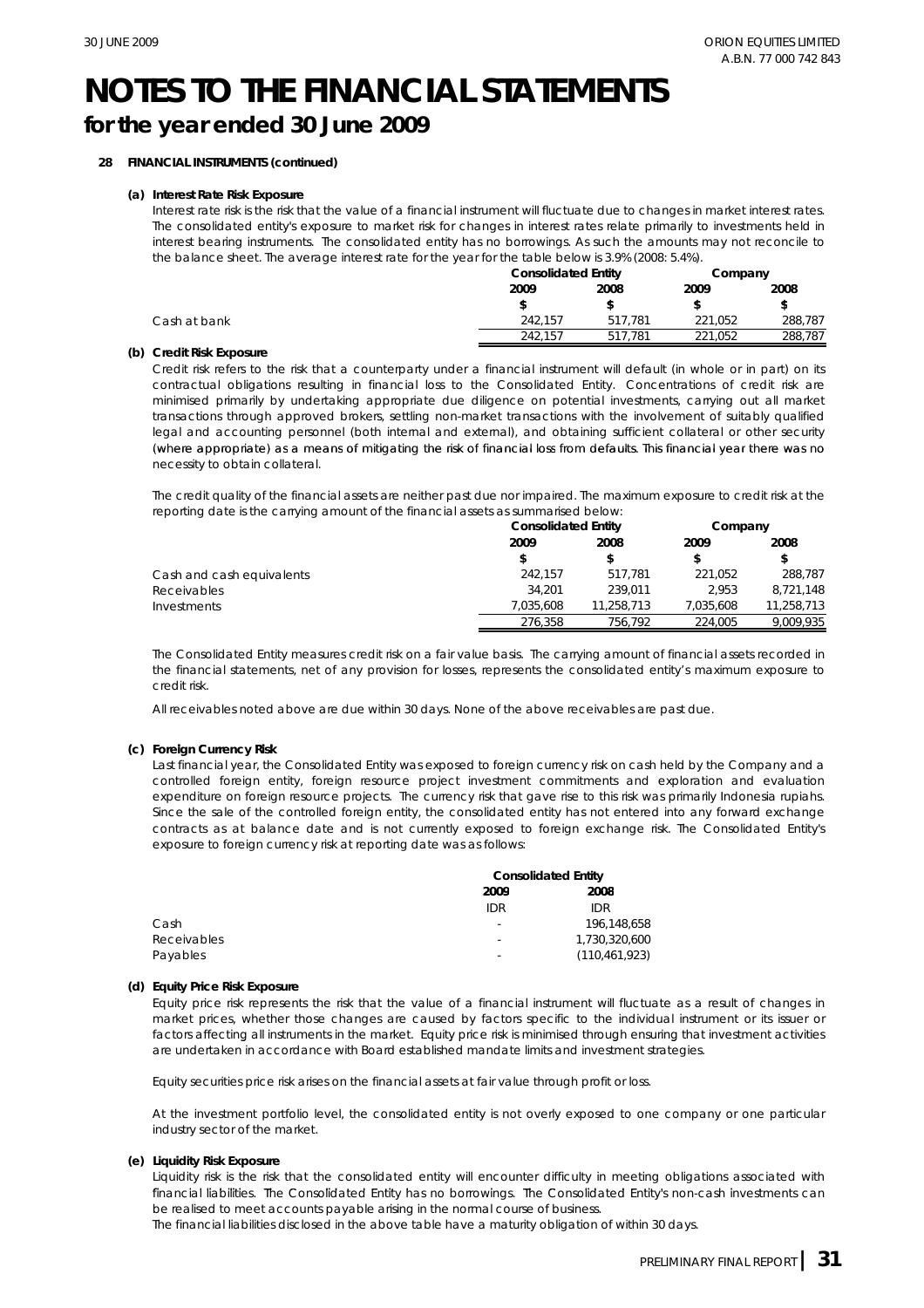# **for the year ended 30 June 2009**

# **28 FINANCIAL INSTRUMENTS (continued)**

## **(f) Net Fair Value of Financial Assets and Liabilities**

The carrying amount of financial instruments recorded in the financial statements represent their fair value determined in accordance with the accounting policies disclosed in note 1. The aggregate fair value and carrying amount of financial assets at balance date are set out in Note 12 and financial liabilities at balance date are set out in Note 21.

## **(g) Sensitivity Analysis**

The Consolidated Entity has no borrowings, therefore no liability exposure to interest rate risk. The revenue exposure is immaterial in terms of the possible impact on profit or loss or total equity. It has therefore not been included in the sensitivity analysis.

The Consolidated Entity's exposure to the Indonesian rupiah currency is immaterial in terms of the possible impact on profit or loss or total equity. It has therefore not been included in the sensitivity analysis.

The Consolidated Entity has performed a sensitivity analysis on its exposure to market price risk at balance date. The analysis demonstrates the effect on the current year results and equity which could result from a change in these risks The All Ordinaries Index was utilised as the benchmark for the listed share investments which are available for risks. sale assets or at fair value through profit or loss. The unlisted options in Strike Resources Limited (SRK) is sensitive to the SRK share price.

|    |                                               |                                              | <b>Consolidated Entity</b> |               | Company                    |               |
|----|-----------------------------------------------|----------------------------------------------|----------------------------|---------------|----------------------------|---------------|
|    | (i)<br>Equity Price risk - listed investments | 2009                                         | 2008                       | 2009          | 2008                       |               |
|    |                                               | Change in profit                             | \$                         | \$            | \$                         | \$            |
|    |                                               | Increase by 15%                              | 3,568,206                  | 794,314       | 3,568,206                  | 794,314       |
|    |                                               | Decrease by 15%                              | (3,568,206)                | (794, 314)    | (3,568,206)                | (794, 314)    |
|    |                                               | Change in equity                             |                            |               |                            |               |
|    |                                               | Increase by 15%                              | 3,568,206                  | 794,314       | 3,568,206                  | 794,314       |
|    |                                               | Decrease by 15%                              | (3,568,206)                | (794, 314)    | (3,568,206)                | (794, 314)    |
|    | (ii)                                          | Equity Price risk - unlisted investments     |                            |               |                            |               |
|    |                                               | Change in profit                             |                            |               |                            |               |
|    |                                               | Increase by 15%                              | 193,762                    | 1,105,744     | 193,762                    | 1,105,744     |
|    |                                               | Decrease by 15%                              | (193, 762)                 | (1, 105, 744) | (193, 762)                 | (1, 105, 744) |
|    |                                               | Change in equity                             |                            |               |                            |               |
|    |                                               | Increase by 15%                              | 193,762                    | 1,105,744     | 193,762                    | 1,105,744     |
|    |                                               | Decrease by 15%                              | (193, 762)                 | (1, 105, 744) | (193, 762)                 | (1, 105, 744) |
| 29 | <b>COMMITMENTS</b>                            |                                              |                            |               | <b>Consolidated Entity</b> |               |
|    |                                               |                                              |                            |               | 2009                       | 2008          |
|    | (a) Lease Commitments                         |                                              |                            |               | \$                         | \$            |
|    |                                               | Non-cancellable operating lease commitments: |                            |               |                            |               |
|    |                                               | Not longer than one year                     |                            |               | 91,772                     | 26,062        |
|    |                                               | Between 12 months and 5 years                |                            |               | 219,001                    | 131,109       |
|    |                                               |                                              |                            |               | 310,773                    | 157,170       |

The lease is the Company's share of the office premises at Level 14, The Forrest Centre, 221 St Georges Terrace, Perth, Western Australia, and includes all outgoings (exclusive of GST). The lease is for a 7 year term expiring 30 June 2013 and contains a rent review increase each year alternating between 5% and the greater of market rate or CPI + 1%.